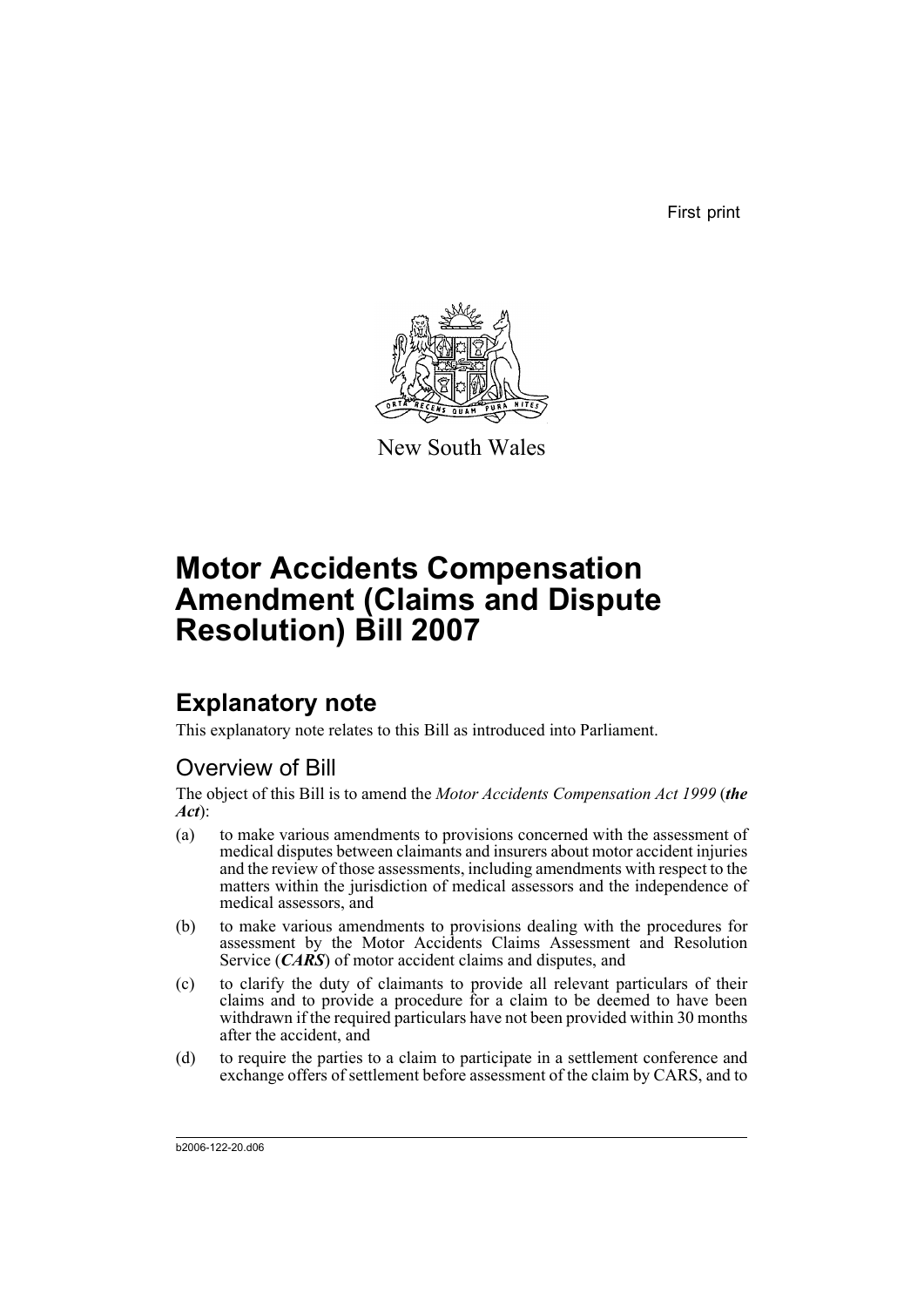Explanatory note

require the exchange of all documents on which the parties propose to rely for the assessment of the claim, and

- (e) to make it clear, for the purposes of the duty of an insurer to make an offer of settlement once an injury has stabilised, that stabilisation is the point at which recovery has been reached, and
- (f) to require payment of damages assessed by CARS within the time prescribed by the regulations and to provide for the payment of interest on damages not paid within the required time, and
- (g) to make it clear that the limits imposed by the Act on damages that may be recovered for injuries resulting from motor accidents in NSW extend to damages assessed and recovered outside NSW, and to provide for the recovery by insurers of damages awarded outside NSW in excess of the claimant's entitlement under NSW law, and
- (h) to require an insurer who has accepted liability on a claim to make interim payments for economic loss in cases of financial hardship, and
- (i) to make it clear that payments by insurers for "as incurred" hospital, medical and other payments are subject to apportionment where contributory negligence is established, and
- (j) to require that a motor accident in respect of which a motor accident claim is to be made must be reported to police within 28 days after the accident, and
- (k) to increase from \$500 to \$5,000 the maximum amount payable by an insurer under the Accident Notification Form scheme (under which an insurer accepts provisional liability and makes early payments for treatment expenses of a person injured in a motor accident), and to include payment for past loss of earnings in the scheme, and
- (l) to make it clear that the obligation of an insurer to make payments under the Accident Notification Form scheme does not apply once a full claim has been made, and
- (m) to extend the Accident Notification Form scheme to the Nominal Defendant in the case of an accident involving an uninsured motor vehicle, and
- (n) to remove the current exclusion on recovery of motor accident damages for the first 5 days of economic loss, and
- (o) to make it clear that the duty of care owed by the driver of a motor vehicle to another person is not affected by the other person's knowledge about the driver's skill or experience, and
- (p) to provide for an annual payment from CTP insurers for the cost of CTP scheme liability for workers compensation claims, and
- (q) to extend the MAA Medical Guidelines to hospital, medical and other payments made by insurers after acceptance of liability, and
- (r) to provide for the approved motor accident claim form to authorise disclosure of relevant information by an insurer, and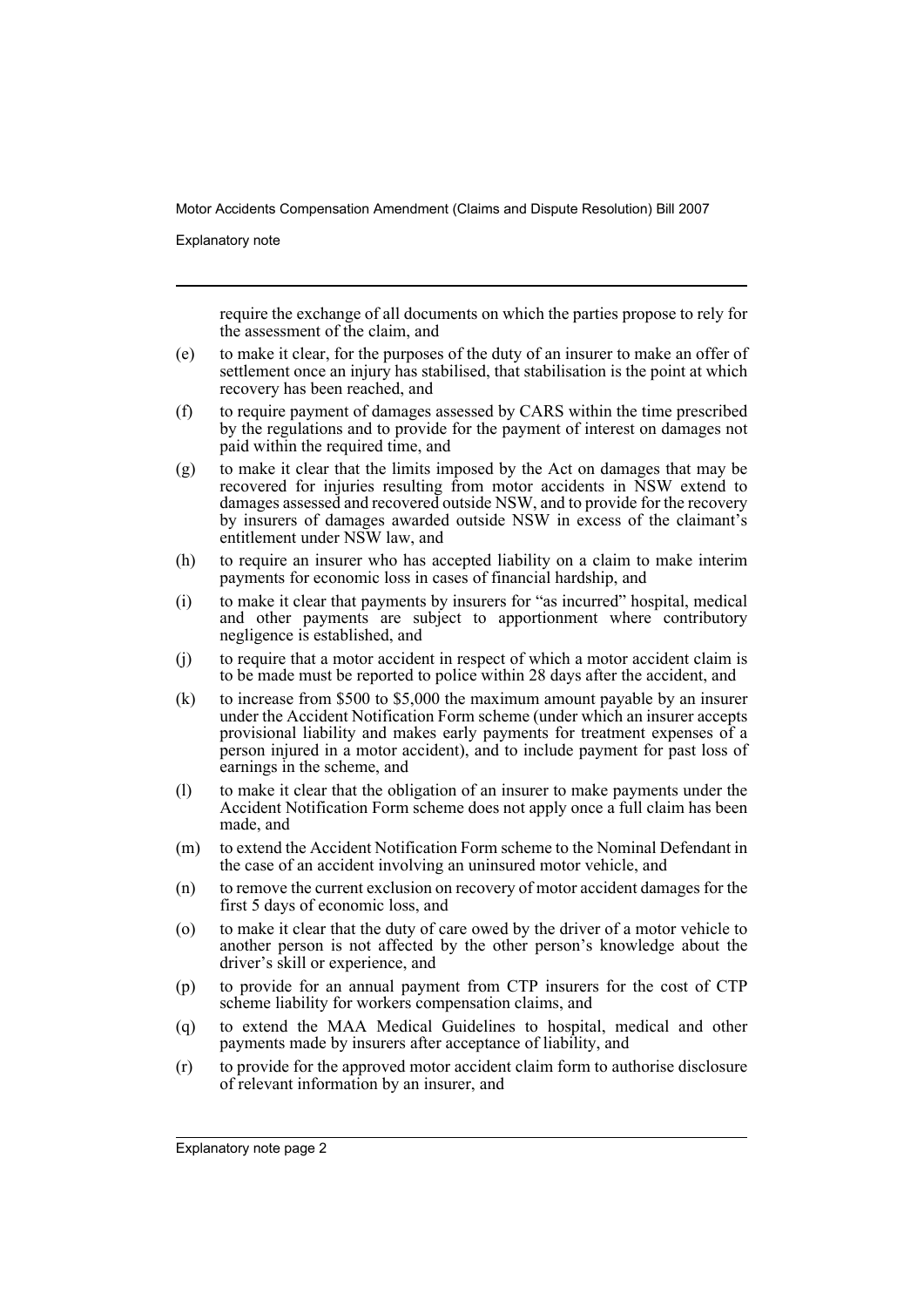Explanatory note

- (s) to provide for the making and enforcement of costs orders by CARS assessors, and
- (t) to provide for the regulations to prescribe rates at which the costs of travel to attend for a medical examination or assessment or for rehabilitation are to be paid to injured persons, and
- (u) to provide for the statutory position of Principal Claims Assessor, and
- (v) to make other minor, consequential or savings and transitional amendments.
- The Bill also makes consequential amendments:
- (a) to the *Civil Procedure Act 2005* to enable a court to make an interim award of damages for economic loss on a motor accident claim if the award is necessary to avoid financial hardship, and
- (b) to the *Statutory and Other Offices Remuneration Act 1975* to provide for the remuneration of the new statutory position of Principal Claims Assessor.

## Outline of provisions

**Clause 1** sets out the name (also called the short title) of the proposed Act.

**Clause 2** provides for the commencement of the proposed Act on a day or days to be appointed by proclamation.

**Clause 3** is a formal provision that gives effect to the amendments to the *Motor Accidents Compensation Act 1999* set out in Schedule 1.

**Clause 4** is a formal provision that gives effect to the amendments to the *Civil Procedure Act 2005* and the *Statutory and Other Offices Remuneration Act 1975* set out in Schedule 2.

**Clause 5** provides for the repeal of the proposed Act after all the amendments made by the proposed Act have commenced. Once the amendments have commenced the proposed Act will be spent and section 30 of the *Interpretation Act 1987* provides that the repeal of an amending Act does not affect the amendments made by that Act.

### **Schedule 1 Amendment of Motor Accidents Compensation Act 1999**

### **Medical assessment of medical disputes**

The Act provides for the assessment by medical assessors of disagreements (*medical disputes*) between claimants and insurers about various matters.

**Schedule 1 [5]** amends section 44 of the Act to extend the range of matters for which the MAA Medical Guidelines issued by the MAA may provide to include the procedure for the review of medical assessments.

**Schedule 1 [19]** provides statutory recognition for the Motor Accidents Medical Assessment Service. The Service consists of the medical assessors appointed under the Act and such officers of the Authority as the Authority determines.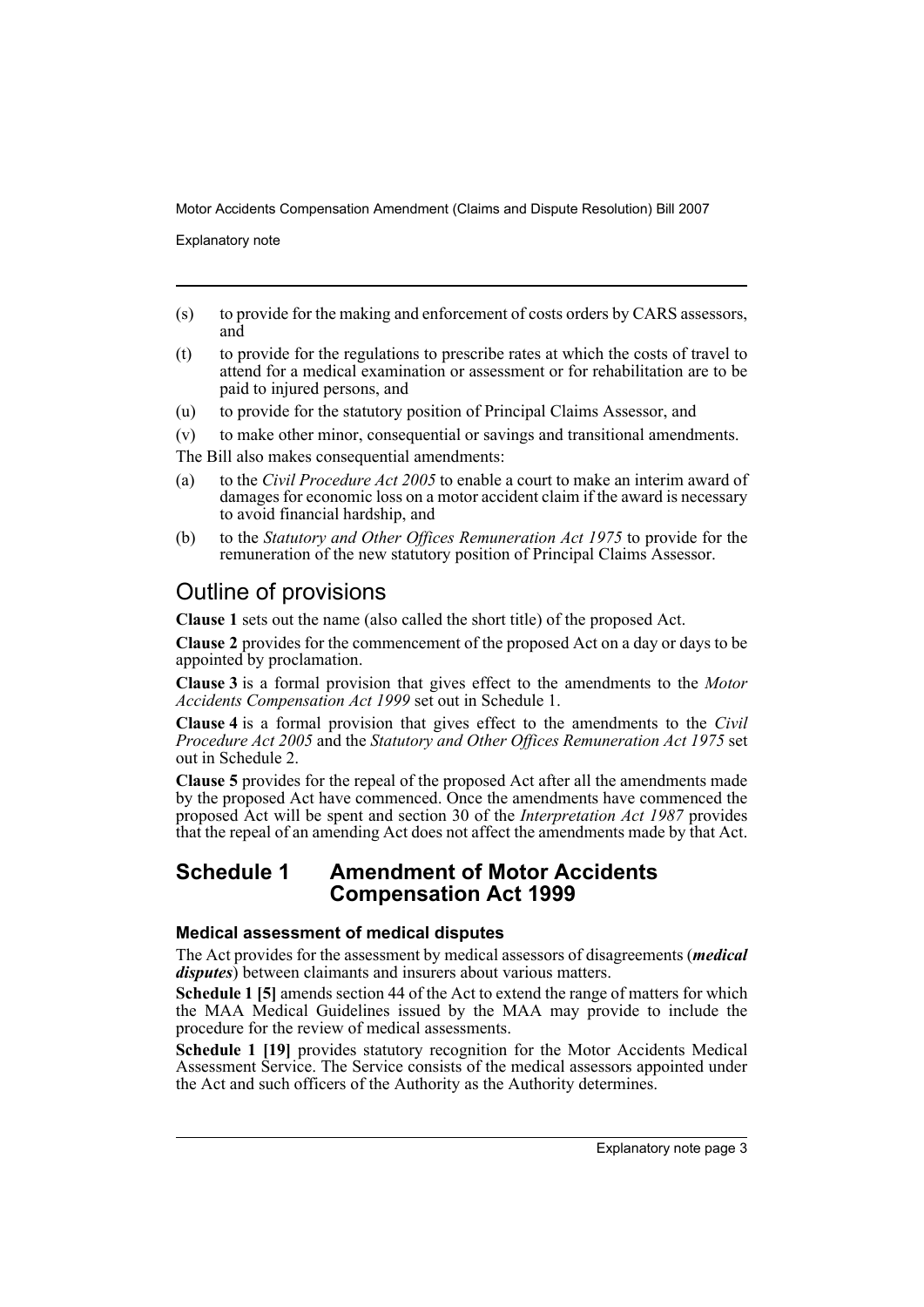Explanatory note

**Schedule 1 [25]** removes the current requirement for insurer consent for an application for assessment of permanent impairment in claims where liability has been denied, and provides that only applications requesting further assessment or assessment review are required to be made to the "proper officer" of the MAA. **Schedule 1 [18], [20], [24] and [28]** make consequential amendments.

**Schedule 1 [21] and [23]** remove disputes about whether an injury has stabilised and degree of impairment of earning capacity from disputes that are within the jurisdiction of medical assessors. **Schedule 1 [22]** makes it clear that the jurisdiction of medical assessors to deal with permanent impairment disputes is limited to disputes about whether permanent impairment exceeds the 10% threshold. **Schedule 1 [26] and [27]** make consequential amendments to provide that medical assessments are conclusive evidence in all cases (which extends the range of matters in which medical assessments are conclusive to include an assessment of whether treatment relates to an injury caused by the motor accident). **Schedule 1 [43]** makes it clear, for the purposes of the duty of an insurer to make an offer of settlement once an injury has stabilised, that stabilisation is the point at which recovery has been reached. **Schedule 1 [45] and [80]** are consequential on the amendment made by Schedule 1 [43].

**Schedule 1 [29]** clarifies the procedure for the making of a medical assessment of degree of permanent impairment that is based on 2 or more single medical assessor assessments. A medical assessor nominated by the MAA is to make an assessment and give a combined certificate of assessment based on the 2 or more single assessor assessments. The amendment also allows a medical assessor to issue a replacement certificate of assessment to correct an obvious error.

**Schedule 1 [30]** provides that the additional information or injury deterioration required to be demonstrated when applying for a further medical assessment must be such as to be capable of having a material effect on the outcome of the previous assessment.

**Schedule 1 [31]** makes it clear that the review of a combined certificate medical assessment is limited to a review of the single medical assessor assessment that is alleged to be incorrect.

**Schedule 1 [32]** makes it clear that the review of a medical assessment is a review of all the matters with which the review is concerned and is not limited to a review of the aspect of the assessment alleged to be incorrect.

**Schedule 1 [33]** makes consequential amendments and provides that the MAA Medical Guidelines may limit the time within which an application for review of a medical assessment may be made.

**Schedule 1 [34]** includes costs incurred by the MAA and costs prescribed by the regulations in the costs of medical assessments for which the MAA may impose fees.

**Schedule 1 [35]** provides for the regulations to prescribe rates at which the costs of travel to attend a medical assessment are to be paid to injured persons.

**Schedule 1 [36]** makes it clear that medical assessors are not subject to direction and control by the Authority in the exercise of their assessment powers.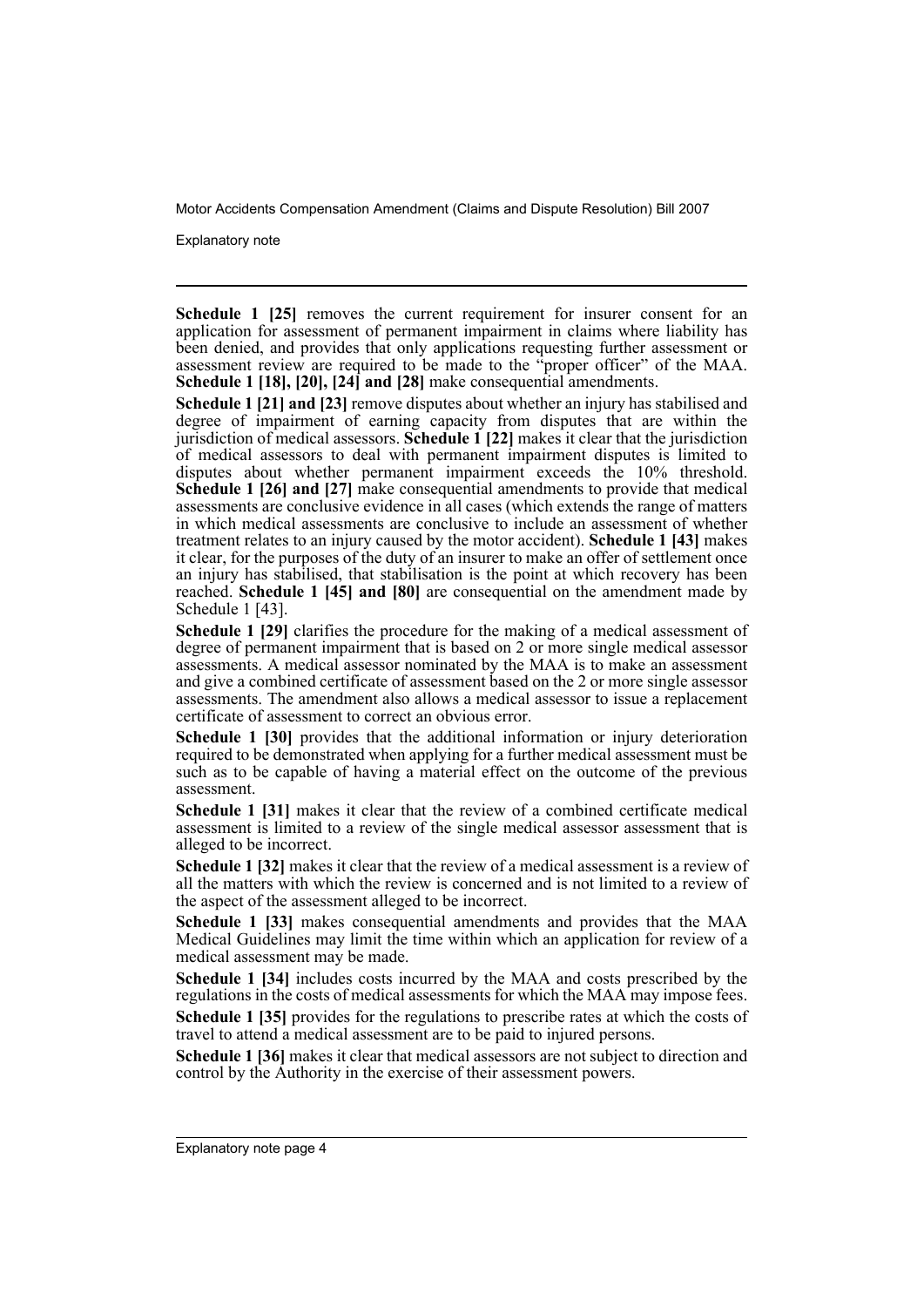Explanatory note

**Schedule 1 [49]** provides for the regulations to prescribe rates at which the costs of travel to access rehabilitation services are to be paid to injured persons.

**Schedule 1 [52] and [55]** provide for the regulations to prescribe rates at which the costs of travel to attend a medical examination are to be paid to injured persons.

**Schedule 1 [53]** authorises the MAA (in addition to a medical assessor) to require a claimant to undergo a medical examination for the purposes of a medical assessment. **Schedule 1 [54]** makes a consequential amendment.

#### **Claims and dispute assessment by CARS**

The Act provides for the assessment by claims assessors (as part of the Motor Accidents Claims Assessment Service) of motor accident claims and certain disputes concerning those claims.

**Schedule 1 [59] and [77]** make it clear that the assessment by a claims assessor of the damages to which a person injured in a motor accident is entitled to be made on the same basis as the award of damages by a court, so that the limitations imposed by the Act on a court award of damages will also apply to assessment by an assessor.

**Schedule 1 [60]** transfers from the Regulations under the Act provision for assessors to assess a claimant's costs on the assessment of a claim.

**Schedule 1 [61]** provides that the damages assessed by a claims assessor and payable by an insurer (together with any costs assessed) are to be paid within the period prescribed by the regulations. The amendment also provides for the regulations to require the payment of interest on unpaid damages and costs.

Schedule 1 [66] provides for a claims assessor to include in an assessment of a dispute an assessment of the claimant's costs on the dispute.

**Schedule 1 [70] and [71]** enable a claims assessor to require a person who is not a party to an assessment to provide documents and information that the assessor considers to be relevant to the assessment. **Schedule 1 [69]** provides for a claims assessor to require a party to an assessment of a claim to provide a consent, authority or direction to facilitate the provision of information or documents by a person who is not a party to the assessment. **Schedule 1 [72]–[74]** make consequential amendments.

**Schedule 1 [76]** provides that for the purposes of the 3-year limitation period on commencement of court proceedings for motor accident damages time stops running from the time a claim is referred to the MAA for assessment until 2 months after the certificate of assessment is issued.

#### **Claims procedures**

**Schedule 1 [2]–[4]** amend section 34 and insert section 34A to provide for a claims assessor to resolve a dispute about whether there has been due inquiry and search to establish the identity of a vehicle for the purposes of a claim against the Nominal Defendant. **Schedule 1 [62]** makes a consequential amendment.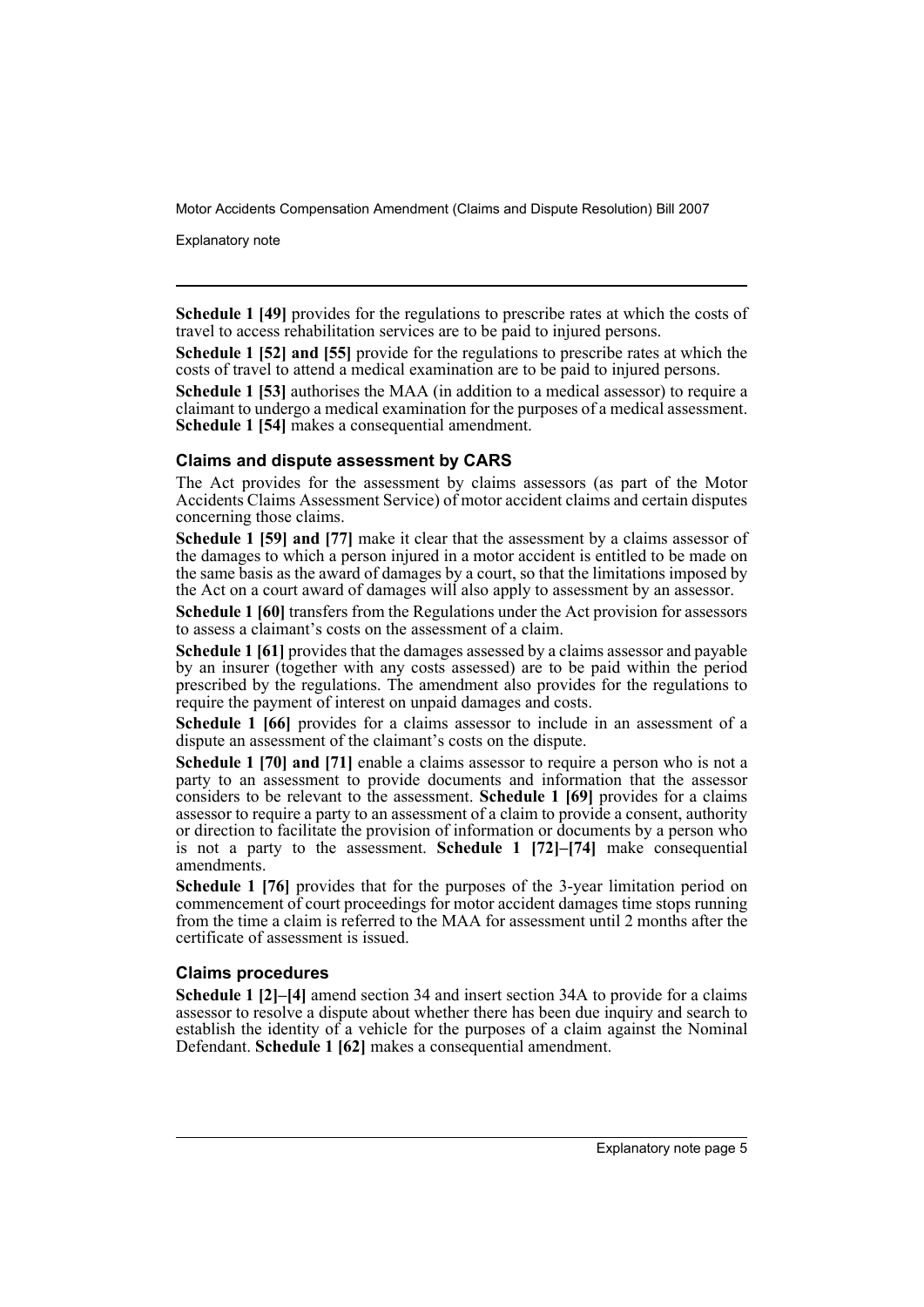Explanatory note

**Schedule 1 [37]** substitutes section 70 to require that a motor accident that gives rise to a claim must be reported to the police within 28 days and to provide for a claims assessor to resolve a dispute about whether a claimant has a full and satisfactory explanation for non-compliance with the requirement to notify the accident to police. **Schedule 1 [63]** makes a consequential amendment.

**Schedule 1 [38]** amends section 73 to provide for a claims assessor to resolve a dispute about whether a claimant has a full and satisfactory explanation for delay in making a claim.

**Schedule 1 [39]–[41]** provide that the MAA approved claim form may require the claimant to authorise the insurer to disclose information and documents provided by the claimant to the insurer, and facilitate the use of a copy of an authorisation provided by the claimant for the obtaining of information and documents.

**Schedule 1 [42]** substitutes section 76 to provide for a claims assessor to resolve a dispute about whether a claimant's notice of claim fails to comply with the Act.

#### **Information exchange and dispute resolution**

**Schedule 1 [51]** inserts proposed sections 85A and 85B. Proposed section 85A makes it clear that it is the duty of the claimant in a motor accident claim to provide the insurer with all relevant particulars about the claim as expeditiously as possible after the claim is made. Proposed section 85B provides that if a claimant has failed without reasonable excuse after two and a half years to provide the insurer with relevant particulars of the claim, the claimant can be required to provide those particulars within 3 months and will be deemed to have withdrawn the claim if the particulars are not provided. The section also provides for the reinstatement of a withdrawn claim by a claims assessor if the claimant has a full and satisfactory explanation for the failure to provide the required particulars. **Schedule 1 [44], [46] and [64]** make consequential amendments.

**Schedule 1 [65]** (proposed section 96 (1) (h) and (i)) provide for an assessor to resolve disputes about the operation of proposed section 85B.

**Schedule 1 [57]** inserts proposed Division 1A (sections 89A–89E) into Part 4.4, which provide for the exchange of documents, the holding of a settlement conference and the exchange of settlement offers by the parties to a claim before assessment of the claim by CARS.

Proposed section 89A requires the parties to participate in a settlement conference as soon as practicable after the insurer makes an offer of settlement.

Proposed section 89B requires that before the parties's settlement conference they must exchange all documents on which they propose to rely for the purposes of the assessment of the claim by CARS. Failure to exchange a document precludes a party from relying on the document for the purposes of the CARS assessment.

Proposed section 89C requires the parties to make an offer of settlement within 14 days after the conclusion of a settlement conference if the claim is not settled.

Proposed section 89D provides for a claims assessor to award a costs penalty of up to 25% against a party who fails to exchange documents, fails to participate in a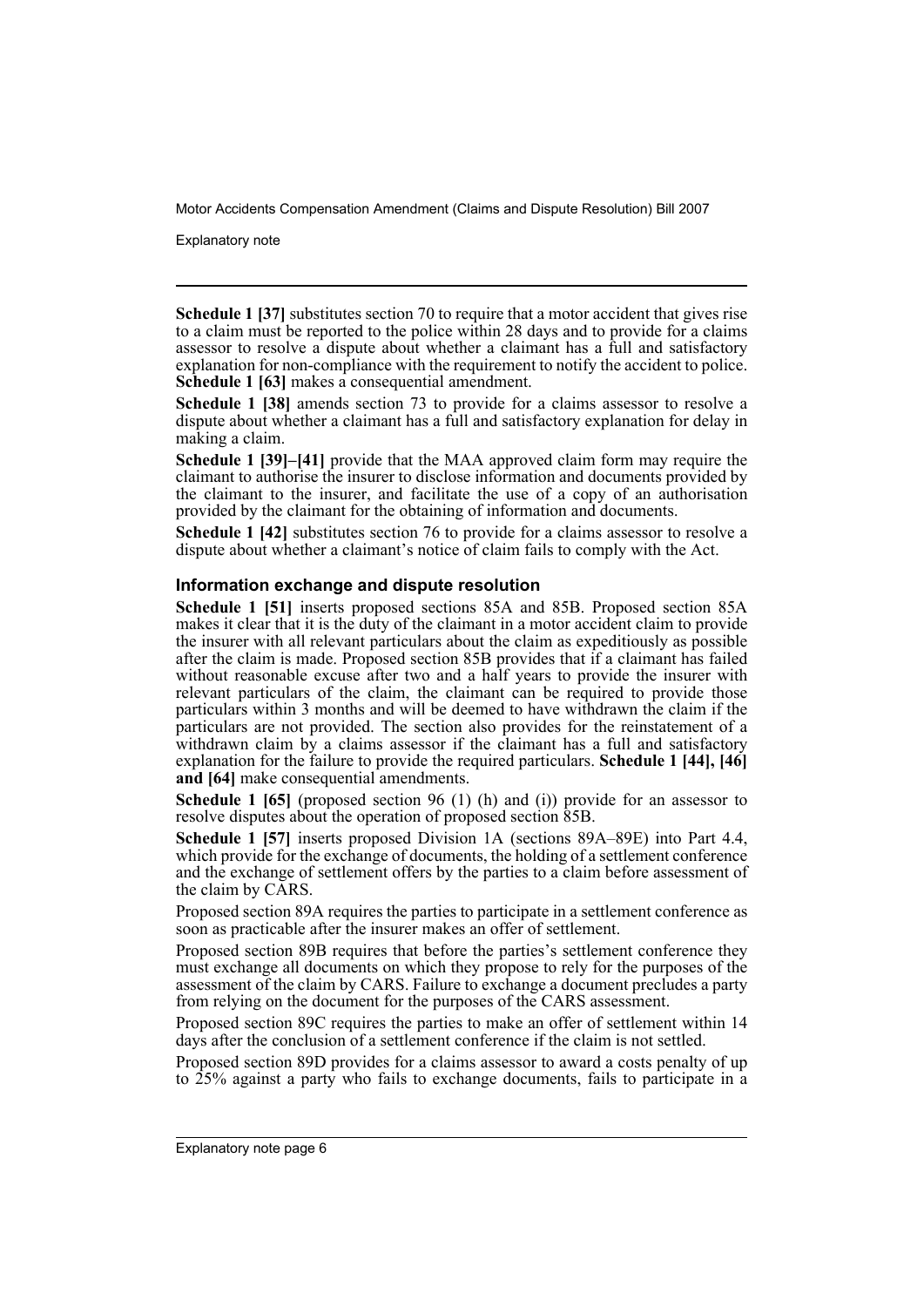Explanatory note

settlement conference or fails to make an offer of settlement as required under the proposed Division.

Proposed section 89E provides for the kinds of claims that are excluded from the operation of the proposed Division.

**Schedule 1 [58]** makes a consequential amendment so that a claim cannot be referred for CARS assessment until 28 days after the new procedure for settlement conferences and offers of settlement has been followed. The amendment also makes it clear that a claim can be referred at any time for assessment of an exemption from claims assessment.

**Schedule 1 [65]** (proposed section 96 (1) (g)) provides for an assessor to resolve disputes about whether an insurer's request that a claimant provide specified information, documents or records is reasonable.

#### **Early payment for treatment and lost earnings**

The Act provides for an insurer to make early payments for treatment of a person injured in a motor accident following submission of an accident notification form to the insurer and acceptance of provisional liability by the insurer.

**Schedule 1 [6]–[13] and [15]–[17]** extend the provisions for early payment of treatment expenses to include early payment for past loss of earnings and **Schedule 1 [82]** makes a consequential amendment.

**Schedule 1 [10]** also makes it clear that early payments are not required to be made once a full claim is made in respect of the claim, and provides that early payments for loss of earnings are not required to be made if the insurer is reasonably of the opinion that the claimant is likely to make a full claim.

**Schedule 1 [17]** increases from \$500 to \$5,000 the maximum amount payable under the early payments scheme (for both treatment and loss of earnings). Treatment expenses are required to be paid in priority to payments for loss of earnings.

**Schedule 1 [14]** extends the provision of the early payments scheme that deems acceptance of liability by an insurer in certain circumstances to claims against the Nominal Defendant for an accident involving an uninsured motor vehicle.

**Schedule 1 [50]** requires an insurer, once liability has been admitted or determined, to make interim payments for economic loss in cases of financial hardship. **Schedule 1 [65]** (proposed section 96 (1) (f)) provides for an assessor to resolve disputes about whether an insurer is required to make such an interim payment.

#### **Other amendments**

**Schedule 1 [78]** makes it clear that the limits imposed by the Act on damages that may be recovered for injuries resulting from motor accidents in NSW extend to damages assessed and recovered in a court outside NSW, and provides for the recovery by insurers of damages awarded outside NSW in excess of the claimant's entitlement under NSW law.

**Schedule 1 [79]** removes a provision that prevents recovery of damages for the first 5 days of loss of earnings resulting from a motor accident injury.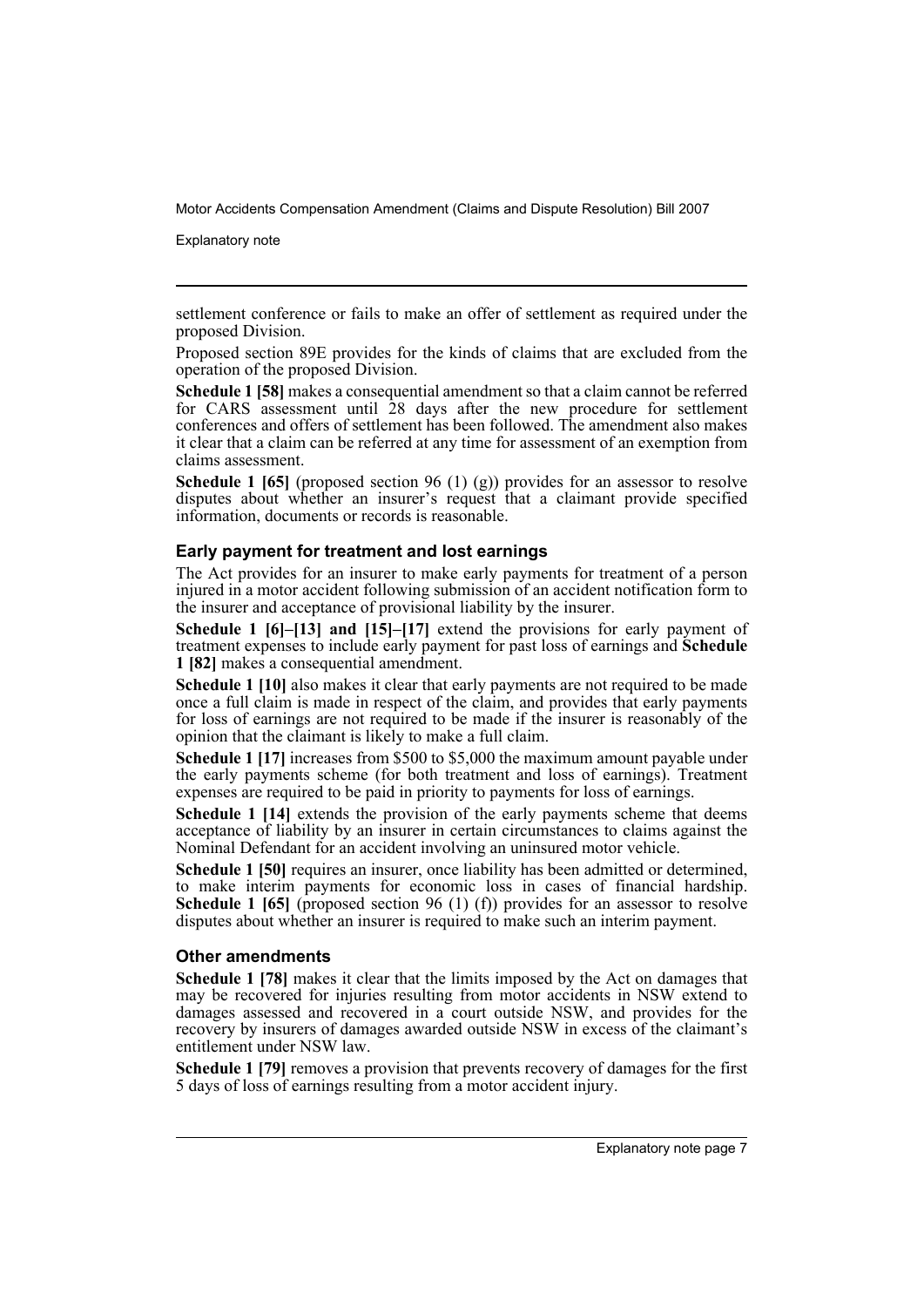Explanatory note

**Schedule 1 [81]** makes it clear that the duty of care owed by the driver of a motor vehicle to another person is not affected by the other person's knowledge about the driver's level of skill or experience.

**Schedule 1 [83] and [84]** provide for the MAA to enter into arrangements with workers compensation insurers to make payments to them on behalf of CTP insurers for the cost of CTP scheme liability for workers compensation claims.

**Schedule 1 [1], [68] and [85]** provide for the appointment by the Minister of a Principal Claims Assessor for a term of up to 7 years. Currently, the position of Principal Claims Assessor is a public servant position within the MAA. **Schedule 1 [56], [67] and [75]** make consequential amendments.

**Schedule 1 [47]** provides for the MAA Medical Guidelines to provide for what constitutes reasonable treatment, rehabilitation and attendant care for the purposes of the duty of an insurer to pay expenses that are reasonable and necessary.

**Schedule 1 [48]** makes it clear that payments by insurers for "as incurred" hospital, medical and other payments are subject to apportionment where contributory negligence is established.

**Schedule 1 [86] and [87]** enact consequential savings and transitional provisions and a savings and transitional regulation making power.

## **Schedule 2 Amendment of other Acts**

### **Interim awards for economic loss**

**Schedule 2.1** amends the *Civil Procedure Act 2005* to enable a court in proceedings for damages to which the *Motor Accidents Compensation Act 1999* applies to make an interim award of damages for economic loss in cases of financial hardship.

### **Remuneration of Principal Claims Assessor**

**Schedule 2.2** amends the *Statutory and Other Offices Remuneration Act 1975* to provide for the remuneration of the statutory position of Principal Claims Assessor to be fixed under that Act.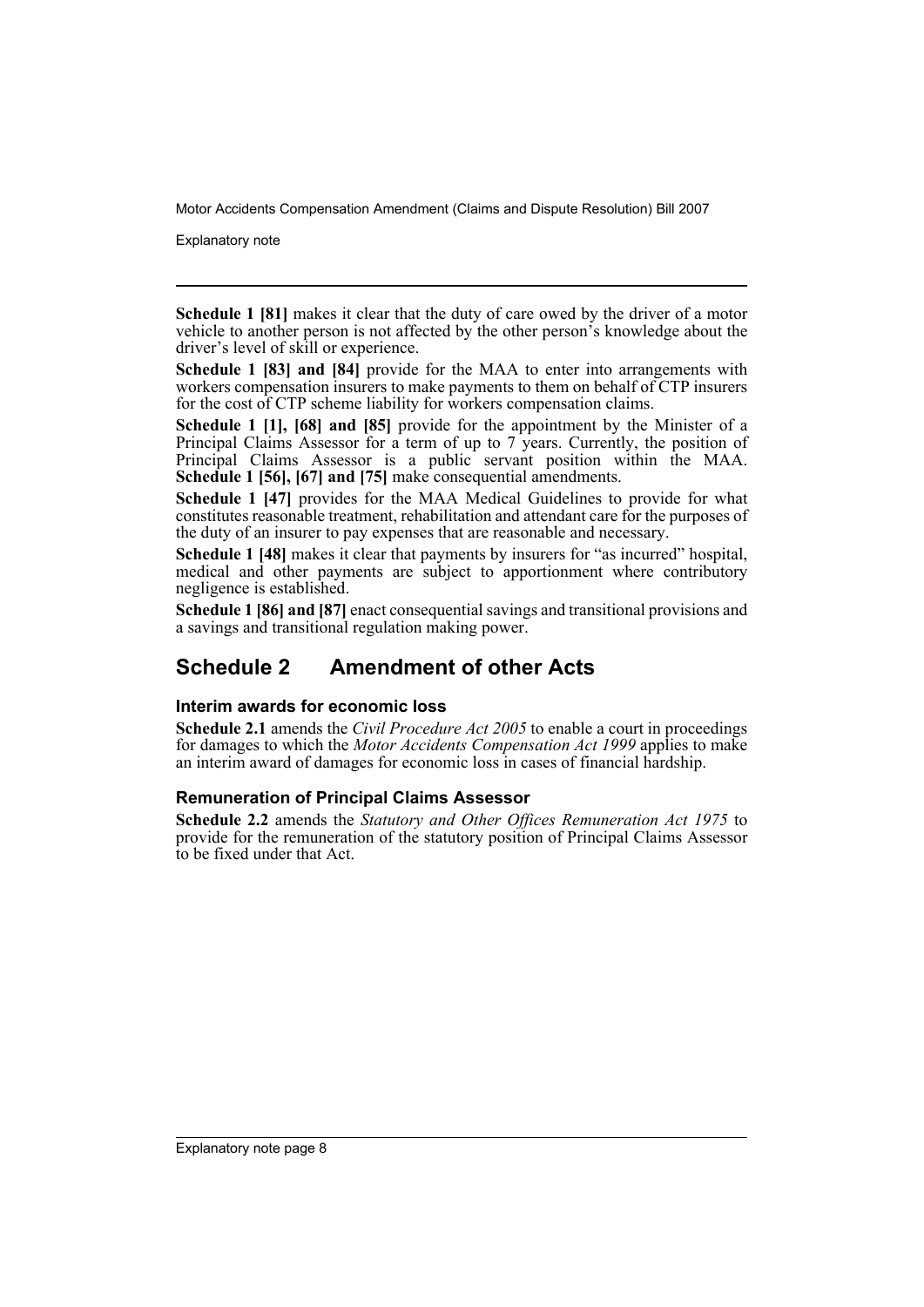First print



New South Wales

# **Motor Accidents Compensation Amendment (Claims and Dispute Resolution) Bill 2007**

# **Contents**

|            |                                                    | Page |
|------------|----------------------------------------------------|------|
| 1          | Name of Act                                        |      |
| 2          | Commencement                                       |      |
| 3          | Amendment of Motor Accidents Compensation Act 1999 |      |
|            | No 41                                              |      |
| 4          | Amendment of other Acts                            |      |
| 5          | Repeal of Act                                      | 2    |
| Schedule 1 | Amendment of Motor Accidents Compensation Act 1999 | 3    |
|            | Schedule 2 Amendment of other Acts                 | 32   |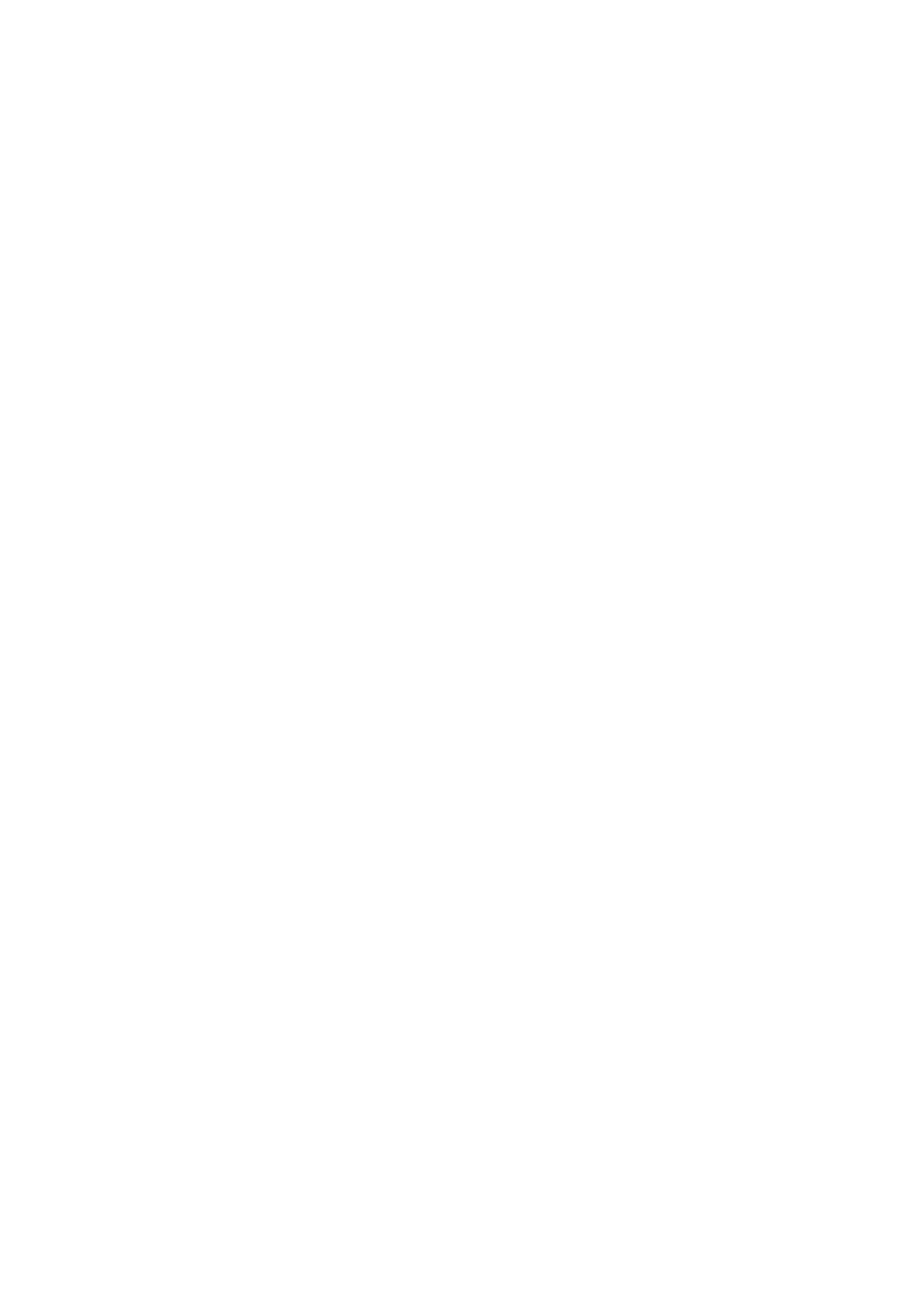

New South Wales

# **Motor Accidents Compensation Amendment (Claims and Dispute Resolution) Bill 2007**

No , 2007

### **A Bill for**

An Act to amend the *Motor Accidents Compensation Act 1999* to make further provision for claims procedures and assessment, dispute resolution and medical assessment; and for other purposes.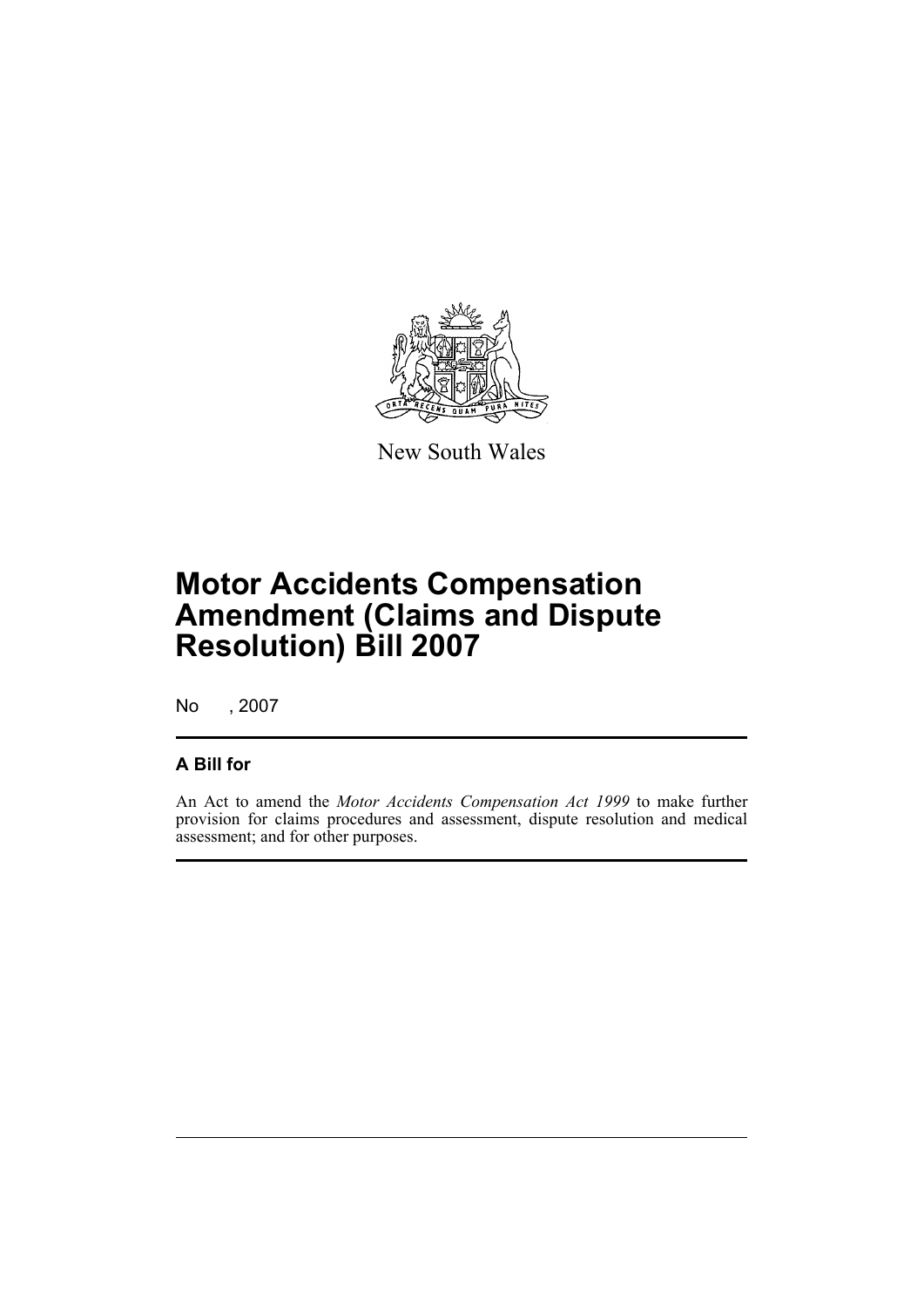<span id="page-11-4"></span><span id="page-11-3"></span><span id="page-11-2"></span><span id="page-11-1"></span><span id="page-11-0"></span>

|              | The Legislature of New South Wales enacts:                                                                                                                       | 1                   |
|--------------|------------------------------------------------------------------------------------------------------------------------------------------------------------------|---------------------|
| 1            | <b>Name of Act</b>                                                                                                                                               | $\overline{2}$      |
|              | This Act is the Motor Accidents Compensation Amendment (Claims and<br>Dispute Resolution) Act 2007.                                                              | 3<br>$\overline{4}$ |
| $\mathbf{2}$ | <b>Commencement</b>                                                                                                                                              | 5                   |
|              | This Act commences on a day or days to be appointed by proclamation.                                                                                             | 6                   |
| 3            | <b>Amendment of Motor Accidents Compensation Act 1999 No 41</b>                                                                                                  | $\overline{7}$      |
|              | The Motor Accidents Compensation Act 1999 is amended as set out in<br>Schedule 1.                                                                                | 8<br>9              |
| 4            | <b>Amendment of other Acts</b>                                                                                                                                   | 10                  |
|              | Each of the Acts specified in Schedule 2 is amended as set out in that<br>Schedule.                                                                              | 11<br>12            |
| 5            | <b>Repeal of Act</b>                                                                                                                                             | 13                  |
|              | This Act is repealed on the day following the day on which all of the<br>(1)<br>provisions of this Act have commenced.                                           | 14<br>15            |
|              | The repeal of this Act does not, because of the operation of section 30<br>(2)<br>of the <i>Interpretation Act 1987</i> , affect any amendment made by this Act. | 16<br>17            |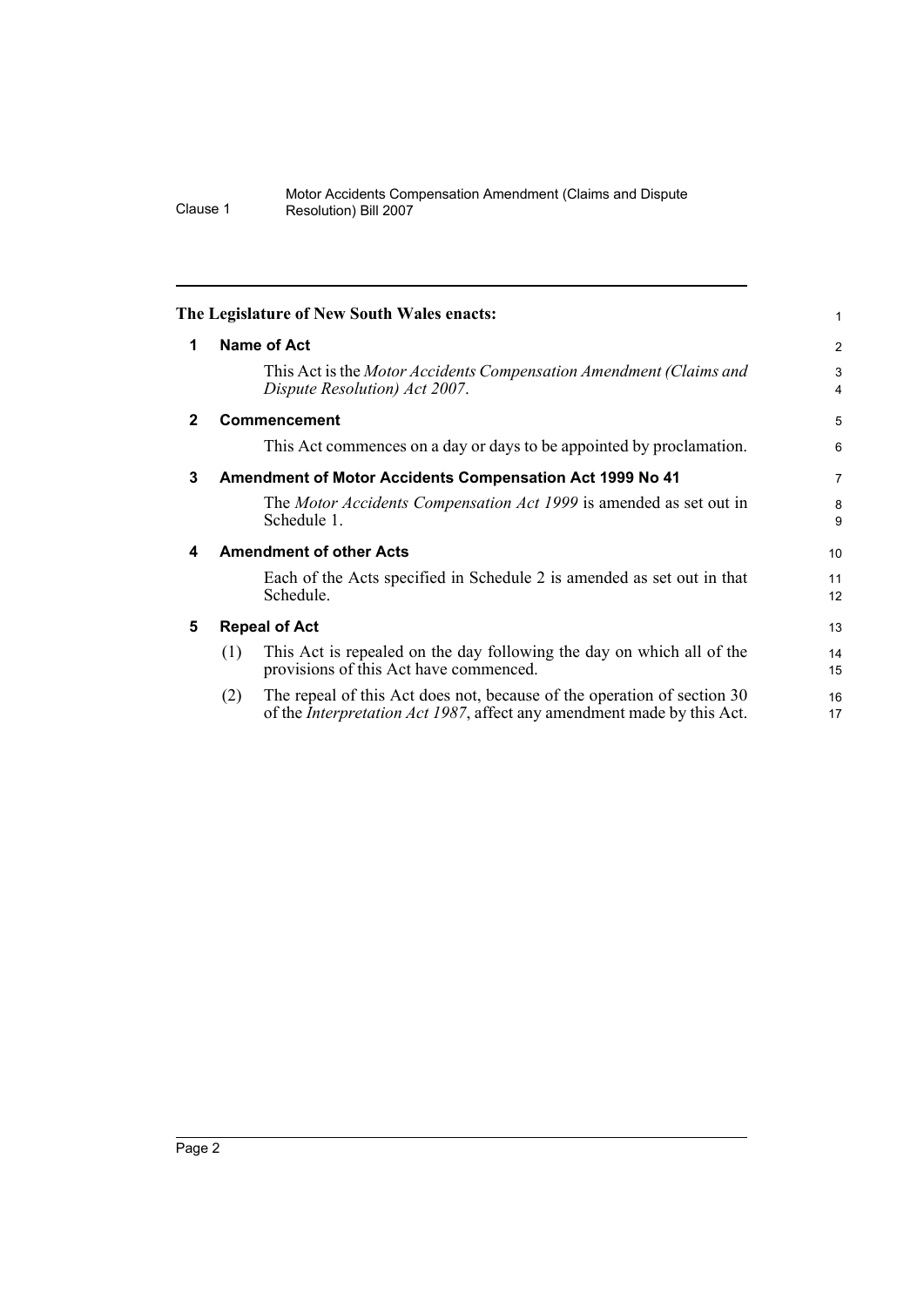Amendment of Motor Accidents Compensation Act 1999 Schedule 1

1  $\mathfrak{p}$ 

8 9

### <span id="page-12-0"></span>**Schedule 1 Amendment of Motor Accidents Compensation Act 1999** (Section 3) **[1] Section 3 Definitions** Insert in alphabetical order: *Principal Claims Assessor* means the person holding office as Principal Claims Assessor under section 99A. **[2] Section 34 Claim against Nominal Defendant where vehicle not identified** Omit "after due inquiry and search" from section 34 (1). **[3] Section 34 (1AA)** Insert after section 34 (1): (1AA) A claim cannot be made against the Nominal Defendant under this section unless due inquiry and search has been made to establish the identity of the motor vehicle concerned. **[4] Section 34A** Insert after section 34: **34A Rejection of claim for failure to make due inquiry and search to establish identity of vehicle** (1) If due inquiry and search has not been made to establish the identity of the motor vehicle concerned, a claim against the Nominal Defendant under section 34 cannot be referred for assessment under Part 4.4 unless: (a) the Nominal Defendant has lost the right to reject the claim for failure to make that due inquiry and search, or (b) a claims assessor has, on the assessment of a dispute as to whether the claim may be rejected for failure to make that due inquiry and search, assessed that due inquiry and search has been made, or

(c) the claim is referred only for a certificate of exemption from assessment under Part 4.4.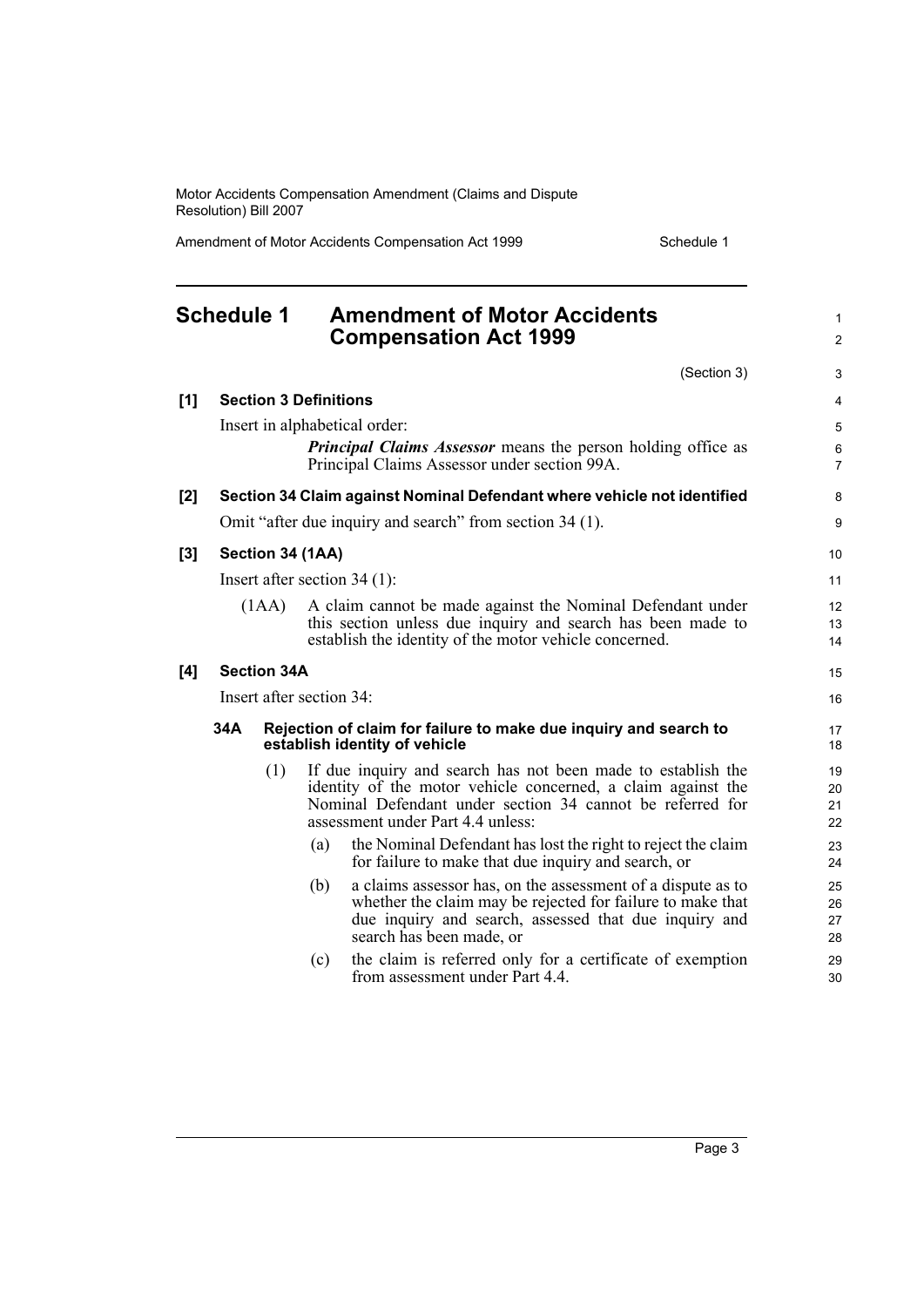| Schedule 1 | Amendment of Motor Accidents Compensation Act 1999 |
|------------|----------------------------------------------------|
|------------|----------------------------------------------------|

|     | (2)                           | The Nominal Defendant loses the right to reject a claim for<br>failure to make due inquiry and search to establish the identity of<br>a vehicle if the Nominal Defendant:                                                                                                                      | 1<br>$\overline{c}$<br>3   |
|-----|-------------------------------|------------------------------------------------------------------------------------------------------------------------------------------------------------------------------------------------------------------------------------------------------------------------------------------------|----------------------------|
|     |                               | does not, within 2 months after the claim is made, reject<br>(a)<br>the claim for failure to make that due inquiry and search or<br>ask the claimant to make that due inquiry and search, or                                                                                                   | 4<br>5<br>6                |
|     |                               | (b)<br>does not, within 2 months after being notified of efforts to<br>establish the identity of the vehicle, refuse to accept that<br>there has been due inquiry and search to establish the<br>identity of the vehicle.                                                                      | 7<br>8<br>9<br>10          |
|     | (3)                           | If court proceedings are commenced on a claim against the<br>Nominal Defendant under section 34, the Nominal Defendant<br>may apply to the court to have the proceedings dismissed on the<br>ground that due inquiry and search to establish the identity of the<br>vehicle has not been made. | 11<br>12<br>13<br>14<br>15 |
|     | (4)                           | An application to have proceedings dismissed on that ground<br>cannot be made more than 2 months after the statement of claim<br>is served on the Nominal Defendant and also cannot be made if<br>the Nominal Defendant has lost the right to reject the claim on<br>that ground.              | 16<br>17<br>18<br>19<br>20 |
|     | (5)                           | On an application to have proceedings dismissed on that ground,<br>the court must dismiss the proceedings unless satisfied that due<br>inquiry and search to establish the identity of the vehicle has been<br>made.                                                                           | 21<br>22<br>23<br>24       |
| [5] |                               | <b>Section 44 Medical Guidelines of Authority</b>                                                                                                                                                                                                                                              | 25                         |
|     | section 44 $(1)$ $(d)$ .      | Insert "and review of assessments" after "procedure for assessment" in                                                                                                                                                                                                                         | 26<br>27                   |
| [6] | Part 3.2, heading             |                                                                                                                                                                                                                                                                                                | 28                         |
|     |                               | Omit the heading. Insert instead:                                                                                                                                                                                                                                                              | 29                         |
|     |                               | Part 3.2 Early payment for treatment and lost<br>earnings of injured persons                                                                                                                                                                                                                   | 30<br>31                   |
| [7] | <b>Section 46 Definitions</b> |                                                                                                                                                                                                                                                                                                | 32                         |
|     |                               | Insert in alphabetical order:                                                                                                                                                                                                                                                                  | 33                         |
|     |                               | lost earnings means past loss of earnings resulting from injuries<br>to an injured person.                                                                                                                                                                                                     | 34<br>35                   |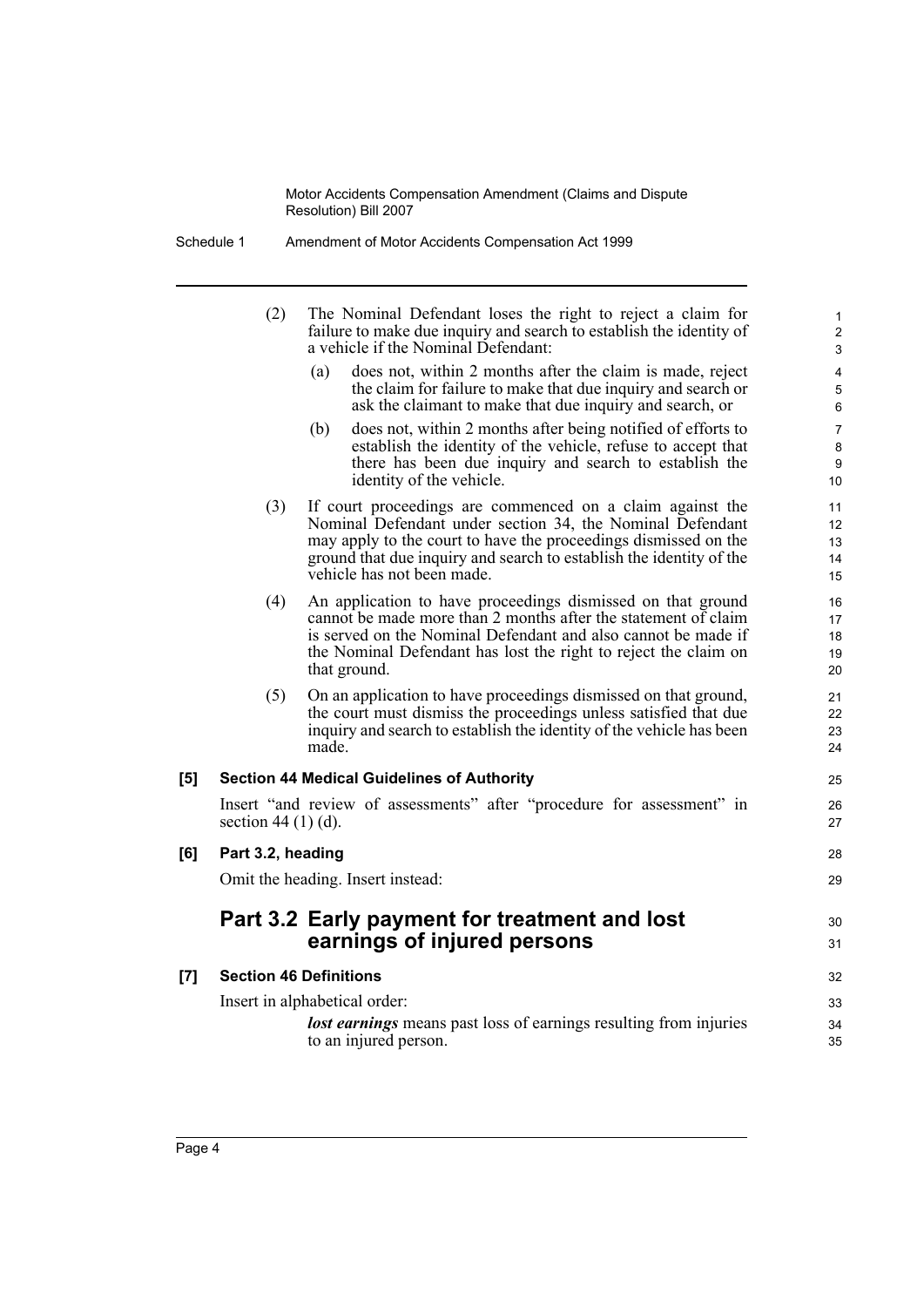Amendment of Motor Accidents Compensation Act 1999 Schedule 1

| [8]    |                                 |         | Section 47 Payment for treatment and lost earnings of injured persons                                                                                                                                                                                                                                                                                                                  | 1                                |
|--------|---------------------------------|---------|----------------------------------------------------------------------------------------------------------------------------------------------------------------------------------------------------------------------------------------------------------------------------------------------------------------------------------------------------------------------------------------|----------------------------------|
|        |                                 |         | Insert "and lost earnings" after "treatment expenses" in section 47 (1).                                                                                                                                                                                                                                                                                                               | $\overline{c}$                   |
| [9]    | <b>Section 47 (2)</b>           |         |                                                                                                                                                                                                                                                                                                                                                                                        | 3                                |
|        |                                 |         | Omit the subsection. Insert instead:                                                                                                                                                                                                                                                                                                                                                   | 4                                |
|        | (2)                             |         | Payment for treatment expenses and lost earnings is not required<br>under this Part to the extent that:                                                                                                                                                                                                                                                                                | 5<br>6                           |
|        |                                 | (a)     | they are paid for by the insurer under a claim made in<br>respect of the matter, or                                                                                                                                                                                                                                                                                                    | 7<br>8                           |
|        |                                 | (b)     | (in the case of treatment expenses) they are paid or<br>recovered under Part 3.3 (Payments to hospitals, doctors<br>and others).                                                                                                                                                                                                                                                       | 9<br>10<br>11                    |
| $[10]$ | Section 47 (3) and (4)          |         |                                                                                                                                                                                                                                                                                                                                                                                        | 12                               |
|        | Insert after section 47 $(2)$ : |         |                                                                                                                                                                                                                                                                                                                                                                                        | 13                               |
|        | (3)                             | matter. | Payment is not required under this Part for treatment expenses or<br>lost earnings incurred after a claim is made in respect of the                                                                                                                                                                                                                                                    | 14<br>15<br>16                   |
|        | (4)                             |         | An insurer is not required to pay for lost earnings under this Part<br>if the insurer is reasonably of the opinion that the claimant is<br>likely to make a claim in respect of the matter because the<br>claimant is entitled to recover damages in excess of the amount<br>that would otherwise be payable under this Part or is entitled to<br>recover under other heads of damage. | 17<br>18<br>19<br>20<br>21<br>22 |
| $[11]$ |                                 |         | Section 48 Notification of motor accident to police and submission of<br>accident notification form to insurer                                                                                                                                                                                                                                                                         | 23<br>24                         |
|        |                                 |         | Insert "or lost earnings" after "treatment expenses".                                                                                                                                                                                                                                                                                                                                  | 25                               |
| $[12]$ |                                 |         | <b>Section 49 Accident notification forms</b>                                                                                                                                                                                                                                                                                                                                          | 26                               |
|        |                                 |         | Insert after section 49 $(2)$ (b):                                                                                                                                                                                                                                                                                                                                                     | 27                               |
|        |                                 | (b1)    | information about any loss of earnings suffered by the<br>injured person to be completed by or on behalf of the<br>injured person, and                                                                                                                                                                                                                                                 | 28<br>29<br>30                   |
| $[13]$ |                                 |         | Section 50 Acceptance of provisional liability by insurer                                                                                                                                                                                                                                                                                                                              | 31                               |
|        | section 50 (1), (3) and $(7)$ . |         | Insert "and lost earnings" after "treatment expenses" wherever occurring in                                                                                                                                                                                                                                                                                                            | 32<br>33                         |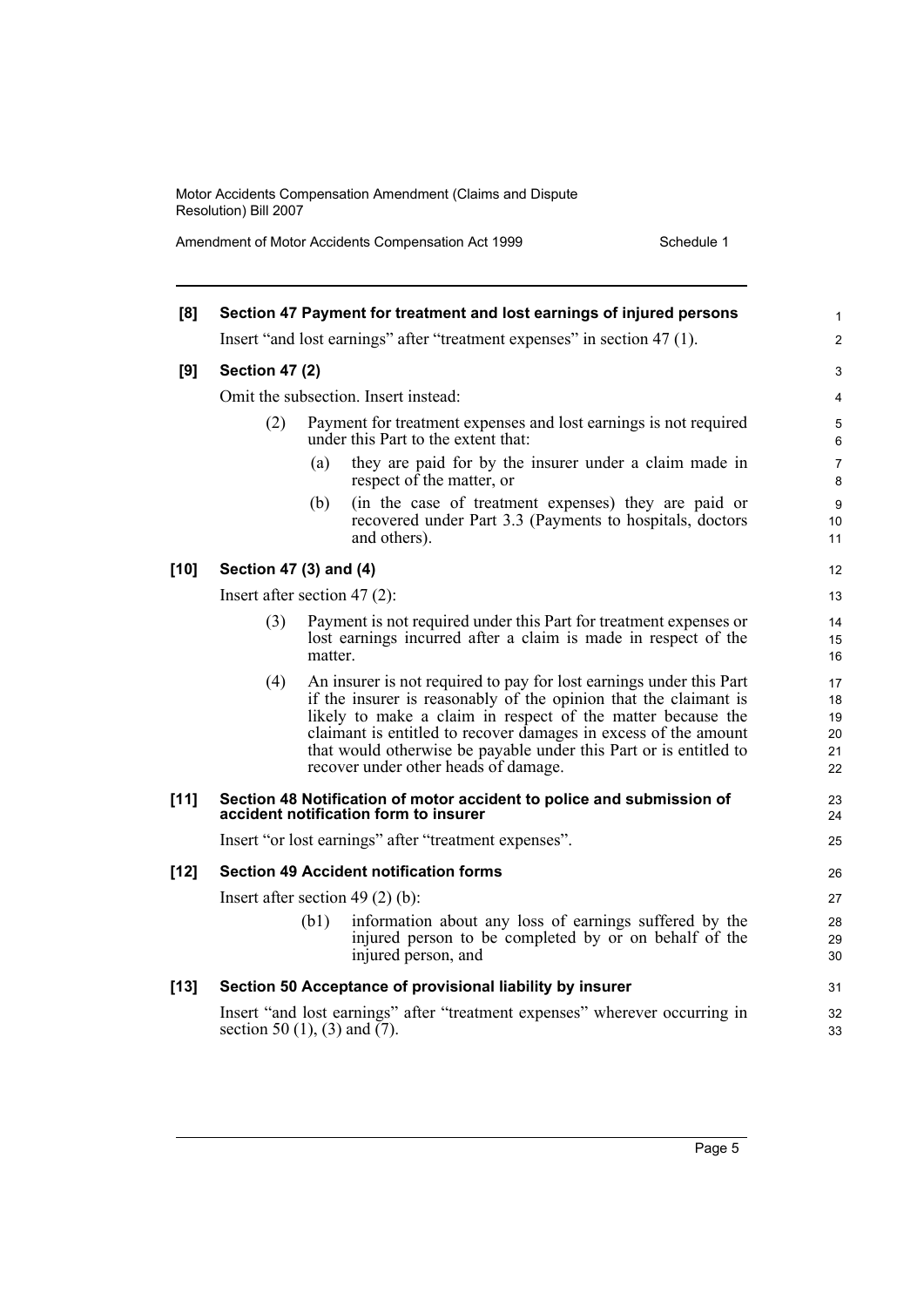Schedule 1 Amendment of Motor Accidents Compensation Act 1999

#### **[14] Section 50 (5)** Omit the subsection. Insert instead: Despite anything to the contrary in this section, an insurer who is, or is acting for, the Nominal Defendant under section 34 (Claims against Nominal Defendant where vehicle not identified) is not taken to have accepted provisional liability unless the insurer has given written notice accepting provisional liability. **[15] Section 50 (7)** Omit "in respect of those expenses". Insert instead "in respect of them". **[16] Section 50 (8)** Omit the subsection. Insert instead: (8) Payments under this Part are payments as compensation for the treatment expenses or lost earnings concerned, but neither those payments nor the acceptance of provisional liability under this Part by an insurer constitutes an admission of liability by the insurer in connection with a claim in respect of the motor accident. **[17] Section 51** Omit the section. Insert instead: **51 Limit on preliminary payments** (1) The maximum amount that an insurer is required to pay under this Part as the total amount of treatment expenses and lost earnings of an injured person is \$5,000 or such other amount as may be determined by the Authority under subsection (2). (2) The Authority: (a) is to review the amount referred to in subsection (1) annually, and (b) may, by order published in the Gazette, vary that amount to take account of inflation or other matters. (3) If 2 or more injured persons were injured in the same motor accident, the maximum total amount of treatment expenses and lost earnings under this section applies to each such person and is not reduced by the payment of the treatment expenses or lost earnings of any other such injured person. (4) Treatment expenses and lost earnings of an injured person are only required to be paid under this Part for treatment provided or loss of earnings suffered within 6 months after the motor accident 1 2 3 4 5 6 7 8 9 10 11 12 13 14 15 16 17 18 19 20 21 22 23 24 25 26 27  $28$ 29 30 31 32 33 34 35 36 37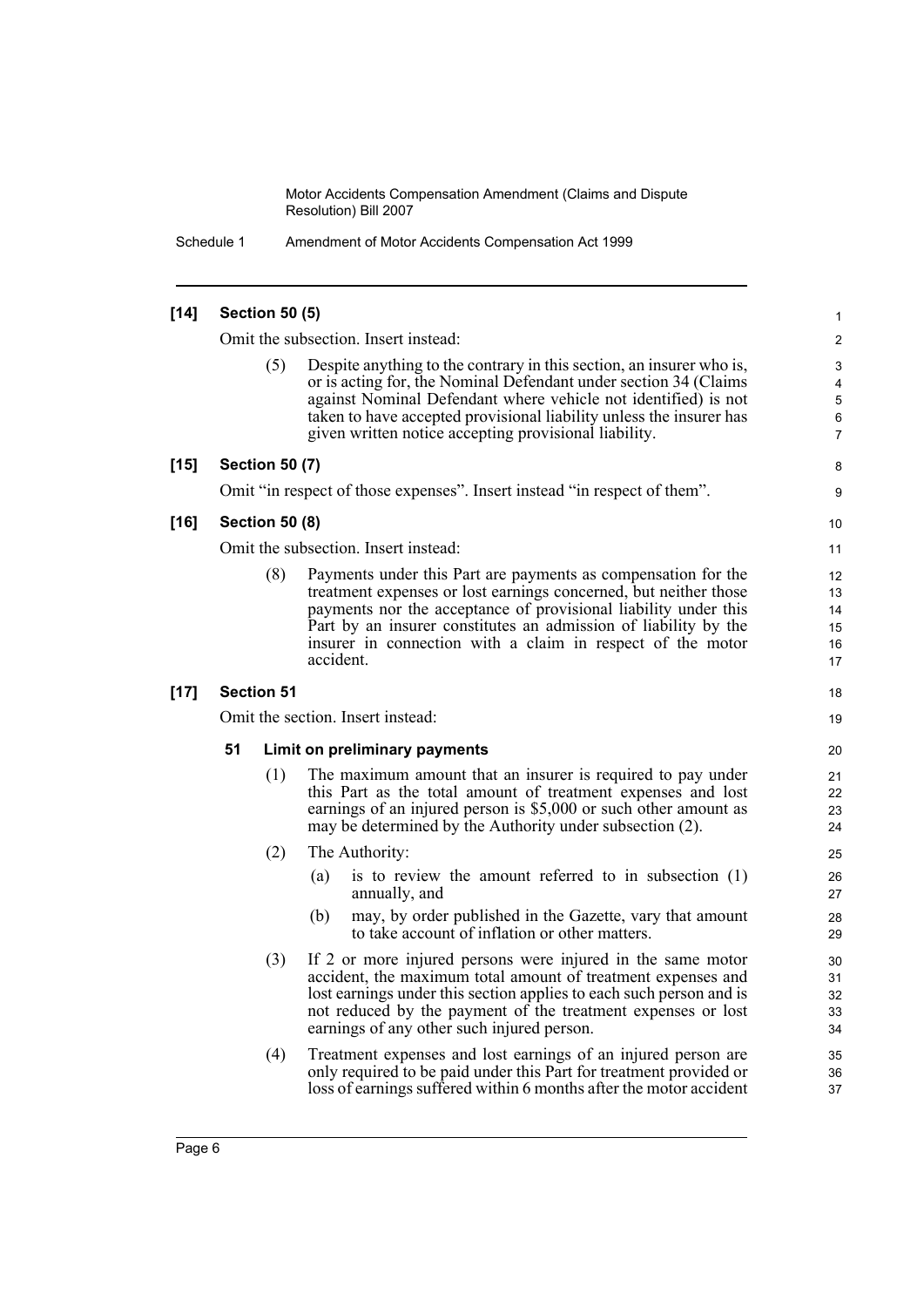Amendment of Motor Accidents Compensation Act 1999 Schedule 1

|        |     |                    |                          | concerned (even if the total amount payable is less than the<br>maximum total amount fixed by this section).                                                                                                                                                                                                                                                                                       | 1<br>$\overline{c}$        |
|--------|-----|--------------------|--------------------------|----------------------------------------------------------------------------------------------------------------------------------------------------------------------------------------------------------------------------------------------------------------------------------------------------------------------------------------------------------------------------------------------------|----------------------------|
|        |     | (5)                |                          | Treatment expenses are to be paid in priority to lost earnings and<br>for that purpose payment for lost earnings is not to be made until<br>the end of the 6 months after the motor accident concerned and is<br>to be made only to the extent that payment for treatment expenses<br>for treatment provided in that $6$ months will not exceed the<br>maximum total amount fixed by this section. | 3<br>4<br>5<br>6<br>7<br>8 |
| $[18]$ |     |                    |                          | <b>Section 57 Definitions</b>                                                                                                                                                                                                                                                                                                                                                                      | 9                          |
|        |     |                    |                          | Insert in alphabetical order:                                                                                                                                                                                                                                                                                                                                                                      | 10                         |
|        |     |                    |                          | <i>medical assessment matters</i> means any of the matters referred to<br>in section 58.                                                                                                                                                                                                                                                                                                           | 11<br>12                   |
| $[19]$ |     | <b>Section 57A</b> |                          |                                                                                                                                                                                                                                                                                                                                                                                                    | 13                         |
|        |     |                    | Insert after section 57: |                                                                                                                                                                                                                                                                                                                                                                                                    | 14                         |
|        | 57A |                    |                          | <b>Motor Accidents Medical Assessment Service</b>                                                                                                                                                                                                                                                                                                                                                  | 15                         |
|        |     | (1)                | Service.                 | The Authority is to establish in association with its operations a<br>unit, to be known as the Motor Accidents Medical Assessment                                                                                                                                                                                                                                                                  | 16<br>17<br>18             |
|        |     | (2)                |                          | The Service is to consist of medical assessors and such officers<br>of the Authority as the Authority determines.                                                                                                                                                                                                                                                                                  | 19<br>20                   |
| $[20]$ |     |                    |                          | <b>Section 58 Application</b>                                                                                                                                                                                                                                                                                                                                                                      | 21                         |
|        |     |                    |                          | Insert "(referred to in this Part as <i>medical assessment matters</i> )" after "the<br>following matters" in section 58 (1).                                                                                                                                                                                                                                                                      | 22<br>23                   |
| $[21]$ |     |                    | Section 58 (1) (c)       |                                                                                                                                                                                                                                                                                                                                                                                                    | 24                         |
|        |     |                    | Omit the paragraph.      |                                                                                                                                                                                                                                                                                                                                                                                                    | 25                         |
| $[22]$ |     |                    | Section 58 (1) (d)       |                                                                                                                                                                                                                                                                                                                                                                                                    | 26                         |
|        |     |                    |                          | Omit the paragraph. Insert instead:                                                                                                                                                                                                                                                                                                                                                                | 27                         |
|        |     |                    | (d)                      | whether the degree of permanent impairment of the injured<br>person as a result of the injury caused by the motor<br>accident is greater than $10\%$ ,                                                                                                                                                                                                                                             | 28<br>29<br>30             |
| $[23]$ |     |                    | Section 58 (1) (e)       |                                                                                                                                                                                                                                                                                                                                                                                                    | 31                         |
|        |     |                    | Omit the paragraph.      |                                                                                                                                                                                                                                                                                                                                                                                                    | 32                         |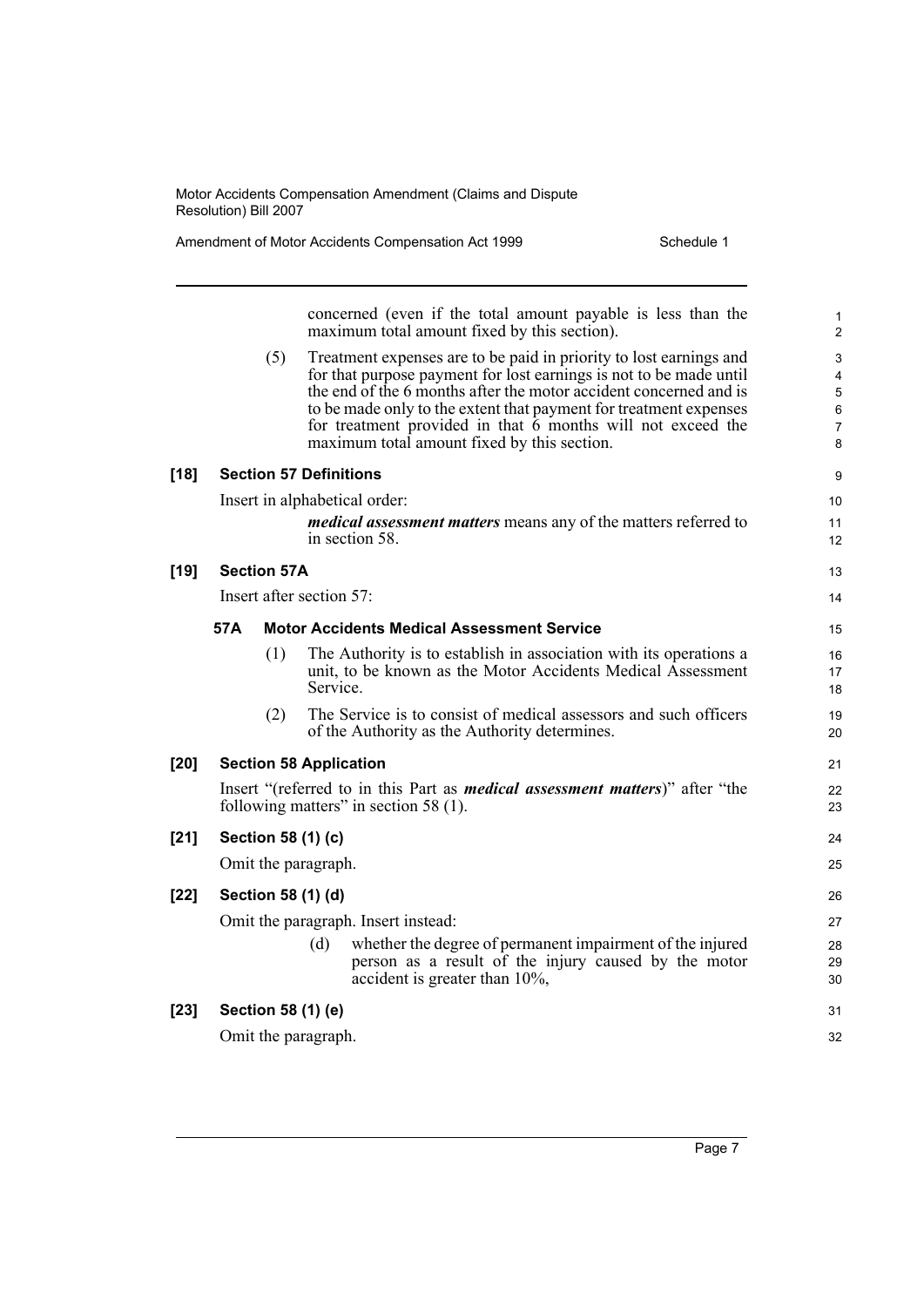Schedule 1 Amendment of Motor Accidents Compensation Act 1999

| $[24]$ |                       | <b>Section 60 Medical assessment procedures</b>                                                                                                                                                                                                                                                                                                                                                                | $\mathbf{1}$                           |
|--------|-----------------------|----------------------------------------------------------------------------------------------------------------------------------------------------------------------------------------------------------------------------------------------------------------------------------------------------------------------------------------------------------------------------------------------------------------|----------------------------------------|
|        |                       | Insert "to the Authority" after "referred" in section 60 (1).                                                                                                                                                                                                                                                                                                                                                  | $\overline{2}$                         |
| $[25]$ | <b>Section 60 (2)</b> |                                                                                                                                                                                                                                                                                                                                                                                                                | 3                                      |
|        |                       | Omit section 60 $(2)$ – $(4)$ . Insert instead:                                                                                                                                                                                                                                                                                                                                                                | 4                                      |
|        | (2)                   | The Authority is to arrange for the dispute to be referred to one<br>or more medical assessors.                                                                                                                                                                                                                                                                                                                | 5<br>6                                 |
| $[26]$ |                       | <b>Section 61 Status of medical assessments</b>                                                                                                                                                                                                                                                                                                                                                                | $\overline{7}$                         |
|        |                       | Omit section 61 (2). Insert instead:                                                                                                                                                                                                                                                                                                                                                                           | 8                                      |
|        | (2)                   | Any such certificate as to a medical assessment matter is<br>conclusive evidence as to the matters certified in any court<br>proceedings or in any assessment by a claims assessor in respect<br>of the claim concerned.                                                                                                                                                                                       | 9<br>10<br>11<br>12                    |
| $[27]$ | <b>Section 61 (3)</b> |                                                                                                                                                                                                                                                                                                                                                                                                                | 13                                     |
|        | Omit the subsection.  |                                                                                                                                                                                                                                                                                                                                                                                                                | 14                                     |
| $[28]$ |                       | Section 61 (7) and (8)                                                                                                                                                                                                                                                                                                                                                                                         | 15                                     |
|        | occurring.            | Omit "matter referred to in subsection $(2)$ $(a)$ , $(b)$ , $(b)$ or $(c)$ " wherever                                                                                                                                                                                                                                                                                                                         | 16<br>17                               |
|        |                       | Insert instead "medical assessment matter".                                                                                                                                                                                                                                                                                                                                                                    | 18                                     |
| $[29]$ |                       | Section 61 (10) and (11)                                                                                                                                                                                                                                                                                                                                                                                       | 19                                     |
|        |                       | Insert after section 61 $(9)$ :                                                                                                                                                                                                                                                                                                                                                                                | 20                                     |
|        | (10)                  | The following procedure is to apply if the assessment of more<br>than one medical assessor is required to assess whether the<br>degree of permanent impairment of the injured person is greater<br>than 10% (not being an assessment of the degree of permanent<br>impairment resulting from psychiatric or psychological injury):                                                                             | 21<br>22<br>23<br>24<br>25             |
|        |                       | each medical assessor is to give a certificate as to the<br>(a)<br>degree of permanent impairment of the injured person<br>resulting from the particular injury or injuries with which<br>the medical assessor's assessment is concerned,                                                                                                                                                                      | 26<br>27<br>28<br>29                   |
|        |                       | based on the matters certified in each such certificate a<br>(b)<br>medical assessor nominated by the Authority for the<br>purpose is to make an assessment of the total degree of<br>permanent impairment resulting from all the injuries with<br>which those certificates are concerned and is to give a<br>certificate (a <i>combined certificate</i> ) as to that total degree<br>of permanent impairment, | 30<br>31<br>32<br>33<br>34<br>35<br>36 |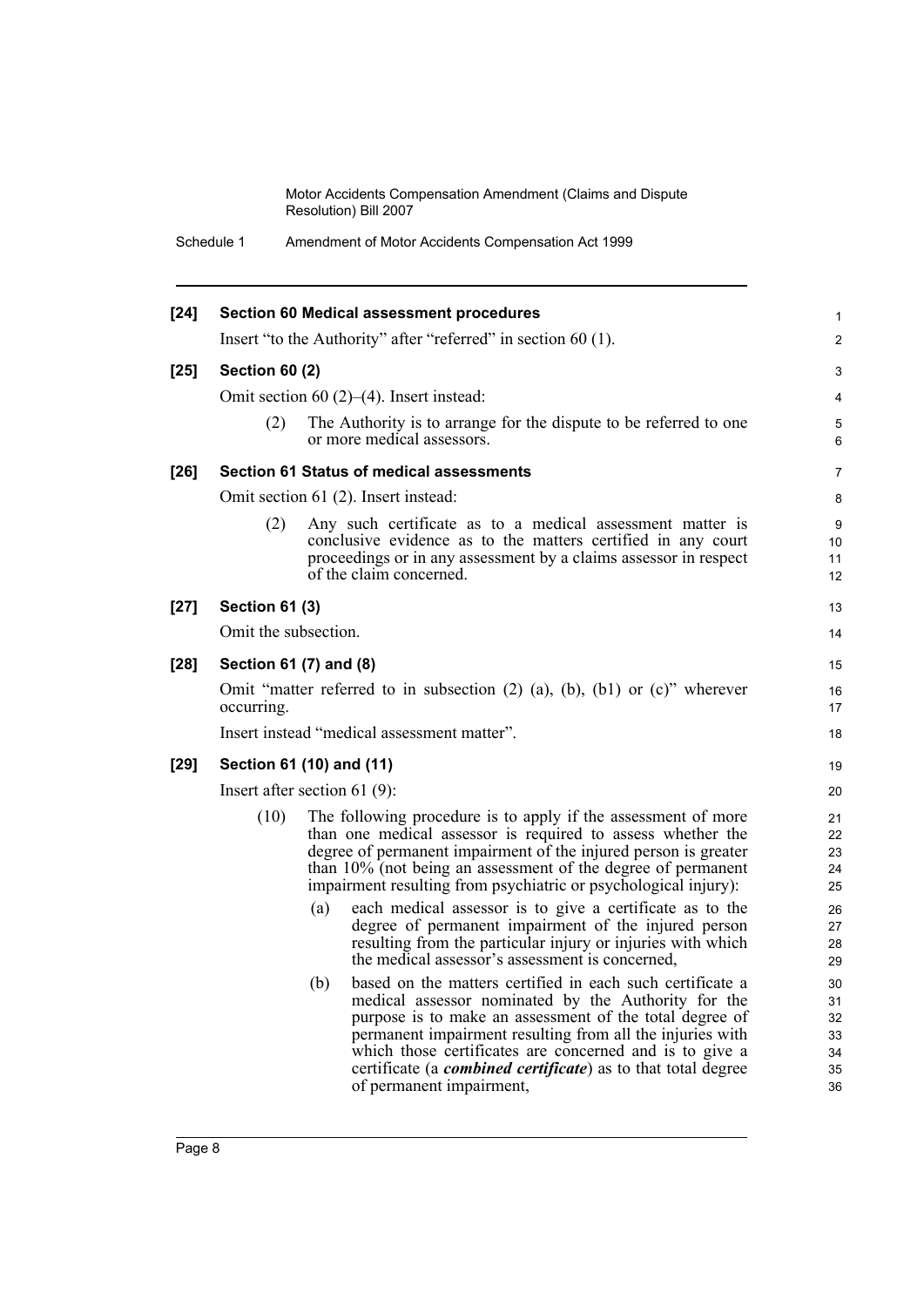Amendment of Motor Accidents Compensation Act 1999 Schedule 1

- (c) the combined certificate is conclusive evidence as to whether the degree of permanent impairment of the injured person is greater than 10% and this section applies to the combined certificate accordingly.
- (11) If a medical assessor is satisfied that a certificate under this section contains an obvious error, the medical assessor may issue a replacement certificate to correct the error.

#### **[30] Section 62 Referral of matter for further medical assessment**

Insert after section 62 (1):

- (1A) A matter may not be referred again for assessment by a party to the medical dispute on the grounds of deterioration of the injury or additional relevant information about the injury unless the deterioration or additional information is such as to be capable of having a material effect on the outcome of the previous assessment.
- (1B) Referral of a matter under this section is to be by referral to the officer of the Authority designated by the Authority for the purpose (in this Part referred to as the *proper officer of the Authority*).

#### **[31] Section 63 Review of medical assessment by review panel**

Insert after section 63 (2):

(2A) If a medical assessment under this Part (a *combined certificate assessment*) is based on the assessments of 2 or more single medical assessors (resulting in a combined certificate as to the total degree of permanent impairment), the combined certificate assessment cannot be the subject of review under this section except by way of the review of any of the assessments of the single medical assessors on which the combined certificate assessment is based.

#### **[32] Section 63 (3A)**

Insert after section 63 (3):

(3A) The review of a medical assessment is not limited to a review only of that aspect of the assessment that is alleged to be incorrect and is to be by way of a new assessment of all the matters with which the medical assessment is concerned.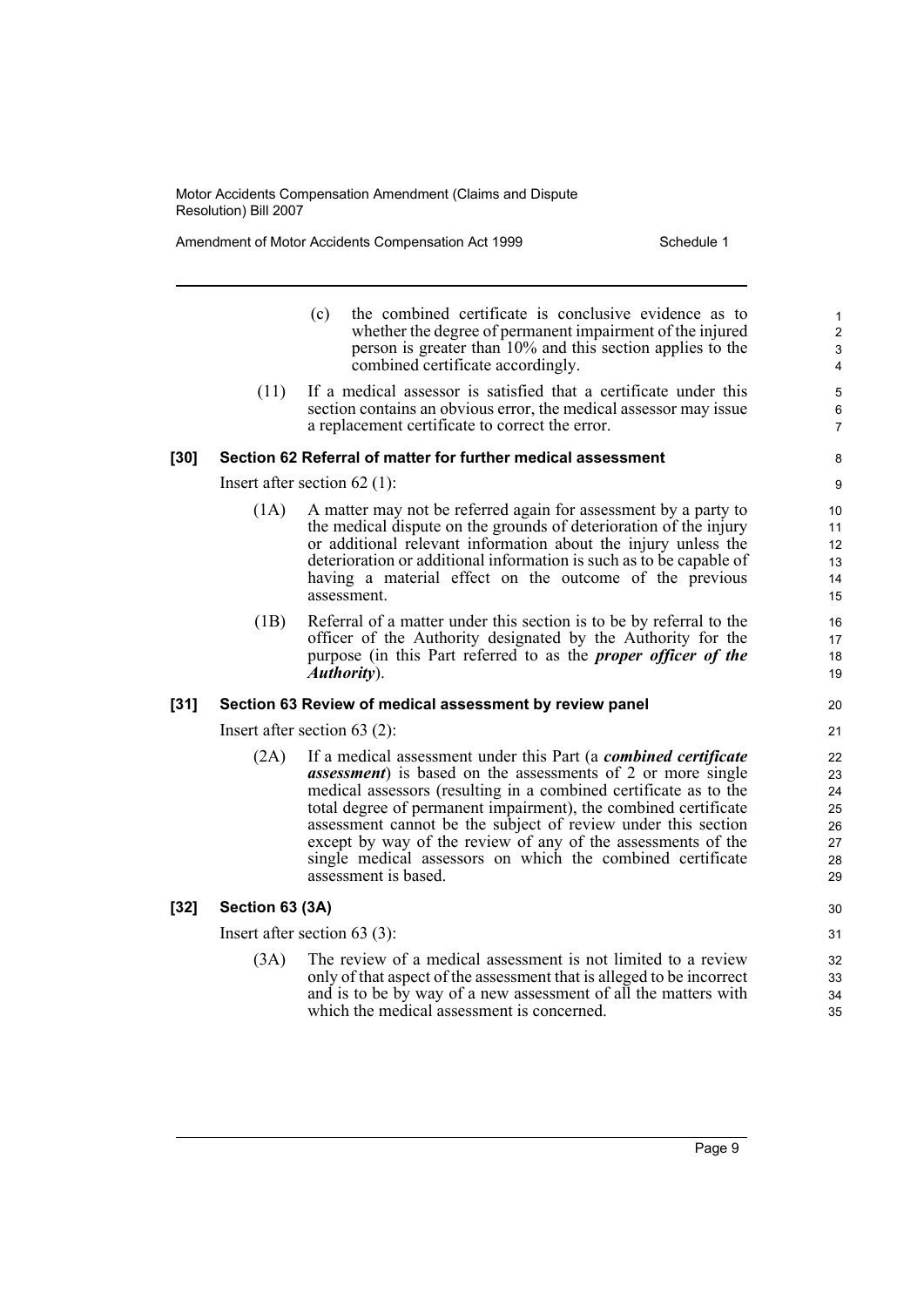Schedule 1 Amendment of Motor Accidents Compensation Act 1999

#### **[33] Section 63 (5)–(7)** Omit section 63 (5). Insert instead: If on the review of a medical assessment of a single medical assessor on which a combined certificate assessment is based a new certificate is issued by the review panel, the review panel is also to issue a new combined certificate to take account of the results of the review. (6) Section 61 applies to any new certificate or new combined certificate issued under this section. (7) The MAA Medical Guidelines may limit the time within which an application under this section may be made. **[34] Section 64 Costs of medical assessment** Omit section 64 (3). Insert instead: (3) The costs of medical assessments under this Part include the following: (a) the remuneration of medical assessors, (b) the reasonable and necessary costs and expenses incurred by the injured person, and by a parent or other carer of the injured person in order to accompany the injured person, in attending the medical assessor or assessors for the purposes of the assessment, (c) any costs incurred by the Authority in connection with medical assessments under this Part, (d) such other costs in connection with medical assessments under this Part as may be prescribed by the regulations. **[35] Section 64 (5)** Insert after section 64 (4): (5) The regulations may prescribe a rate at which the cost of travel by any specified mode of transport is to be calculated for the purposes of the payment of travel costs under this section. **[36] Section 65 MAA monitoring and oversight** Insert after section 65 (2): (3) A medical assessor is not subject to control and direction by the Authority or any public servant with regard to any of the decisions of the assessor that affect the interests of the parties to a medical assessment, and the Authority or any public servant 1 2 3 4 5 6 7 8 9 10 11 12 13 14 15 16 17 18 19 20 21  $22$ 23 24 25 26 27 28 29 30 31 32 33 34 35 36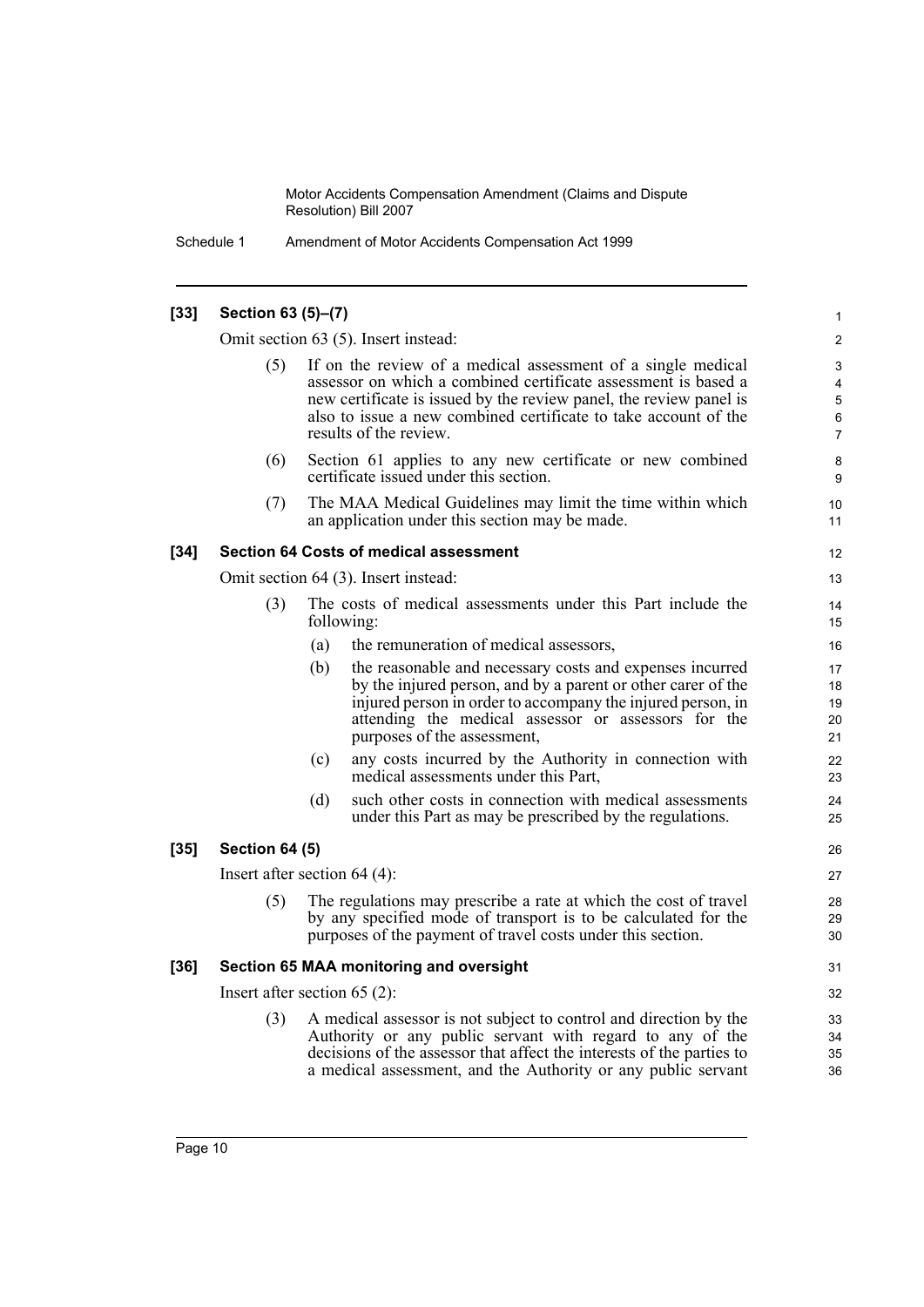Amendment of Motor Accidents Compensation Act 1999 Schedule 1

may not overrule or interfere with any such decision of a medical assessor in respect of any such assessment. **[37] Section 70** Omit the section. Insert instead: **70 Reporting of motor accident to police** (1) Unless a police officer attended the motor accident, a motor accident that gives rise to a claim must be reported to a police officer by or on behalf of the claimant within 28 days after the motor accident. This requirement is referred to in this section as the *police accident report requirement*. (2) A person who makes a claim must provide to the insurer a full and satisfactory explanation for any non-compliance with the police accident report requirement. (3) If the police accident report requirement for a claim is not complied with, the claim cannot be referred for assessment under Part 4.4 unless: (a) the insurer has lost the right to reject the claim on the ground of that non-compliance, or (b) a claims assessor has, on the assessment of a dispute as to whether the claimant has a full and satisfactory explanation for the non-compliance, assessed that sufficient cause existed to justify the delay in reporting the motor accident to a police officer and that a report of the motor accident to a police officer was made within a reasonable period in the circumstances, or (c) the claim is referred only for a certificate of exemption from assessment under Part 4.4. (4) The insurer loses the right to reject a claim on the ground of non-compliance with the police accident report requirement if the insurer: (a) does not, within 2 months after receiving the claim, reject the claim on the ground of that non-compliance or ask the claimant to provide a full and satisfactory explanation for the non-compliance, or (b) does not, within 2 months after receiving an explanation for the non-compliance, reject the explanation. (5) If court proceedings are commenced on a claim in respect of which the police accident report requirement has not been 1  $\overline{2}$ 3 4 5 6 7 8 9 10 11 12 13 14 15 16 17 18 19  $20$ 21 22 23 24 25 26 27 28 29 30 31 32 33 34 35 36 37 38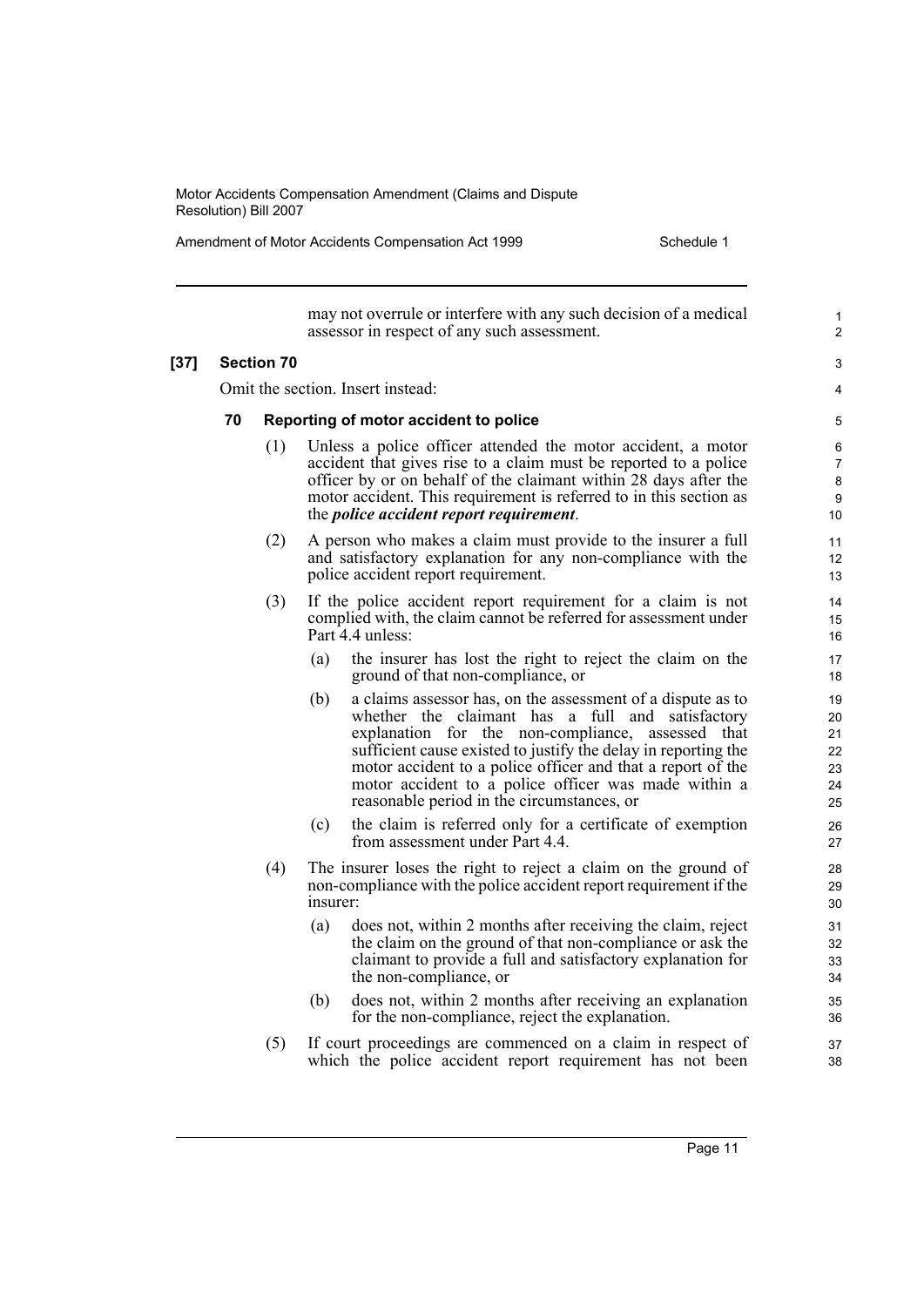Schedule 1 Amendment of Motor Accidents Compensation Act 1999

complied with, the insurer may apply to the court to have the proceedings dismissed on that ground.

- (6) An application to have proceedings dismissed on the ground of non-compliance with the police accident report requirement cannot be made more than  $\hat{2}$  months after the statement of claim is served on the defendant and received by the insurer and also cannot be made if the insurer has lost the right to reject the claim on the ground of that non-compliance.
- (7) On an application to have proceedings dismissed on the ground of non-compliance with the police accident report requirement, the court must dismiss the proceedings unless satisfied that sufficient cause existed to justify the delay in reporting the motor accident to a police officer and that a report of the motor accident to a police officer was made within a reasonable period in the circumstances.
- (8) In this section, a reference to an insurer includes a reference to the person against whom the claim is made.

#### **[38] Section 73 Late making of claims**

Omit section 73 (3) and (4). Insert instead:

- (3) If a late claim is made, the claim cannot be referred for assessment under Part 4.4 unless:
	- (a) the insurer has lost the right to reject the claim on the ground of delay, or
	- (b) a claims assessor has, on the assessment of a dispute as to whether a late claim may be made in accordance with this section, assessed that the claimant has a full and satisfactory explanation for the delay in making the claim, or
	- (c) the claim is referred only for a certificate of exemption from assessment under Part 4.4.
- (4) The insurer loses the right to reject a late claim on the ground of delay if the insurer:
	- (a) does not, within 2 months after receiving the claim, reject the claim on the ground of delay or ask the claimant to provide a full and satisfactory explanation for the delay, or
	- (b) does not, within 2 months after receiving an explanation for the delay, reject the explanation.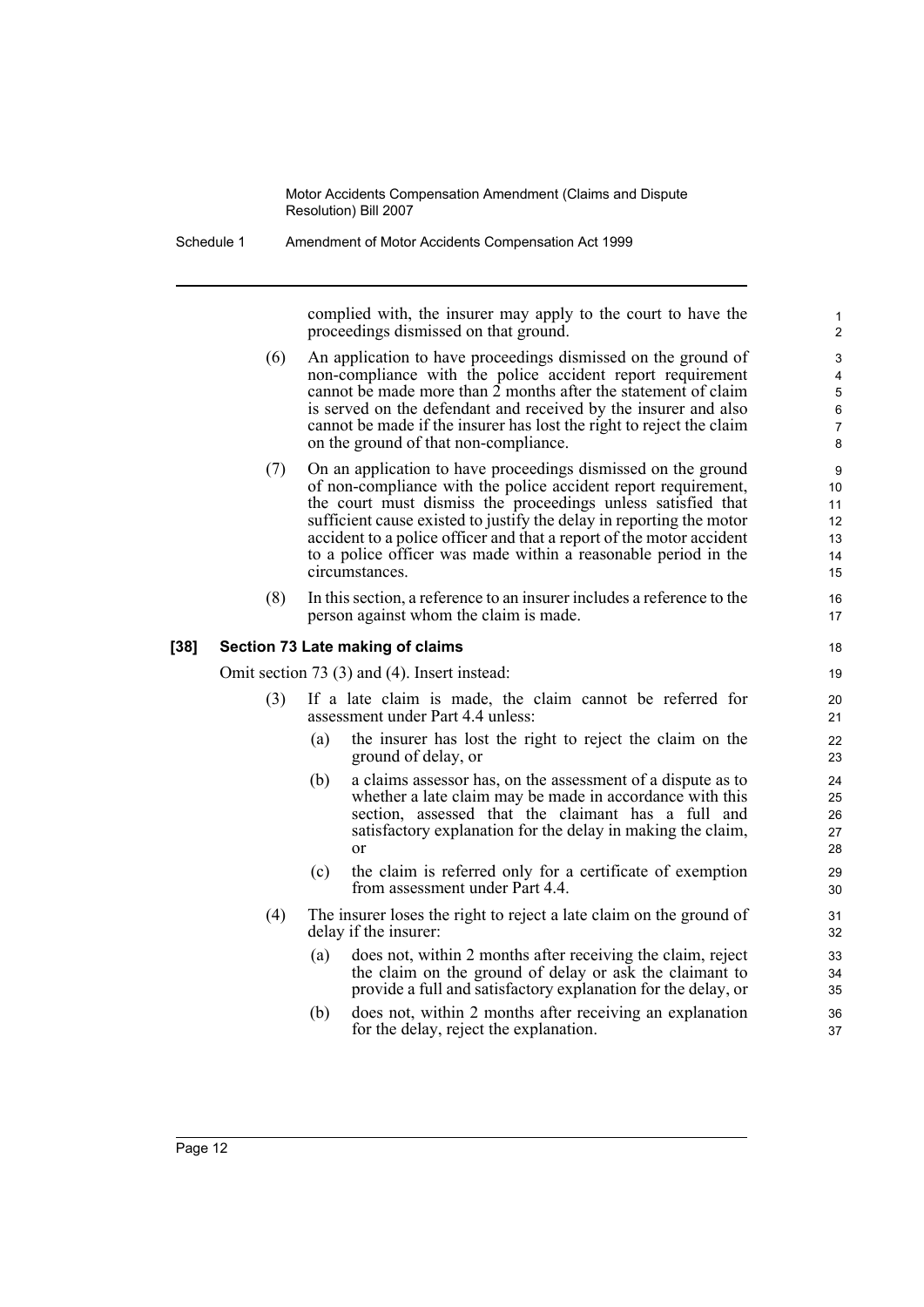Amendment of Motor Accidents Compensation Act 1999 Schedule 1

|        | (5)                | If court proceedings are commenced on a late claim, the insurer<br>may apply to the court to have the proceedings dismissed on the<br>ground of delay.                                                                                                                                                      | $\mathbf{1}$<br>$\mathbf{2}$<br>3  |
|--------|--------------------|-------------------------------------------------------------------------------------------------------------------------------------------------------------------------------------------------------------------------------------------------------------------------------------------------------------|------------------------------------|
|        | (6)                | An application to have proceedings dismissed on the ground of<br>delay cannot be made more than 2 months after the statement of<br>claim is served on the defendant and received by the insurer and<br>also cannot be made if the insurer has lost the right to reject the<br>claim on the ground of delay. | 4<br>5<br>6<br>$\overline{7}$<br>8 |
|        | (7)                | On an application to have proceedings on a late claim dismissed<br>on the ground of delay, the court must dismiss the proceedings<br>unless satisfied that the claimant has a full and satisfactory<br>explanation for the delay in making the claim.                                                       | 9<br>10<br>11<br>12                |
|        | (8)                | In this section, a reference to an insurer includes a reference to the<br>person against whom the claim is made.                                                                                                                                                                                            | 13<br>14                           |
| $[39]$ |                    | Section 74 Form of notice of claim                                                                                                                                                                                                                                                                          | 15                                 |
|        |                    | Omit "either or both" from section 74 (2).                                                                                                                                                                                                                                                                  | 16                                 |
|        |                    | Insert instead "any one or more".                                                                                                                                                                                                                                                                           | 17                                 |
| $[40]$ | Section 74 (2) (c) |                                                                                                                                                                                                                                                                                                             | 18                                 |
|        |                    | Insert after section 74 $(2)$ (b):                                                                                                                                                                                                                                                                          | 19                                 |
|        |                    | authorise the insurer to provide information and<br>(c)<br>documents so obtained by the insurer to persons specified<br>in the authorisation.                                                                                                                                                               | 20<br>21<br>22                     |
| $[41]$ | Section 74 (2A)    |                                                                                                                                                                                                                                                                                                             | 23                                 |
|        |                    | Insert after section $74(2)$ :                                                                                                                                                                                                                                                                              | 24                                 |
|        | (2A)               | A copy of an authorisation for the obtaining of information and<br>documents from a person is sufficient authorisation for that<br>purpose and may be relied on as if it were the original<br>authorisation.                                                                                                | 25<br>26<br>27<br>28               |
| $[42]$ | <b>Section 76</b>  |                                                                                                                                                                                                                                                                                                             | 29                                 |
|        |                    | Omit the section. Insert instead:                                                                                                                                                                                                                                                                           | 30                                 |
|        | 76                 | Rejecting claims for failure to comply with section 74                                                                                                                                                                                                                                                      | 31                                 |
|        | (1)                | If section 74 has not been complied with, a claim cannot be<br>referred for assessment under Part 4.4 unless:                                                                                                                                                                                               | 32<br>33                           |
|        |                    | the insurer has lost the right to reject the claim for<br>(a)<br>non-compliance with section 74, or                                                                                                                                                                                                         | 34<br>35                           |

Page 13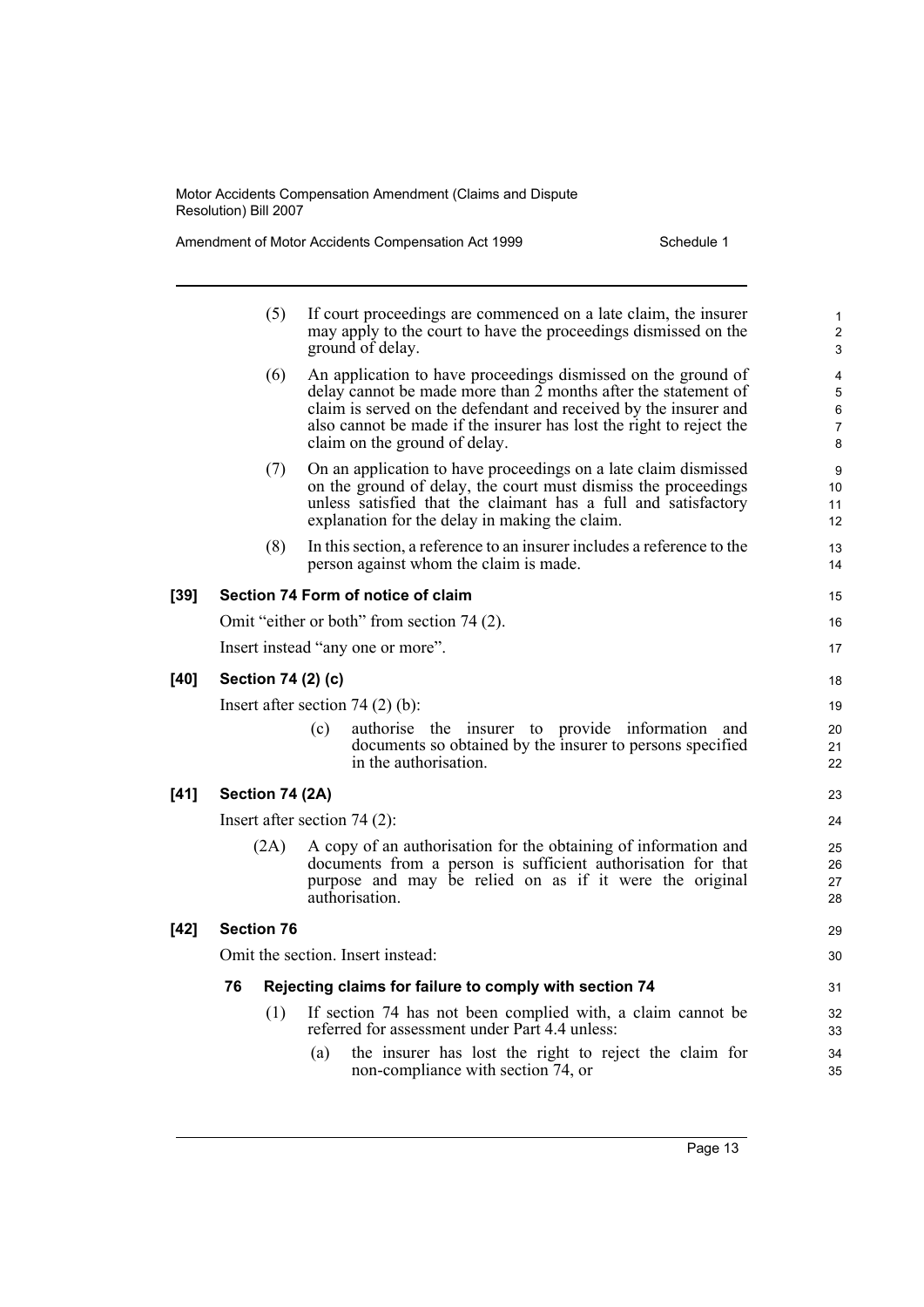Schedule 1 Amendment of Motor Accidents Compensation Act 1999

|        |                    | (b)<br>(c) | a claims assessor has, on the assessment of a dispute as to<br>whether the claim may be rejected for non-compliance<br>with section 74, assessed that the non-compliance is<br>technical and of no significance, or<br>the claim is referred only for a certificate of exemption                                                                      | $\mathbf{1}$<br>$\overline{c}$<br>$\mathbf{3}$<br>4<br>5 |
|--------|--------------------|------------|-------------------------------------------------------------------------------------------------------------------------------------------------------------------------------------------------------------------------------------------------------------------------------------------------------------------------------------------------------|----------------------------------------------------------|
|        |                    |            | from assessment under Part 4.4.                                                                                                                                                                                                                                                                                                                       | 6                                                        |
|        | (2)                | section.   | The insurer loses the right to reject a claim for non-compliance<br>with section 74 if within 2 months after receiving the claim the<br>insurer does not reject the claim for non-compliance with that                                                                                                                                                | $\overline{7}$<br>8<br>$\boldsymbol{9}$<br>10            |
|        | (3)                |            | If court proceedings are commenced on a claim in respect of<br>which section 74 has not been complied with, the insurer may<br>apply to the court to have the proceedings dismissed on the<br>ground of non-compliance with section 74.                                                                                                               | 11<br>12<br>13<br>14                                     |
|        | (4)                |            | An application to have proceedings dismissed on the ground of<br>non-compliance with section 74 cannot be made more than 2<br>months after the statement of claim is served on the defendant<br>and received by the insurer and also cannot be made if the insurer<br>has lost the right to reject the claim on the ground of that<br>non-compliance. | 15<br>16<br>17<br>18<br>19<br>20                         |
|        | (5)                |            | On an application to have proceedings dismissed on the ground<br>of non-compliance with section 74, the court must dismiss the<br>proceedings on that ground unless satisfied that<br>the<br>non-compliance is technical and of no significance.                                                                                                      | 21<br>22<br>23<br>24                                     |
|        | (6)                |            | In this section, a reference to an insurer includes a reference to the<br>person against whom the claim is made.                                                                                                                                                                                                                                      | 25<br>26                                                 |
| $[43]$ |                    |            | Section 82 Duty of insurer to make offer of settlement                                                                                                                                                                                                                                                                                                | 27                                                       |
|        |                    |            | Omit section $82$ (1) (a). Insert instead:                                                                                                                                                                                                                                                                                                            | 28                                                       |
|        |                    | (a)        | within 1 month after the injury is sufficiently recovered to<br>enable the claim to be quantified, or                                                                                                                                                                                                                                                 | 29<br>30                                                 |
| $[44]$ | Section 82 (1) (b) |            |                                                                                                                                                                                                                                                                                                                                                       | 31                                                       |
|        |                    |            | Omit the paragraph. Insert instead:                                                                                                                                                                                                                                                                                                                   | 32                                                       |
|        |                    | (b)        | within 2 months after the claimant has provided to the<br>insurer all relevant particulars about the claim as required<br>by section 85A,                                                                                                                                                                                                             | 33<br>34<br>35                                           |
|        |                    |            |                                                                                                                                                                                                                                                                                                                                                       |                                                          |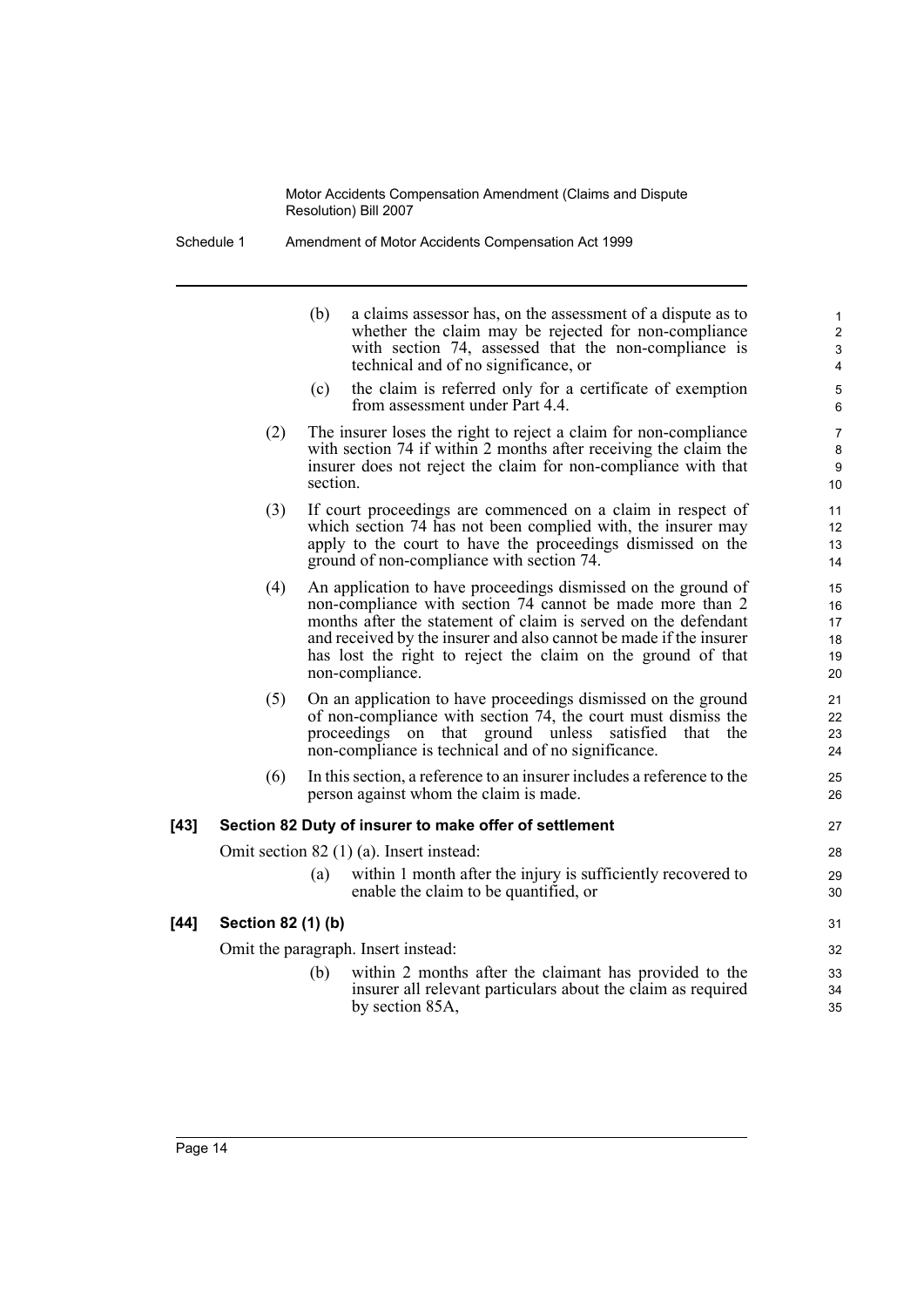Amendment of Motor Accidents Compensation Act 1999 Schedule 1

#### **[45] Section 82 (4) (b) and (c)** Omit section 82 (4) (b). Insert instead: (b) a claim in respect of an injury that is not sufficiently recovered within 3 years after the motor accident to enable the claim to be quantified, or (c) a claim in respect of which a medical assessor has declined to make an assessment under Part 3.4 of the degree of permanent impairment of the injured person because the impairment caused by the injury has not become permanent. **[46] Section 82 (5)** Omit the subsection. **[47] Section 83 Duty of insurer to make hospital, medical and other payments** Insert after section 83 (2): (2A) If the MAA Medical Guidelines approve particular treatment as appropriate treatment, or particular procedures as appropriate procedures with respect to the provision of rehabilitation services or attendant care services, in respect of any matter, any treatment, rehabilitation services or attendant care services provided to the injured person that accords with the approved treatment or procedures is taken to be reasonable in the circumstances for the purposes of subsection (2) (a) **Note.** Subsection (2) (a) also requires that treatment and services be necessary in the circumstances. **[48] Section 83 (6)** Insert after section 83 (5): (6) The amount of a payment made under this section to or on behalf of a claimant is to be included in the damages recoverable by the claimant for the purposes of any reduction of those damages by reason of the contributory negligence of the deceased or injured person. **Note.** If damages are to be reduced by reason of contributory negligence, subsection (6) ensures that the reduction extends to amounts paid by an insurer under this section. 1 2 3 4 5 6 7 8 9 10 11 12 13 14 15 16 17 18 19 20 21 22 23 24 25 26 27 28 29  $30$ 31 32 33  $34$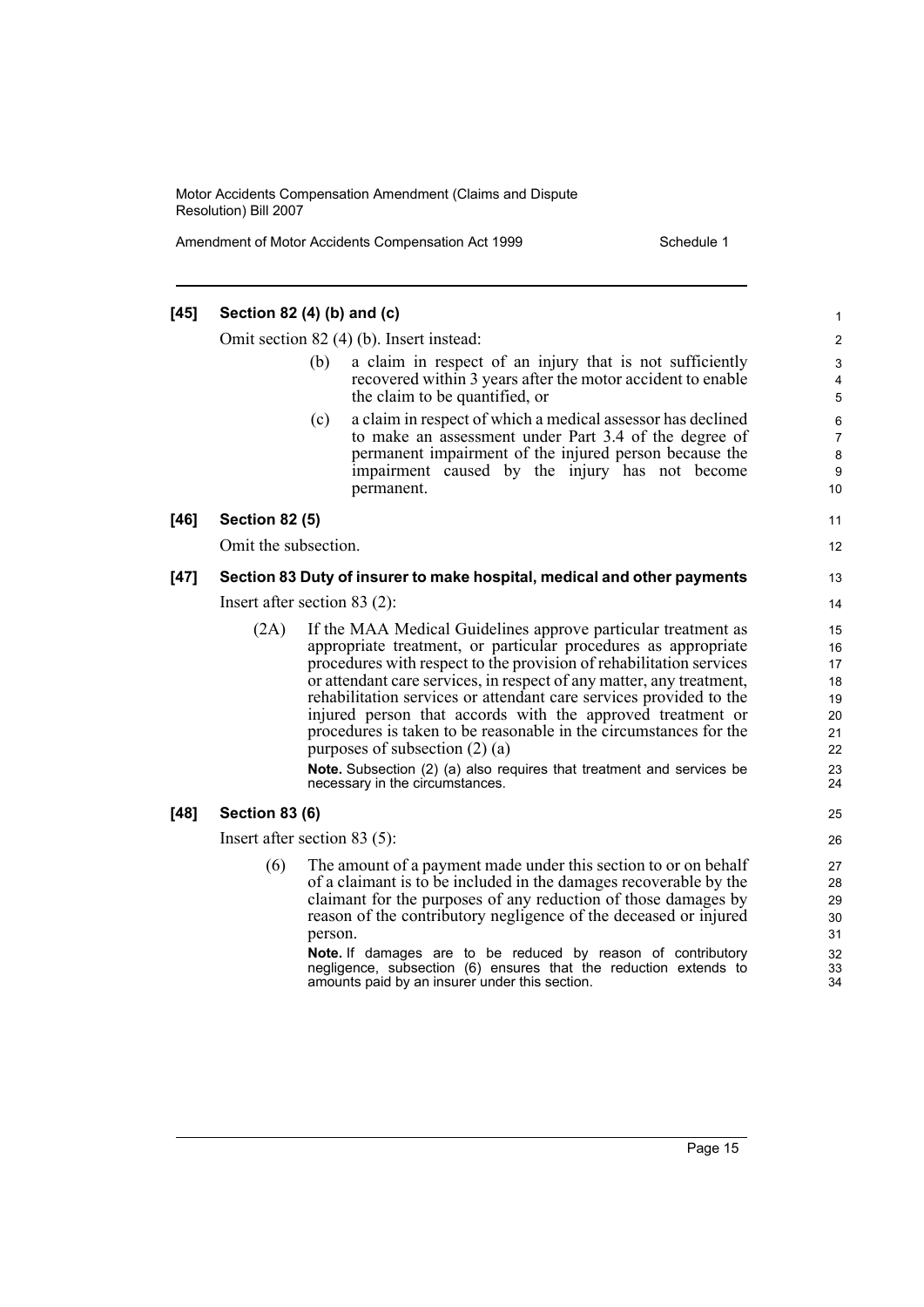Schedule 1 Amendment of Motor Accidents Compensation Act 1999

| $[49]$ |     |                    | Section 84 Duty of insurer with respect to rehabilitation of injured person                                                                                                                                                                                                                                                                                                                                                                                                                                  | 1                                            |
|--------|-----|--------------------|--------------------------------------------------------------------------------------------------------------------------------------------------------------------------------------------------------------------------------------------------------------------------------------------------------------------------------------------------------------------------------------------------------------------------------------------------------------------------------------------------------------|----------------------------------------------|
|        |     |                    | Insert after section $84(5)$ :                                                                                                                                                                                                                                                                                                                                                                                                                                                                               | $\overline{2}$                               |
|        |     | (6)                | The regulations may prescribe a rate at which the cost of travel<br>by any specified mode of transport is to be calculated for the<br>purposes of the payment of travel costs under this section.                                                                                                                                                                                                                                                                                                            | 3<br>$\overline{4}$<br>5                     |
| [50]   |     | <b>Section 84A</b> |                                                                                                                                                                                                                                                                                                                                                                                                                                                                                                              | 6                                            |
|        |     |                    | Insert after section 84:                                                                                                                                                                                                                                                                                                                                                                                                                                                                                     | 7                                            |
|        | 84A | hardship           | Duty of insurer to make interim payments in case of financial                                                                                                                                                                                                                                                                                                                                                                                                                                                | 8<br>9                                       |
|        |     | (1)                | Once liability has been admitted (wholly or in part) or determined<br>(wholly or in part) against the person against whom the claim is<br>made, it is the duty of an insurer to make payments to or on behalf<br>of the claimant in respect of economic loss but only to the extent<br>that such a payment is necessary to avoid the claimant suffering<br>financial hardship.<br>Note. A dispute about payments under this section may be referred to a<br>claims assessor under section 96 for assessment. | 10<br>11<br>12<br>13<br>14<br>15<br>16<br>17 |
|        |     | (2)                | It is a condition of an insurer's licence under Part 7.1 that the<br>insurer must comply with this section.                                                                                                                                                                                                                                                                                                                                                                                                  | 18<br>19                                     |
|        |     | (3)                | A payment made under this section to or on behalf of a claimant<br>before the claimant obtains judgment for damages against the<br>defendant is, to the extent of its amount, a defence to proceedings<br>by the claimant against the defendant for damages.                                                                                                                                                                                                                                                 | 20<br>21<br>22<br>23                         |
|        |     | (4)                | The amount of a payment made under this section to or on behalf<br>of a claimant is to be included in the damages recoverable by the<br>claimant for the purposes of any reduction of those damages by<br>reason of the contributory negligence of the deceased or injured<br>person.<br>Note. If damages are to be reduced by reason of contributory<br>negligence, subsection (4) ensures that the reduction extends to<br>amounts paid by an insurer under this section.                                  | 24<br>25<br>26<br>27<br>28<br>29<br>30<br>31 |
| $[51]$ |     |                    | Sections 85A and 85B                                                                                                                                                                                                                                                                                                                                                                                                                                                                                         | 32                                           |
|        |     |                    | Insert after section 85:                                                                                                                                                                                                                                                                                                                                                                                                                                                                                     | 33                                           |
|        | 85A |                    | Duty of claimant to provide relevant particulars of claim                                                                                                                                                                                                                                                                                                                                                                                                                                                    | 34                                           |
|        |     | (1)                | A claimant must provide the insurer of the person against whom<br>the claim is made with all relevant particulars about the claim as<br>expeditiously as possible after the claim is made.                                                                                                                                                                                                                                                                                                                   | 35<br>36<br>37                               |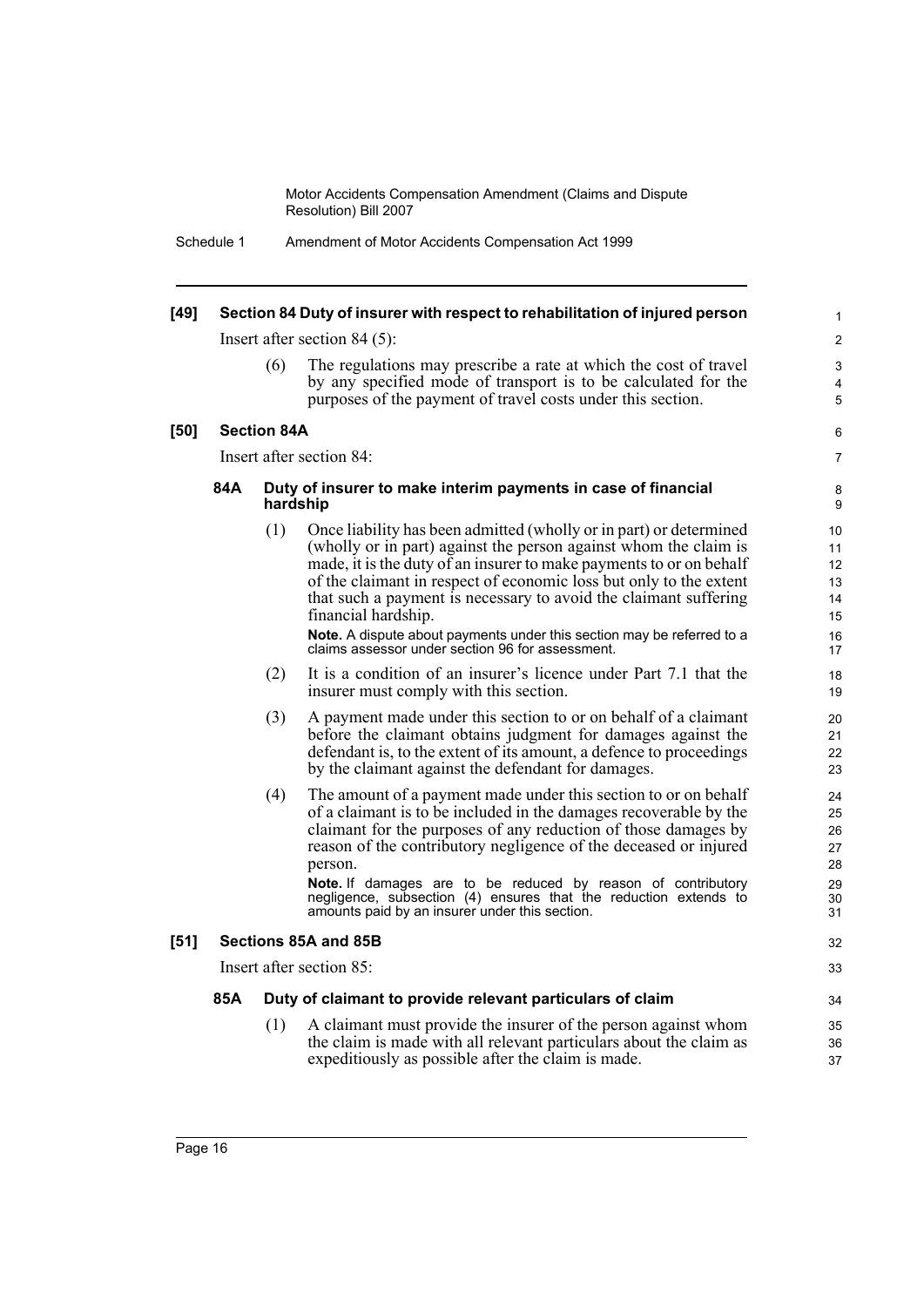Amendment of Motor Accidents Compensation Act 1999 Schedule 1

|     | (2) |                                                                         | The Authority may approve a form to be completed by claimants<br>in connection with the provision of particulars in compliance<br>with this section.                                                                                                                                                                                                                                                        | $\mathbf{1}$<br>$\overline{c}$<br>3 |
|-----|-----|-------------------------------------------------------------------------|-------------------------------------------------------------------------------------------------------------------------------------------------------------------------------------------------------------------------------------------------------------------------------------------------------------------------------------------------------------------------------------------------------------|-------------------------------------|
|     | (3) |                                                                         | For the purposes of this section, <i>relevant particulars</i> about a<br>claim are full details of:                                                                                                                                                                                                                                                                                                         | 4<br>5                              |
|     |     | (a)                                                                     | the injuries sustained by the claimant in the motor<br>accident, and                                                                                                                                                                                                                                                                                                                                        | 6<br>7                              |
|     |     | (b)                                                                     | all disabilities and impairments arising from those injuries,<br>and                                                                                                                                                                                                                                                                                                                                        | 8<br>9                              |
|     |     | (c)                                                                     | any economic losses and other losses that are being<br>claimed as damages,                                                                                                                                                                                                                                                                                                                                  | 10<br>11                            |
|     |     |                                                                         | sufficient to enable the insurer, as far as practicable, to make a<br>proper assessment of the claimant's full entitlement to damages.                                                                                                                                                                                                                                                                      | 12<br>13                            |
| 85B |     |                                                                         | Consequences of failure to provide relevant particulars of claim                                                                                                                                                                                                                                                                                                                                            | 14                                  |
|     | (1) |                                                                         | If after a period of 2 years and 6 months since the motor accident<br>concerned a claimant has failed without reasonable excuse to<br>provide the insurer with all relevant particulars about the claim<br>(as required by section 85A), the insurer may by a written<br>direction given to the claimant within 2 months after the end of<br>that period require the claimant to provide those particulars. | 15<br>16<br>17<br>18<br>19<br>20    |
|     | (2) |                                                                         | The insurer's direction must be given in the form approved by the<br>Authority.                                                                                                                                                                                                                                                                                                                             | 21<br>22                            |
|     | (3) |                                                                         | If the claimant does not comply with the direction within 3<br>months after it is given, the claimant is taken to have withdrawn<br>the claim.                                                                                                                                                                                                                                                              | 23<br>24<br>25                      |
|     | (4) | The claimant may make an application for reinstatement of the<br>claim: |                                                                                                                                                                                                                                                                                                                                                                                                             | 26<br>27                            |
|     |     | (a)                                                                     | to the Authority for a claim that is not exempt from<br>assessment under Part 4.4, or                                                                                                                                                                                                                                                                                                                       | 28<br>29                            |
|     |     | (b)                                                                     | to a court of competent jurisdiction for a claim that is<br>exempt from assessment under Part 4.4.                                                                                                                                                                                                                                                                                                          | 30<br>31                            |
|     | (5) |                                                                         | An application for reinstatement made to the Authority is to be<br>referred for assessment as a dispute under section 96:                                                                                                                                                                                                                                                                                   | 32<br>33                            |
|     |     | (a)                                                                     | by a claims assessor if made less than 3 years after the date<br>of the motor accident, or                                                                                                                                                                                                                                                                                                                  | 34<br>35                            |
|     |     | (b)                                                                     | by the Principal Claims Assessor if made 3 years or more<br>after the date of the motor accident.                                                                                                                                                                                                                                                                                                           | 36<br>37                            |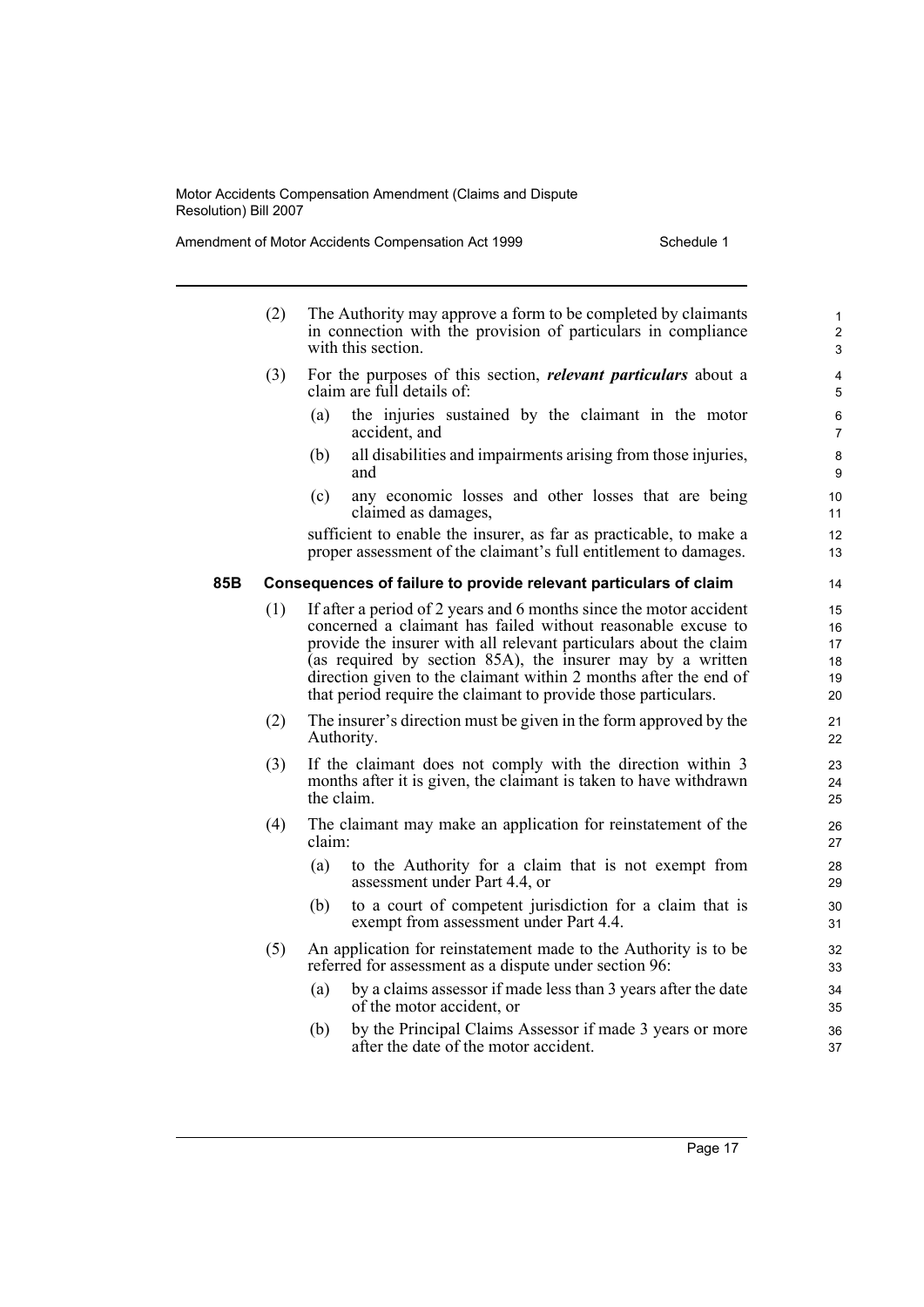| Schedule 1 | Amendment of Motor Accidents Compensation Act 1999 |
|------------|----------------------------------------------------|
|------------|----------------------------------------------------|

|        | (6)                   | If the application for reinstatement is made less than 3 years after<br>the date of the motor accident, the claim is to be reinstated if the<br>court or claims assessor is satisfied that the claimant has a full<br>and satisfactory explanation for the failure to provide the required<br>particulars.                                                          | 1<br>$\mathbf{2}$<br>$\mathbf{3}$<br>4<br>5 |
|--------|-----------------------|---------------------------------------------------------------------------------------------------------------------------------------------------------------------------------------------------------------------------------------------------------------------------------------------------------------------------------------------------------------------|---------------------------------------------|
|        | (7)                   | If the application for reinstatement is made 3 years or more after<br>the date of the motor accident, the claim is to be reinstated if the<br>court or the Principal Claims Assessor is satisfied that:                                                                                                                                                             | 6<br>$\overline{7}$<br>8                    |
|        |                       | the claimant has a full and satisfactory explanation for the<br>(a)<br>failure to provide the required particulars, and                                                                                                                                                                                                                                             | 9<br>10                                     |
|        |                       | the total damages of all kinds likely to be awarded to the<br>(b)<br>claimant if the claim succeeds are not less than 25% of the<br>maximum amount that may be awarded for non-economic<br>loss under section 134 as at the date of the motor accident.                                                                                                             | 11<br>12<br>13<br>14                        |
|        | (8)                   | This section does not apply to a claim that, as at 2 years and 6<br>months since the motor accident concerned, is the subject of a<br>determination by a medical assessor declining to make an<br>assessment under Part 3.4 of the degree of permanent impairment<br>of the injured person because the impairment caused by the injury<br>has not become permanent. | 15<br>16<br>17<br>18<br>19<br>20            |
| $[52]$ |                       | Section 86 Medical and other examination of claimant                                                                                                                                                                                                                                                                                                                | 21                                          |
|        |                       | Omit "the travelling and other expenses of the claimant of or incidental to the<br>examination or assessment" from section 86 (2).                                                                                                                                                                                                                                  | 22<br>23                                    |
|        |                       | Insert instead "the reasonable and necessary costs and expenses incurred by<br>the claimant in connection with the examination or assessment".                                                                                                                                                                                                                      | 24<br>25                                    |
| [53]   | <b>Section 86 (3)</b> |                                                                                                                                                                                                                                                                                                                                                                     | 26                                          |
|        |                       | Insert "or the Authority" after "a medical assessor".                                                                                                                                                                                                                                                                                                               | 27                                          |
| $[54]$ | Section 86 (4) (a)    |                                                                                                                                                                                                                                                                                                                                                                     | 28                                          |
|        |                       | Omit "a claims assessor". Insert instead "the Authority".                                                                                                                                                                                                                                                                                                           | 29                                          |
| [55]   | <b>Section 86 (5)</b> |                                                                                                                                                                                                                                                                                                                                                                     | 30                                          |
|        |                       | Insert after section $86(4)$ :                                                                                                                                                                                                                                                                                                                                      | 31                                          |
|        | (5)                   | The regulations may prescribe a rate at which the cost of travel<br>by any specified mode of transport is to be calculated for the<br>purposes of the payment of travel costs under this section.                                                                                                                                                                   | 32<br>33<br>34                              |
| [56]   |                       | <b>Section 88 Definitions</b>                                                                                                                                                                                                                                                                                                                                       | 35                                          |
|        |                       | Omit the definition of <i>Principal Claims Assessor</i> from section 88 (1).                                                                                                                                                                                                                                                                                        | 36                                          |
|        |                       |                                                                                                                                                                                                                                                                                                                                                                     |                                             |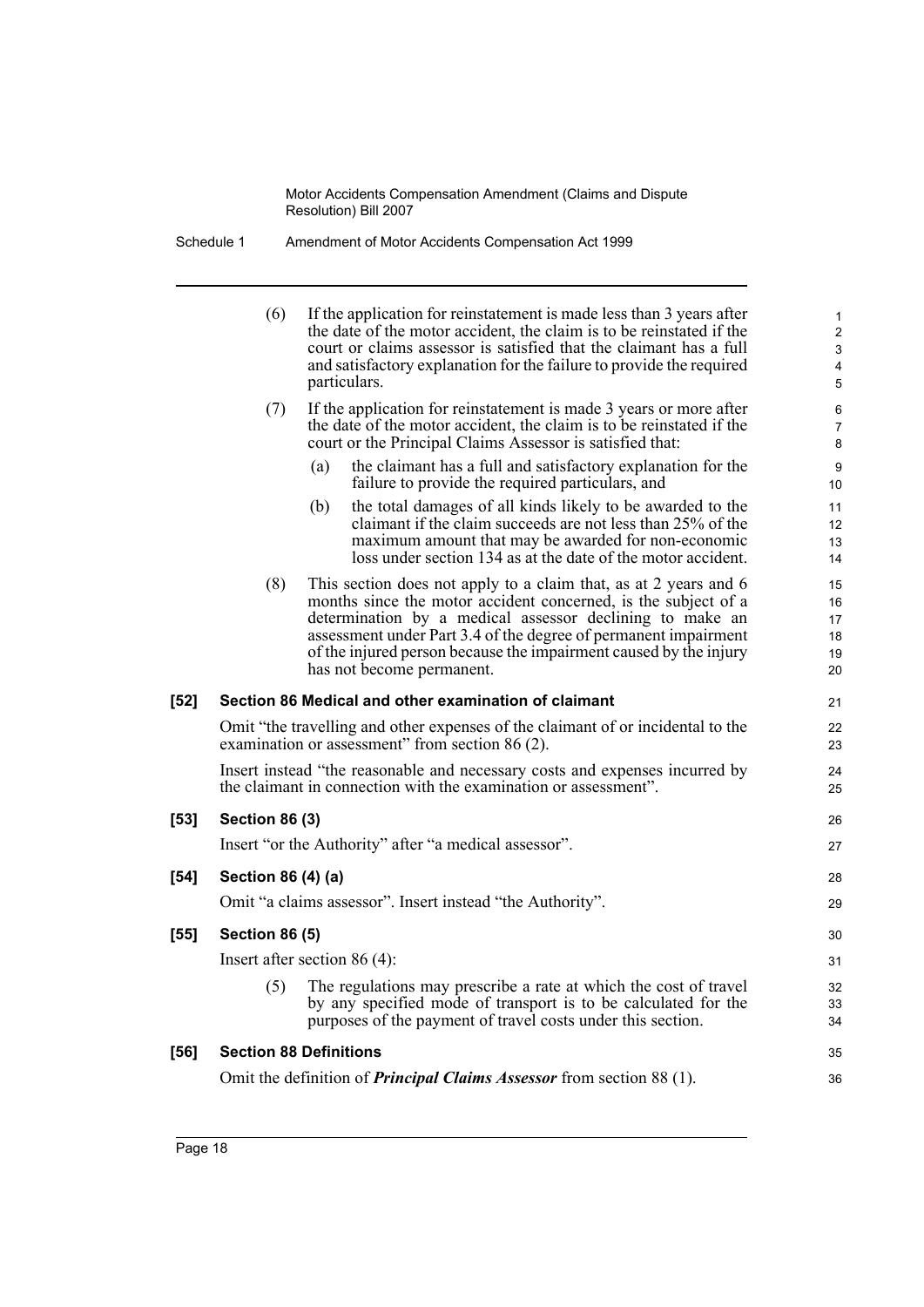Amendment of Motor Accidents Compensation Act 1999 Schedule 1

| $[57]$ |     |                                                          | Part 4.4, Division 1A<br>Insert after Division 1 of Part 4.4:                                                                                                                                                                                                                                                                                                                                                                                                                                                                    | 1<br>$\overline{c}$        |  |  |
|--------|-----|----------------------------------------------------------|----------------------------------------------------------------------------------------------------------------------------------------------------------------------------------------------------------------------------------------------------------------------------------------------------------------------------------------------------------------------------------------------------------------------------------------------------------------------------------------------------------------------------------|----------------------------|--|--|
|        |     | <b>Division 1A</b>                                       | Document exchange and settlement<br>conference before claims assessment                                                                                                                                                                                                                                                                                                                                                                                                                                                          | 3<br>4                     |  |  |
|        | 89A | Parties required to participate in settlement conference |                                                                                                                                                                                                                                                                                                                                                                                                                                                                                                                                  |                            |  |  |
|        |     | (1)                                                      | The parties to a claim must participate in a settlement conference<br>as soon as practicable after the insurer makes an offer of<br>settlement to the claimant under section 82.                                                                                                                                                                                                                                                                                                                                                 | 6<br>7<br>8                |  |  |
|        |     | (2)                                                      | A claim cannot be referred to the Authority for assessment under<br>this Part until the parties have participated in a settlement<br>conference.                                                                                                                                                                                                                                                                                                                                                                                 | 9<br>10<br>11              |  |  |
|        |     | (3)                                                      | A party can however refer a claim for assessment if a claims<br>assessor is satisfied that the party is ready and willing to<br>participate in a settlement conference but the other party has<br>refused or failed to participate despite having had a reasonable<br>opportunity to do so.                                                                                                                                                                                                                                      | 12<br>13<br>14<br>15<br>16 |  |  |
|        |     | (4)                                                      | A settlement conference is a conference, the purpose of which is<br>to settle the claim, in which the following persons participate:                                                                                                                                                                                                                                                                                                                                                                                             | 17<br>18                   |  |  |
|        |     |                                                          | the claimant, the claimant's guardian or some other person<br>(a)<br>authorised by the claimant to settle the claim on the<br>claimant's behalf,                                                                                                                                                                                                                                                                                                                                                                                 | 19<br>20<br>21             |  |  |
|        |     |                                                          | (b)<br>a person authorised by the insurer to settle the claim on the<br>insurer's behalf.                                                                                                                                                                                                                                                                                                                                                                                                                                        | 22<br>23                   |  |  |
|        | 89B |                                                          | Parties to exchange documents before settlement conference                                                                                                                                                                                                                                                                                                                                                                                                                                                                       | 24                         |  |  |
|        |     | (1)                                                      | Before the parties' settlement conference, each party to the claim<br>must provide the other party or parties to the claim with a copy of<br>all the documents on which the party proposes to rely for the<br>purposes of the assessment of the claim under this Part.                                                                                                                                                                                                                                                           | 25<br>26<br>27<br>28       |  |  |
|        |     | (2)                                                      | If a party does not provide a copy of a document before the<br>parties' settlement conference, the document (and any<br>information contained in the document) is not to be considered or<br>otherwise taken into account by a claims assessor for the<br>purposes of the assessment of the claim under this Part unless the<br>claims assessor admits the document to assessment on being<br>satisfied that the probative value of the document substantially<br>outweighs any prejudicial effect it may have on another party. |                            |  |  |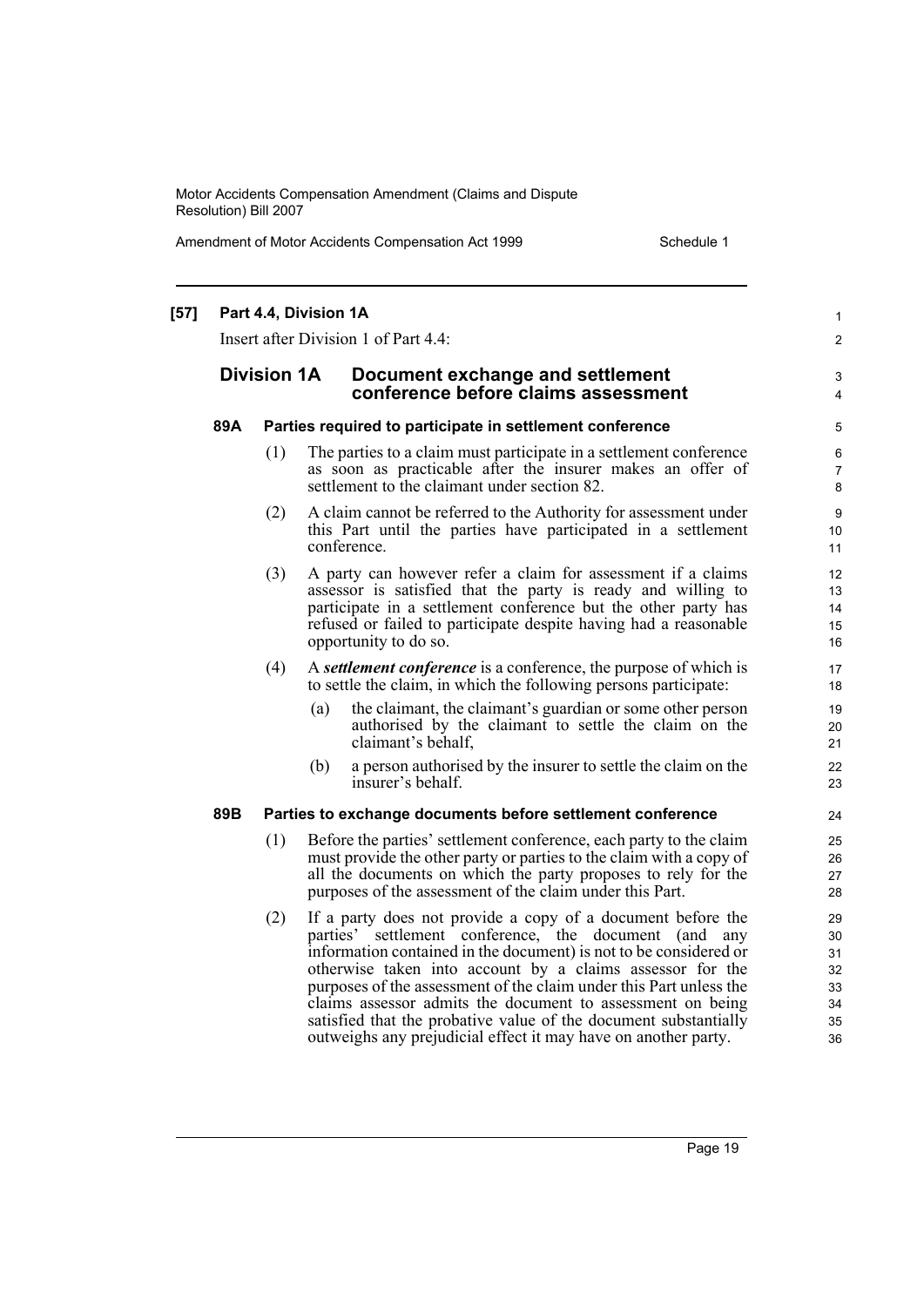Schedule 1 Amendment of Motor Accidents Compensation Act 1999

(3) An insurer is not required to provide a copy of documents under this section if the insurer suspects on reasonable grounds that the claim is fraudulent or otherwise not made in good faith.

1  $\overline{2}$ 3

#### **89C Settlement offers to be made if claim not settled**

- (1) If the parties participate in a settlement conference but the claim is not settled, each party must make an offer of settlement within 14 days after the settlement conference concludes.
- (2) A claim cannot be referred to the Authority for assessment under this Part until each party has made the required offer of settlement.
- (3) An offer of settlement must include a schedule of damages sufficient to explain the manner of calculation of the damages to which the offer relates.
- (4) A party who has made the required offer of settlement can refer the claim for assessment if more than 14 days have elapsed since the settlement conference concluded and a claims assessor is satisfied that the other party has refused or failed to make the required offer of settlement.

#### **89D Compliance with Division**

- (1) A claims assessor may, in assessing costs on a claim that is the subject of assessment under this Part, impose a costs penalty on a party to the claim if the claims assessor is satisfied that:
	- (a) the party has failed without reasonable excuse to participate in a settlement conference or to make an offer of settlement as required by this Division, or
	- (b) the party has failed without reasonable excuse to provide a copy of a document to other parties before the parties' settlement conference and the document was subsequently admitted to assessment under this Part despite that failure.
- (2) The costs penalty that may be imposed on a party is a penalty of up to 25% (imposed by increasing the costs to be awarded against the party, or decreasing the costs to be awarded in favour of the party, by up to 25%). In this section, *costs* means costs for the provision of legal services (including disbursements).
- (3) It is a condition of a licence granted under Part 7.1 that the licensed insurer must comply with the requirements of this Division.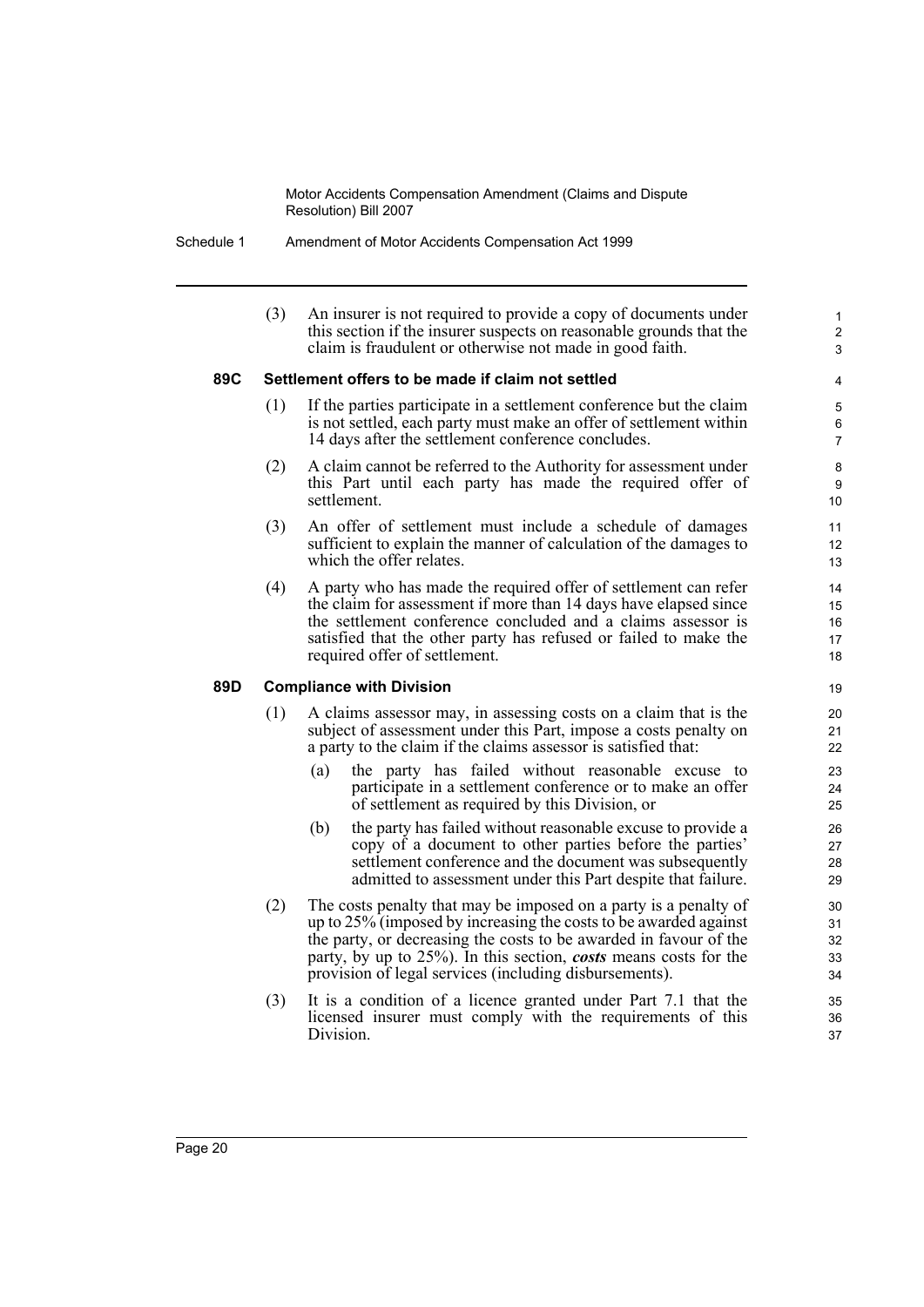Amendment of Motor Accidents Compensation Act 1999 Schedule 1

|        | 89E                               |                   |     | <b>Certain claims excluded from Division</b>                                                                                                                                                                                                                   | 1                          |  |
|--------|-----------------------------------|-------------------|-----|----------------------------------------------------------------------------------------------------------------------------------------------------------------------------------------------------------------------------------------------------------------|----------------------------|--|
|        |                                   |                   |     | This Division does not apply to a claim if:                                                                                                                                                                                                                    | $\overline{2}$             |  |
|        |                                   |                   | (a) | the claim is exempt from assessment under this Part<br>pursuant to section 92 (1) (a), or                                                                                                                                                                      | 3<br>4                     |  |
|        |                                   |                   | (b) | the period within which the insurer was required to make<br>an offer of settlement to the claimant under section 82 has<br>expired and the insurer has failed to make the offer, or                                                                            | 5<br>6<br>7                |  |
|        |                                   |                   | (c) | the insurer wholly denies liability in respect of the claim,<br><sub>or</sub>                                                                                                                                                                                  | 8<br>9                     |  |
|        |                                   |                   | (d) | the claim is in respect of the death of a person, or                                                                                                                                                                                                           | 10                         |  |
|        |                                   |                   | (e) | the claim is in respect of an injury that is not sufficiently<br>recovered within 3 years after the motor accident to enable<br>the claim to be quantified.                                                                                                    | 11<br>12<br>13             |  |
| $[58]$ |                                   | <b>Section 91</b> |     |                                                                                                                                                                                                                                                                | 14                         |  |
|        | Omit the section. Insert instead: |                   |     |                                                                                                                                                                                                                                                                |                            |  |
|        | 91                                |                   |     | Time limits for referring claims                                                                                                                                                                                                                               | 16                         |  |
|        |                                   | (1)               |     | A claim may not be referred for assessment under this Part unless<br>a period of 28 days has elapsed after each party to the claim has<br>made an offer of settlement as required by section 89C.                                                              | 17<br>18<br>19             |  |
|        |                                   | (2)               |     | However a claim may be referred for assessment under this Part<br>at any time if:                                                                                                                                                                              | 20<br>21                   |  |
|        |                                   |                   | (a) | Division<br>1A (Document exchange and settlement<br>conference before claims assessment) does not apply to the<br>claim (as provided by section 89E), or                                                                                                       | 22<br>23<br>24             |  |
|        |                                   |                   | (b) | a provision of Division 1A allows the claim to be referred<br>for assessment under this Part without the parties having<br>participated in a settlement conference or without each<br>party having made the offer of settlement required by<br>section 89C, or | 25<br>26<br>27<br>28<br>29 |  |
|        |                                   |                   | (c) | the claim is referred for assessment by way of referring the<br>claim for a certificate of exemption from assessment under<br>this Part, or                                                                                                                    | 30<br>31<br>32             |  |
|        |                                   |                   | (d) | a medical assessor has (under section 133) declined to<br>make an assessment of the degree of permanent<br>impairment of the injured person.                                                                                                                   | 33<br>34<br>35             |  |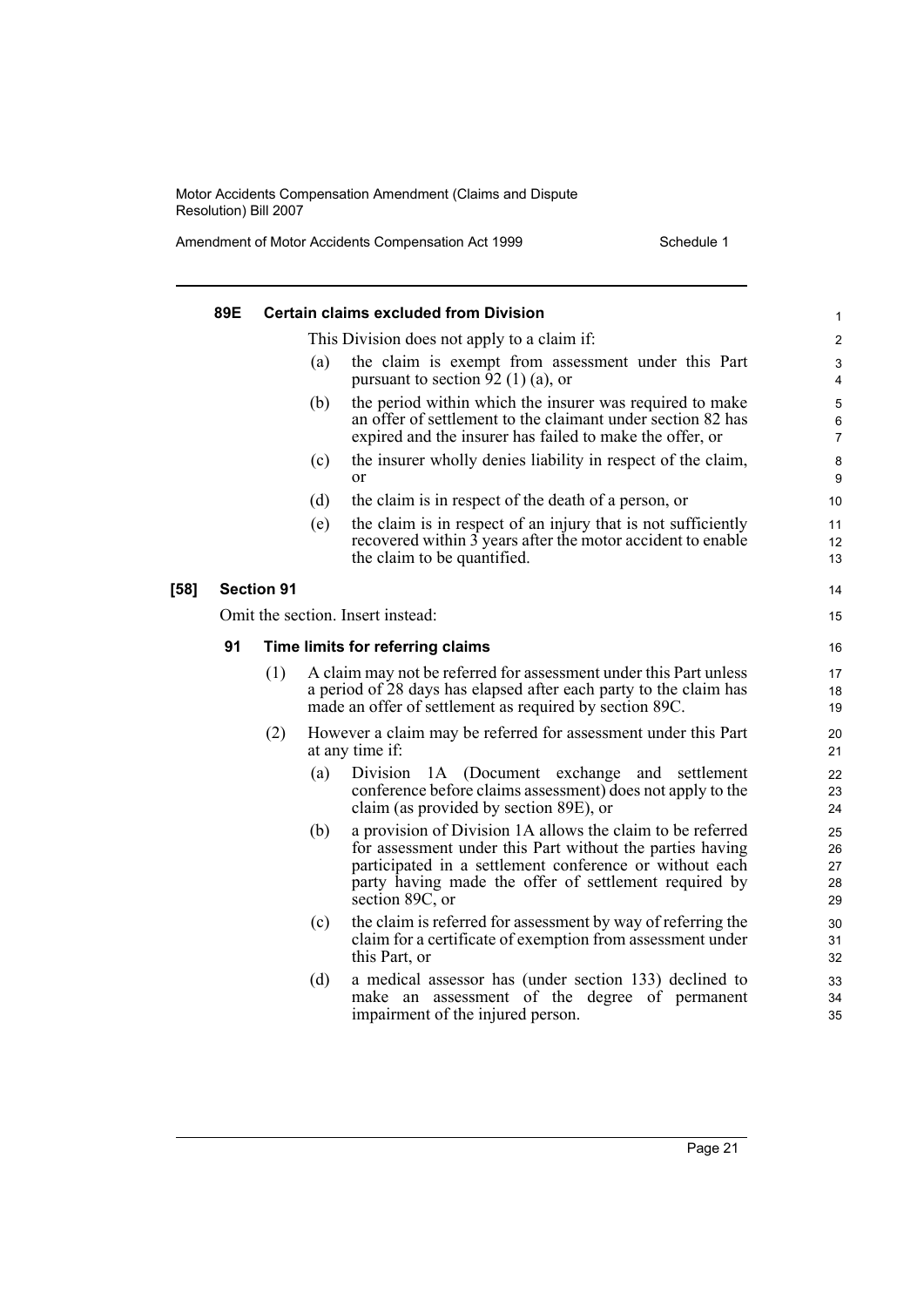Schedule 1 Amendment of Motor Accidents Compensation Act 1999

| $[59]$ | <b>Section 94 Assessment of claims</b> |                          |         |                                                                                                                                                                                                                                                                                                                                                                                                                                                                                | 1                                      |
|--------|----------------------------------------|--------------------------|---------|--------------------------------------------------------------------------------------------------------------------------------------------------------------------------------------------------------------------------------------------------------------------------------------------------------------------------------------------------------------------------------------------------------------------------------------------------------------------------------|----------------------------------------|
|        |                                        |                          |         | Omit section 94 (1) (b). Insert instead:                                                                                                                                                                                                                                                                                                                                                                                                                                       | $\overline{2}$                         |
|        |                                        |                          | (b)     | the amount of damages for that liability (being the amount<br>of damages that a court would be likely to award).                                                                                                                                                                                                                                                                                                                                                               | 3<br>$\overline{4}$                    |
| [60]   |                                        | <b>Section 94A</b>       |         |                                                                                                                                                                                                                                                                                                                                                                                                                                                                                | 5                                      |
|        |                                        | Insert after section 94: |         |                                                                                                                                                                                                                                                                                                                                                                                                                                                                                | 6                                      |
|        | 94A                                    |                          |         | <b>Claims assessor may assess costs</b>                                                                                                                                                                                                                                                                                                                                                                                                                                        | 7                                      |
|        |                                        | (1)                      | matter. | In making an assessment and specifying damages under section<br>94 in respect of a claim, a claims assessor may include in the<br>assessment an assessment of the claimant's costs (including costs)<br>for legal services and fees for medico-legal services) in the                                                                                                                                                                                                          | 8<br>9<br>10<br>11<br>12               |
|        |                                        | (2)                      |         | An assessment of those costs may also be made (whether or not<br>an assessment has been made under subsection $(1)$ ) if a court does<br>not determine a matter after the issue of a certificate under section<br>94 but remits the matter for further assessment under this Part.                                                                                                                                                                                             | 13<br>14<br>15<br>16                   |
|        |                                        | (3)                      |         | In making an assessment under this section, a claims assessor:                                                                                                                                                                                                                                                                                                                                                                                                                 | 17                                     |
|        |                                        |                          | (a)     | may have regard to the amount of any written offer of<br>settlement made by either party to the matter, and                                                                                                                                                                                                                                                                                                                                                                    | 18<br>19                               |
|        |                                        |                          | (b)     | must give effect to any requirement of a court under<br>section 151 $(3)$ , and                                                                                                                                                                                                                                                                                                                                                                                                | 20<br>21                               |
|        |                                        |                          | (c)     | must give effect to any requirement of the regulations<br>under Chapter 6 as to costs that may be included in an<br>assessment or award of damages or fixing maximum fees<br>and costs,                                                                                                                                                                                                                                                                                        | 22<br>23<br>24<br>25                   |
|        |                                        |                          | (d)     | must have regard to the matters set out in section 363 of the<br>Legal Profession Act 2004.                                                                                                                                                                                                                                                                                                                                                                                    | 26<br>27                               |
|        |                                        | (4)                      |         | A claimant or an insurer (or an Australian legal practitioner<br>acting for a claimant or an insurer in respect of the relevant claim)<br>has the same right of appeal against an assessment made under<br>this section as the claimant, insurer or legal practitioner would<br>have under section 384 or 385 of the Legal Profession Act 2004<br>if the assessment were a determination made by a costs assessor<br>under Part 3.2 of that Act in respect of a bill of costs. | 28<br>29<br>30<br>31<br>32<br>33<br>34 |
|        |                                        |                          |         |                                                                                                                                                                                                                                                                                                                                                                                                                                                                                |                                        |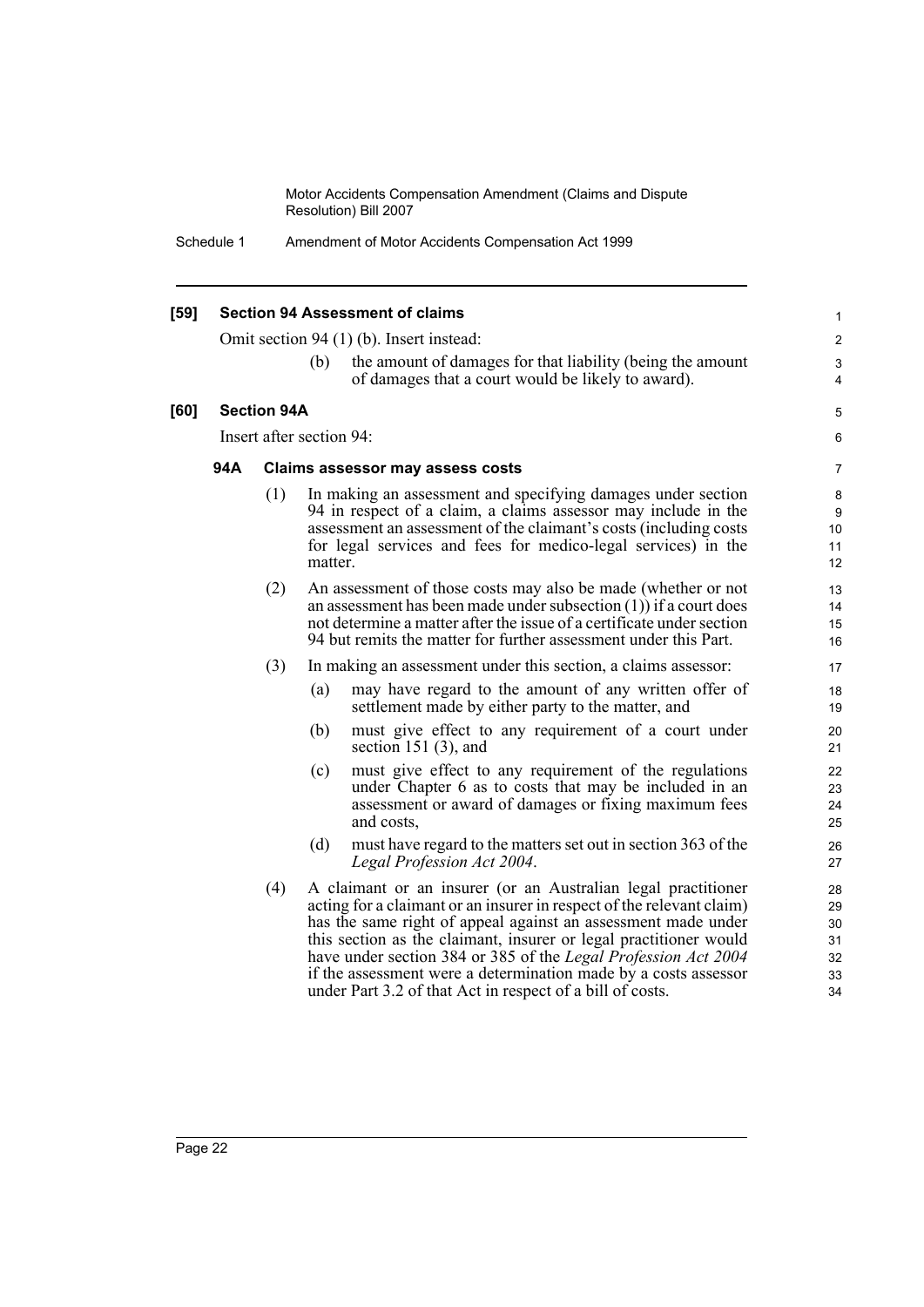Amendment of Motor Accidents Compensation Act 1999 Schedule 1

| [61] |                                     |      | <b>Section 95 Status of assessments</b>                                                                                                                                                                                                                                                                                                                                                                                                                                                                                               | 1                    |  |  |
|------|-------------------------------------|------|---------------------------------------------------------------------------------------------------------------------------------------------------------------------------------------------------------------------------------------------------------------------------------------------------------------------------------------------------------------------------------------------------------------------------------------------------------------------------------------------------------------------------------------|----------------------|--|--|
|      | Insert after section $95(2)$ :      |      |                                                                                                                                                                                                                                                                                                                                                                                                                                                                                                                                       | $\mathbf{2}$         |  |  |
|      | (2A)                                |      | The amount of damages payable by an insurer (including any<br>costs assessed as payable by the insurer) must be paid within such<br>period as may be prescribed by the regulations and the<br>regulations may require the payment of interest on so much of the<br>amount payable as is from time to time unpaid after the end of<br>that period. The rate of interest may be set by reference to the rate<br>of interest prescribed for the purposes of section 101 of the Civil<br>Procedure Act 2005 but may not exceed that rate. |                      |  |  |
| [62] | claims                              |      | Section 96 Special assessments of certain disputes in connection with                                                                                                                                                                                                                                                                                                                                                                                                                                                                 | 11<br>12             |  |  |
|      |                                     |      | Insert before section 96 (1) (a):                                                                                                                                                                                                                                                                                                                                                                                                                                                                                                     | 13                   |  |  |
|      |                                     | (a1) | whether for the purposes of section 34 (Claim against<br>Nominal Defendant where vehicle not identified) there has<br>been due inquiry and search to establish the identity of a<br>motor vehicle, or                                                                                                                                                                                                                                                                                                                                 | 14<br>15<br>16<br>17 |  |  |
| [63] | Section 96 (1) (b)                  |      |                                                                                                                                                                                                                                                                                                                                                                                                                                                                                                                                       | 18                   |  |  |
|      | Omit the paragraph. Insert instead: |      |                                                                                                                                                                                                                                                                                                                                                                                                                                                                                                                                       | 19                   |  |  |
|      |                                     | (b)  | whether the claimant has a full and satisfactory<br>explanation for non-compliance with the police accident<br>report requirement under section 70, or                                                                                                                                                                                                                                                                                                                                                                                | 20<br>21<br>22       |  |  |
| [64] | Section 96 (1) (d)                  |      |                                                                                                                                                                                                                                                                                                                                                                                                                                                                                                                                       | 23                   |  |  |
|      |                                     |      | Omit the paragraph. Insert instead:                                                                                                                                                                                                                                                                                                                                                                                                                                                                                                   | 24                   |  |  |
|      |                                     | (d)  | whether the insurer is entitled to delay the making of an<br>offer of settlement under section 82, or                                                                                                                                                                                                                                                                                                                                                                                                                                 | 25<br>26             |  |  |
| [65] | Section 96 (1) (f)-(i)              |      |                                                                                                                                                                                                                                                                                                                                                                                                                                                                                                                                       | 27                   |  |  |
|      |                                     |      | Insert at the end of section 96 (1) (e):                                                                                                                                                                                                                                                                                                                                                                                                                                                                                              | 28                   |  |  |
|      |                                     |      | $\cdot$ or                                                                                                                                                                                                                                                                                                                                                                                                                                                                                                                            | 29                   |  |  |
|      |                                     | (f)  | whether a payment is required to be made under section<br>84A (Duty of insurer to make interim payments in case of<br>financial hardship), or                                                                                                                                                                                                                                                                                                                                                                                         | 30<br>31<br>32       |  |  |
|      |                                     | (g)  | whether a request made of a claimant under section 85<br>(Duty of claimant to co-operate with other party) is<br>reasonable or whether a claimant has a reasonable excuse<br>for failing to comply with that section, or                                                                                                                                                                                                                                                                                                              | 33<br>34<br>35<br>36 |  |  |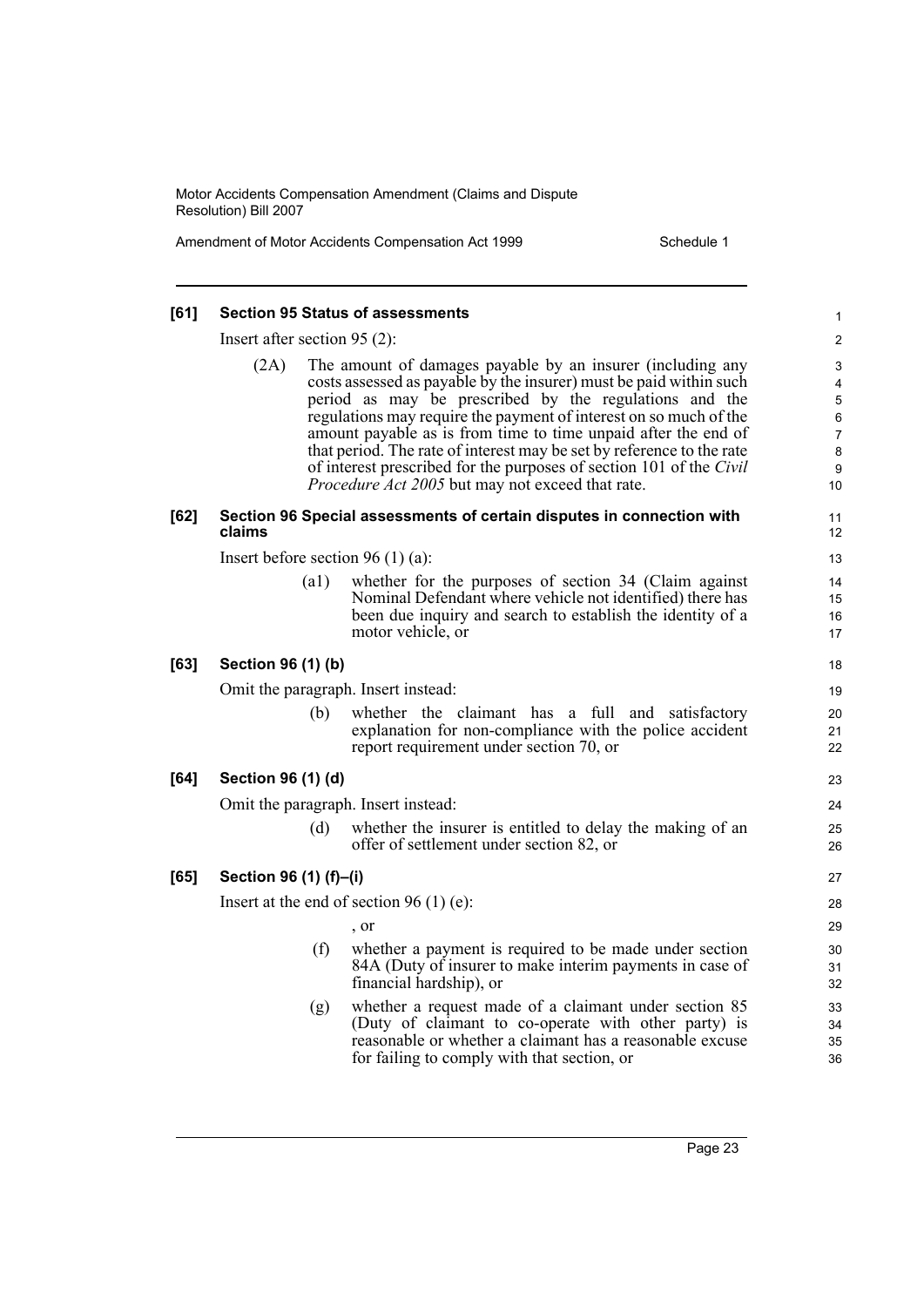|      | Schedule 1 |                    |                          | Amendment of Motor Accidents Compensation Act 1999                                                                                                                                                                                                       |                                     |
|------|------------|--------------------|--------------------------|----------------------------------------------------------------------------------------------------------------------------------------------------------------------------------------------------------------------------------------------------------|-------------------------------------|
|      |            |                    | (h)                      | whether the insurer is entitled to give a direction to the<br>claimant under section 85B (Consequences of failure to<br>provide relevant particulars of claim), or                                                                                       | $\mathbf{1}$<br>$\overline{c}$<br>3 |
|      |            |                    | (i)                      | whether a claim that is taken to have been withdrawn under<br>section 85B should be reinstated.                                                                                                                                                          | 4<br>5                              |
| [66] |            |                    | Section 96 (5) and (6)   |                                                                                                                                                                                                                                                          | 6                                   |
|      |            |                    |                          | Insert after section $96(4)$ :                                                                                                                                                                                                                           | 7                                   |
|      |            | (5)                |                          | An assessment of a dispute under this section may include an<br>assessment of the claimant's costs (including costs for legal<br>services and fees for medico-legal services) in the assessment.<br>Section 94A extends to an assessment of those costs. | 8<br>9<br>10<br>11                  |
|      |            | (6)                |                          | An assessment of the claimant's costs on a dispute is binding on<br>the insurer and the insurer must pay to the claimant the amount of<br>the assessed costs.                                                                                            | 12<br>13<br>14                      |
| [67] |            |                    |                          | <b>Section 99 Claims assessors</b>                                                                                                                                                                                                                       | 15                                  |
|      |            |                    | Omit section 99 (3).     |                                                                                                                                                                                                                                                          | 16                                  |
| [68] |            | <b>Section 99A</b> |                          |                                                                                                                                                                                                                                                          | 17                                  |
|      |            |                    | Insert after section 99: |                                                                                                                                                                                                                                                          | 18                                  |
|      | 99A        |                    |                          | <b>Principal Claims Assessor</b>                                                                                                                                                                                                                         | 19                                  |
|      |            | (1)                |                          | The Minister is to appoint a person who is an Australian lawyer<br>as Principal Claims Assessor.                                                                                                                                                         | 20<br>21                            |
|      |            | (2)                |                          | The Principal Claims Assessor has and may exercise all the<br>functions of a claims assessor under this Act.                                                                                                                                             | 22<br>23                            |
|      |            | (3)                |                          | The Principal Claims Assessor can delegate to any member of<br>staff of the Authority any of the Principal Claims Assessor's<br>functions under this Act, except this power of delegation.                                                               | 24<br>25<br>26                      |
|      |            | (4)                |                          | Schedule 3 has effect.                                                                                                                                                                                                                                   | 27                                  |
| [69] |            |                    |                          | Section 100 Power of claims assessor to require information                                                                                                                                                                                              | 28                                  |
|      |            |                    |                          | Insert at the end of section $100(1)(b)$ :                                                                                                                                                                                                               | 29                                  |
|      |            |                    |                          | , or                                                                                                                                                                                                                                                     | 30                                  |
|      |            |                    | (c)                      | to give within a time specified in the direction any<br>specified consent, authority or direction that the assessor<br>considers necessary or desirable for the purpose of<br>facilitating the provision by another person of documents                  | 31<br>32<br>33<br>34                |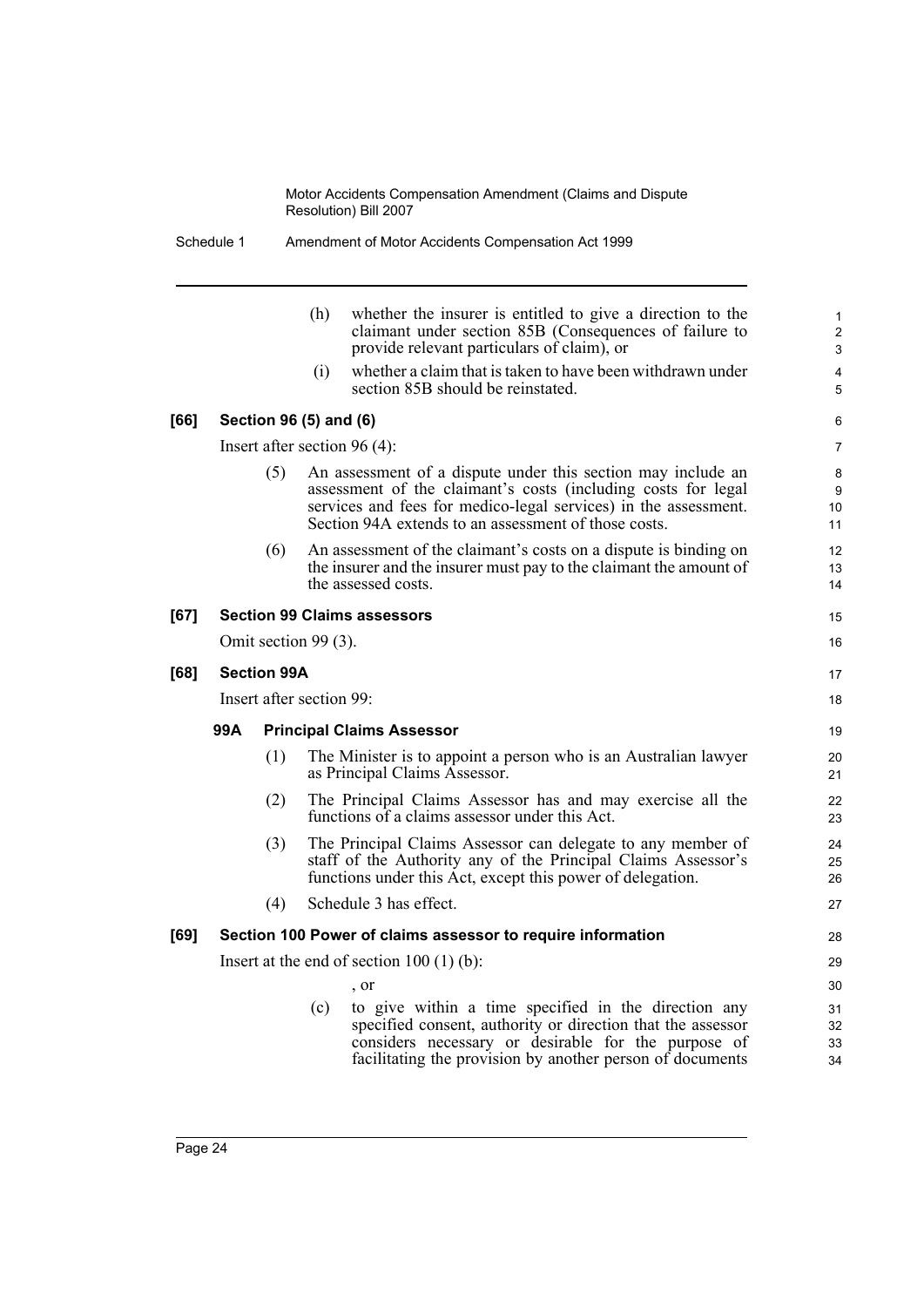Amendment of Motor Accidents Compensation Act 1999 Schedule 1

|        |                        | information<br>direction<br>under<br>pursuant<br>to<br>a<br>$\alpha$<br>subsection $(1A)$ .                                                                                                                                                                                                   | $\mathbf{1}$<br>$\overline{2}$ |  |  |  |  |  |
|--------|------------------------|-----------------------------------------------------------------------------------------------------------------------------------------------------------------------------------------------------------------------------------------------------------------------------------------------|--------------------------------|--|--|--|--|--|
| [70]   |                        | Section 100 (1A) and (1B)                                                                                                                                                                                                                                                                     | 3                              |  |  |  |  |  |
|        |                        | Insert after section $100(1)$ :                                                                                                                                                                                                                                                               | 4                              |  |  |  |  |  |
|        | (1A)                   | A claims assessor may give a direction in writing to a person who<br>is not a party to an assessment under this Part requiring the<br>person:                                                                                                                                                 | 5<br>6<br>$\overline{7}$       |  |  |  |  |  |
|        |                        | to produce to the assessor, at a time and place specified in<br>(a)<br>the direction, specified documents in the possession of the<br>person, being documents that the assessor considers<br>relevant to the assessment of the claim concerned, or                                            | $\bf8$<br>9<br>10<br>11        |  |  |  |  |  |
|        |                        | to furnish specified information to the assessor within a<br>(b)<br>time specified in the direction, being information that the<br>assessor considers relevant to the assessment of the claim<br>concerned.                                                                                   | 12<br>13<br>14<br>15           |  |  |  |  |  |
|        | (1B)                   | The Authority must pay the reasonable costs incurred by a person<br>in complying with a direction under subsection (1A).                                                                                                                                                                      | 16<br>17                       |  |  |  |  |  |
| $[71]$ | <b>Section 100 (2)</b> |                                                                                                                                                                                                                                                                                               | 18                             |  |  |  |  |  |
|        |                        | Omit "party to an assessment". Insert instead "person".                                                                                                                                                                                                                                       | 19                             |  |  |  |  |  |
| $[72]$ | Section 100 (4) (b)    |                                                                                                                                                                                                                                                                                               |                                |  |  |  |  |  |
|        |                        | Omit "subsection (1)". Insert instead "this section".                                                                                                                                                                                                                                         | 21                             |  |  |  |  |  |
| $[73]$ |                        | Section 101 Power of claims assessor to provide documents and<br>information to a party                                                                                                                                                                                                       | 22<br>23                       |  |  |  |  |  |
|        |                        | Insert after section $101$ (1):                                                                                                                                                                                                                                                               | 24                             |  |  |  |  |  |
|        | (1A)                   | When documents or information are produced or furnished to a<br>claims assessor by a person who is not a party to an assessment<br>(pursuant to a direction under section $100(1A)$ ), the assessor may<br>produce or furnish the documents or information to any party to<br>the assessment. | 25<br>26<br>27<br>28<br>29     |  |  |  |  |  |
| [74]   | Section 101 (2) (c)    |                                                                                                                                                                                                                                                                                               | 30                             |  |  |  |  |  |
|        |                        | Omit "another party". Insert instead "a party".                                                                                                                                                                                                                                               | 31                             |  |  |  |  |  |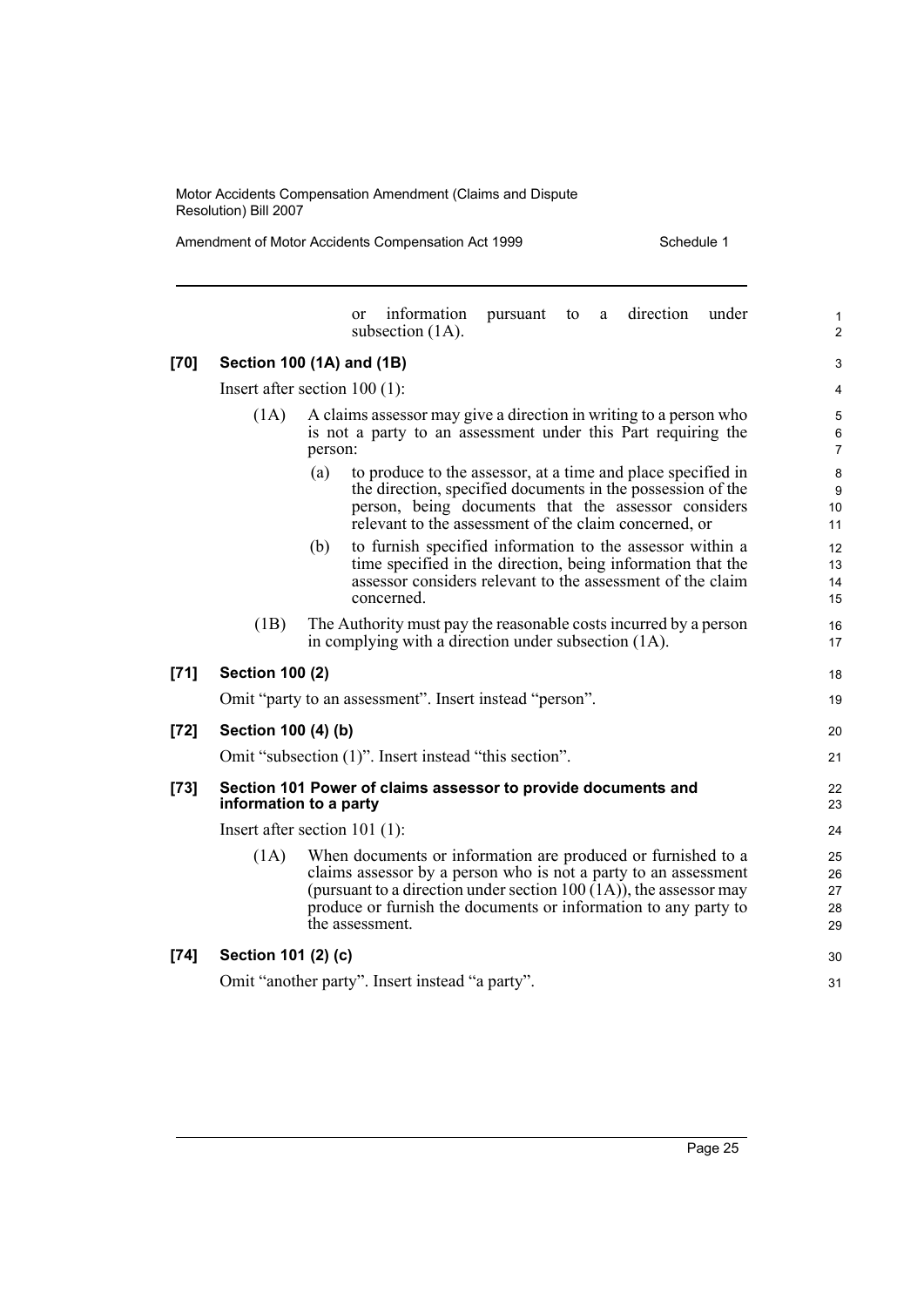Schedule 1 Amendment of Motor Accidents Compensation Act 1999

| $[75]$ | Section 105 Control and direction of claims assessors |                                                                                                                                                                                                                                                                                                                                                     |                                  |  |
|--------|-------------------------------------------------------|-----------------------------------------------------------------------------------------------------------------------------------------------------------------------------------------------------------------------------------------------------------------------------------------------------------------------------------------------------|----------------------------------|--|
|        |                                                       | Insert at the end of section $105$ (3):                                                                                                                                                                                                                                                                                                             | $\overline{2}$                   |  |
|        |                                                       | The Principal Claims Assessor is, in the exercise of his or her<br>functions, subject to the general direction and control of the<br>General Manager.                                                                                                                                                                                               | 3<br>4<br>5                      |  |
| $[76]$ |                                                       | Section 109 Time limitations on commencement of court proceedings                                                                                                                                                                                                                                                                                   | 6                                |  |
|        |                                                       | Omit section 109 (2). Insert instead:                                                                                                                                                                                                                                                                                                               | $\overline{7}$                   |  |
|        | (2)                                                   | Time does not run for the purposes of this section from the time<br>that a claim has been referred to the Authority for assessment and<br>until 2 months after a certificate as to the assessment or<br>exemption from assessment is issued.                                                                                                        | 8<br>9<br>10<br>11               |  |
| $[77]$ |                                                       | Section 122 Damages in respect of motor accidents                                                                                                                                                                                                                                                                                                   | $12 \overline{ }$                |  |
|        |                                                       | Insert after section $122(2)$ :                                                                                                                                                                                                                                                                                                                     | 13                               |  |
|        | (3)                                                   | This Chapter applies to and in respect of the assessment of<br>damages by a claims assessor under Part 4.4 in the same way as<br>it applies to and in respect of an award of damages by a court.                                                                                                                                                    | 14<br>15<br>16                   |  |
| $[78]$ |                                                       | Section 123 General regulation of court awards                                                                                                                                                                                                                                                                                                      | 17                               |  |
|        |                                                       | Insert at the end of the section:                                                                                                                                                                                                                                                                                                                   | 18                               |  |
|        | (2)                                                   | To remove doubt it is declared that if the substantive law of New<br>South Wales is to govern a claim for damages in respect of a<br>motor accident, the provisions of this Chapter are part of that<br>substantive law and are to be applied accordingly by the court<br>that determines the claim (including a court of another<br>jurisdiction). | 19<br>20<br>21<br>22<br>23<br>24 |  |
|        | (3)                                                   | If a court (including a court of another jurisdiction) awards<br>damages to a person in respect of a motor accident contrary to this<br>Chapter, the person against whom the award is made:                                                                                                                                                         | 25<br>26<br>27                   |  |
|        |                                                       | is not required to pay those damages to the extent that the<br>(a)<br>award is contrary to this Chapter, and                                                                                                                                                                                                                                        | 28<br>29                         |  |
|        |                                                       | is, to the extent that the person has paid as damages an<br>(b)<br>amount in excess of the amount awarded in conformity<br>with this Chapter, entitled to recover the excess as a debt<br>from the person to whom the payment is made.                                                                                                              | 30<br>31<br>32<br>33             |  |
| $[79]$ |                                                       | Section 124 Damages for economic loss-no compensation for first 5<br>days of loss of earnings etc                                                                                                                                                                                                                                                   | 34<br>35                         |  |
|        | Omit the section.                                     |                                                                                                                                                                                                                                                                                                                                                     | 36                               |  |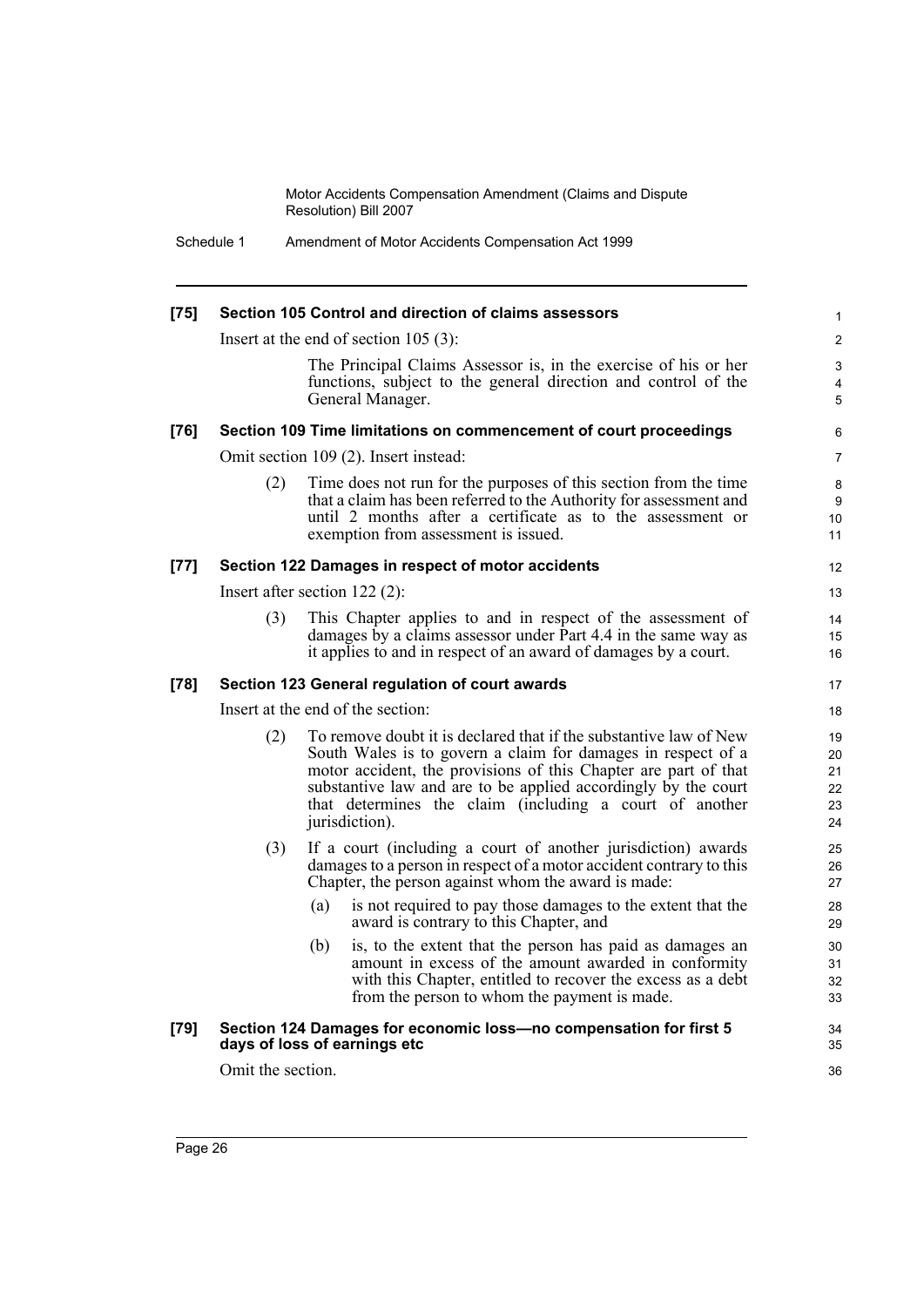|  |  |  | Amendment of Motor Accidents Compensation Act 1999 |  |
|--|--|--|----------------------------------------------------|--|
|--|--|--|----------------------------------------------------|--|

Schedule 1

| [80] |                                                                                                                    |                     |                           | Section 132 Assessment of impairment required before award of<br>damages for non-economic loss if dispute over impairment threshold                                                                                                                                                                                                                                                    | $\mathbf{1}$<br>$\mathbf{2}$     |  |  |
|------|--------------------------------------------------------------------------------------------------------------------|---------------------|---------------------------|----------------------------------------------------------------------------------------------------------------------------------------------------------------------------------------------------------------------------------------------------------------------------------------------------------------------------------------------------------------------------------------|----------------------------------|--|--|
|      | Omit "until the assessor is satisfied that the injury has stabilised" from section<br>$132(3)$ .                   |                     |                           |                                                                                                                                                                                                                                                                                                                                                                                        |                                  |  |  |
|      | Insert instead "until the assessor is satisfied that the impairment caused by the<br>injury has become permanent". |                     |                           |                                                                                                                                                                                                                                                                                                                                                                                        |                                  |  |  |
| [81] |                                                                                                                    | <b>Section 141</b>  |                           |                                                                                                                                                                                                                                                                                                                                                                                        | 7                                |  |  |
|      |                                                                                                                    |                     | Insert after section 140: |                                                                                                                                                                                                                                                                                                                                                                                        | 8                                |  |  |
|      | 141                                                                                                                |                     | experience                | Standard of care not affected by knowledge of driver's skill and                                                                                                                                                                                                                                                                                                                       | 9<br>10                          |  |  |
|      |                                                                                                                    | (1)                 |                           | For the purposes of proceedings for damages payable in relation<br>to a motor accident, the standard of care required of the driver of<br>a motor vehicle who owes another person a duty of care is not<br>diminished or otherwise affected by any actual or imputed<br>knowledge of the other person as to the skill or experience of the<br>driver as the driver of a motor vehicle. | 11<br>12<br>13<br>14<br>15<br>16 |  |  |
|      |                                                                                                                    | (2)                 | person.                   | This section does not affect any determination of whether a<br>person who has suffered harm has been contributorily negligent<br>in failing to take precautions against risk of harm, or any<br>determination as to voluntary assumption of risk by such a                                                                                                                             | 17<br>18<br>19<br>20<br>21       |  |  |
| [82] |                                                                                                                    |                     |                           | <b>Section 209 Functions of Council</b>                                                                                                                                                                                                                                                                                                                                                | 22                               |  |  |
|      |                                                                                                                    |                     |                           | Insert "and lost earnings" after "treatment" in section 209 (1) (c).                                                                                                                                                                                                                                                                                                                   | 23                               |  |  |
| [83] |                                                                                                                    |                     |                           | <b>Section 212 Motor Accidents Authority Fund</b>                                                                                                                                                                                                                                                                                                                                      | 24                               |  |  |
|      |                                                                                                                    |                     |                           | Insert after section 212 $(3)$ $(c1)$ :                                                                                                                                                                                                                                                                                                                                                | 25                               |  |  |
|      |                                                                                                                    |                     | (c2)                      | expenditure incurred by the Authority pursuant to any<br>arrangements under section 215A (Payment of workers<br>compensation indemnity on behalf of insurers),                                                                                                                                                                                                                         | 26<br>27<br>28                   |  |  |
| [84] |                                                                                                                    | <b>Section 215A</b> |                           |                                                                                                                                                                                                                                                                                                                                                                                        | 29                               |  |  |
|      |                                                                                                                    |                     | Insert after section 215: |                                                                                                                                                                                                                                                                                                                                                                                        | 30                               |  |  |
|      | 215A                                                                                                               |                     |                           | Payment of workers compensation indemnity on behalf of insurers                                                                                                                                                                                                                                                                                                                        | 31                               |  |  |
|      |                                                                                                                    |                     |                           | The Authority may enter into arrangements with one or more<br>licensed insurers under the <i>Workers Compensation Act 1987</i> for<br>the payment by the Authority on behalf of licensed insurers under<br>this Act ( <i>motor accident insurers</i> ) of amounts required to be paid                                                                                                  | 32<br>33<br>34<br>35             |  |  |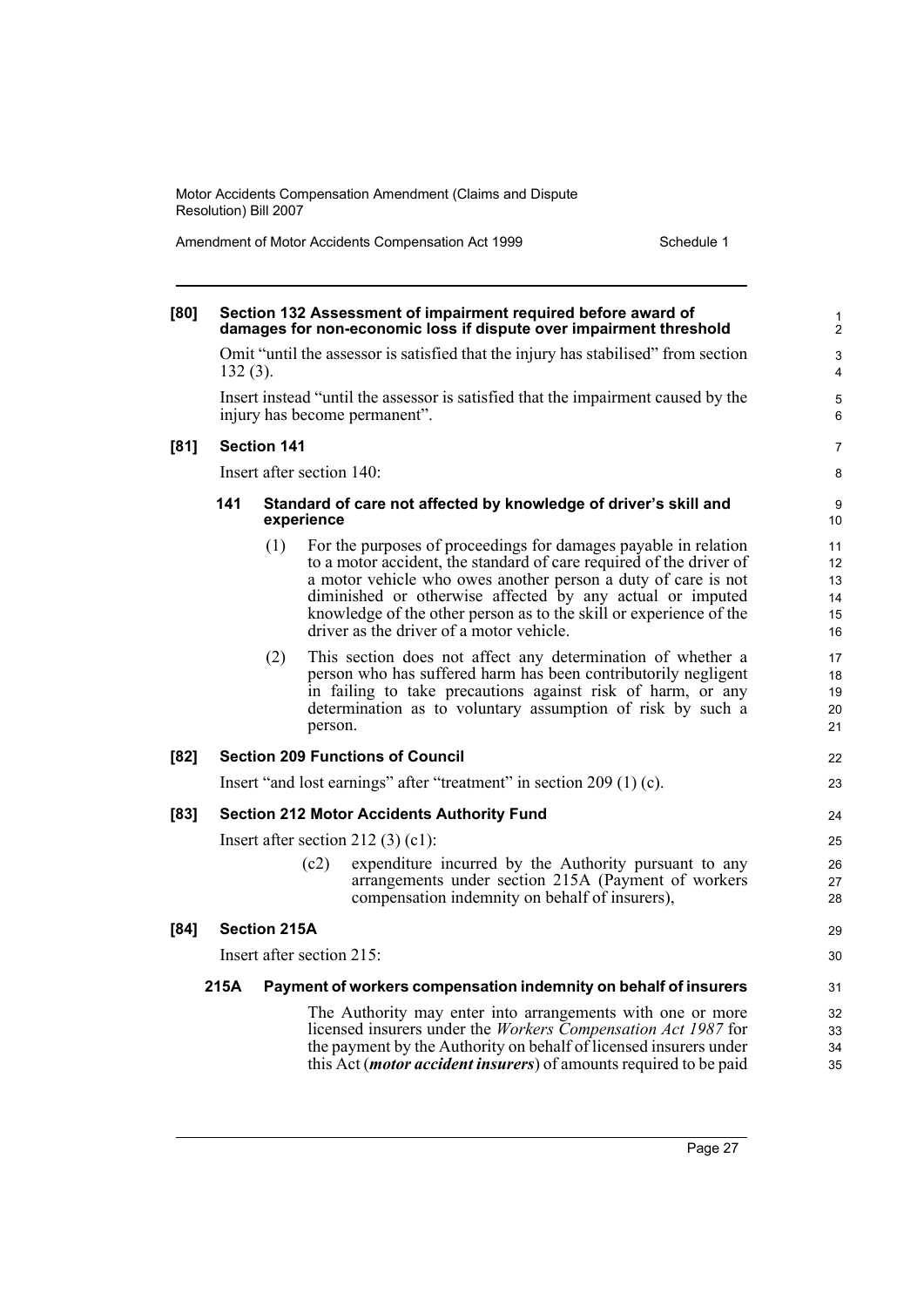Schedule 1 Amendment of Motor Accidents Compensation Act 1999

by motor accident insurers by way of indemnity referred to in section 151Z of that Act. **[85] Schedule 3** Insert after Schedule 2: **Schedule 3 Provisions relating to Principal Claims Assessor** (Section 99A) **1 Term of office** (1) The Principal Claims Assessor holds office for the period, not exceeding 7 years, specified in his or her instrument of appointment. (2) A person is eligible for re-appointment as Principal Claims Assessor. **2 Remuneration and allowances** The Principal Claims Assessor is entitled to be paid: (a) remuneration in accordance with the *Statutory and Other Offices Remuneration Act 1975*, and (b) such travelling and subsistence allowances as the Minister may from time to time determine. **3 Acting Principal Claims Assessor** (1) The Minister may, from time to time, appoint a person to act in the office of the Principal Claims Assessor during the illness or absence of the Principal Claims Assessor (or during a vacancy in the office of Principal Claims Assessor) and a person, while so acting, has all the functions of the Principal Claims Assessor. (2) The Minister may, at any time, remove a person from the office of acting Principal Claims Assessor. (3) The acting Principal Claims Assessor is entitled to be paid such remuneration (including travelling and subsistence allowances) as the Minister may from time to time determine. **4 Vacancy in office** (1) The office of Principal Claims Assessor becomes vacant if the person: (a) dies, or 1  $\overline{2}$ 3 4 5 6 7 8 9 10 11 12 13 14 15 16 17 18 19 20 21  $22$ 23  $24$ 25 26 27 28 29 30 31 32 33 34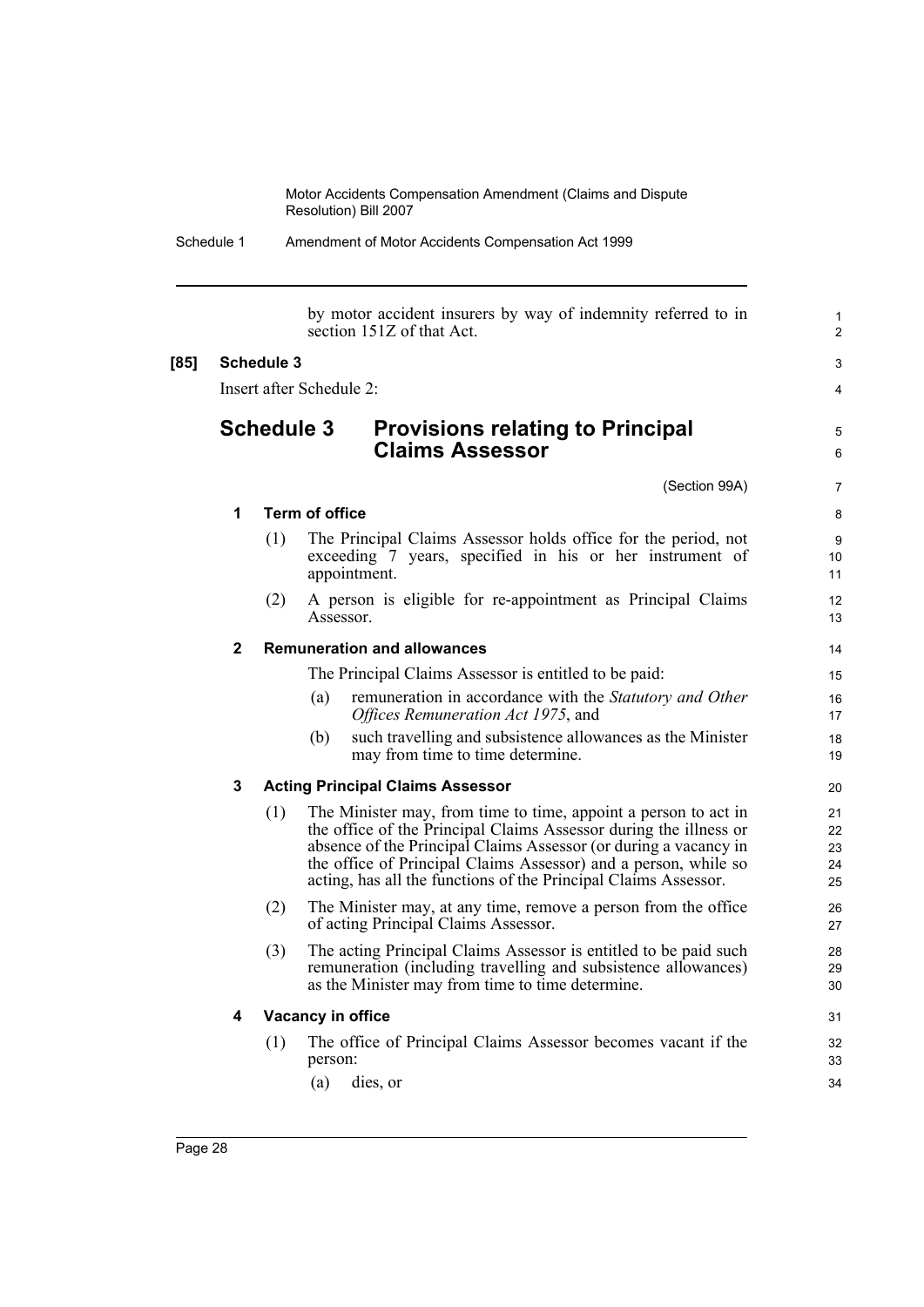Amendment of Motor Accidents Compensation Act 1999 Schedule 1

|   |       | (b) | completes a term of office and is not re-appointed, or                                                                                                                                                                                                            | 1                                 |
|---|-------|-----|-------------------------------------------------------------------------------------------------------------------------------------------------------------------------------------------------------------------------------------------------------------------|-----------------------------------|
|   |       | (c) | resigns the office by instrument in writing addressed to the<br>Minister, or                                                                                                                                                                                      | $\overline{c}$<br>3               |
|   |       | (d) | is removed from office by the Minister under this clause or<br>by the Governor under Chapter 5 of the <i>Public Sector</i><br><i>Employment and Management Act 2002, or</i>                                                                                       | $\overline{\mathbf{4}}$<br>5<br>6 |
|   |       | (e) | becomes bankrupt, applies to take the benefit of any law<br>for the relief of bankrupt or insolvent debtors, compounds<br>with his or her creditors or makes an assignment of his or<br>her remuneration for their benefit, or                                    | $\overline{7}$<br>8<br>9<br>10    |
|   |       | (f) | becomes a mentally incapacitated person, or                                                                                                                                                                                                                       | 11                                |
|   |       | (g) | is convicted in New South Wales of an offence which is<br>punishable by imprisonment for 12 months or more or is<br>convicted elsewhere than in New South Wales of an<br>offence which, if committed in New South Wales, would<br>be an offence so punishable, or | 12<br>13<br>14<br>15<br>16        |
|   |       | (h) | engages in any paid employment outside the duties of the<br>office of Principal Claims Assessor, except with the<br>consent of the Minister.                                                                                                                      | 17<br>18<br>19                    |
|   | (2)   |     | The Minister may remove a person from the office of Principal<br>Claims Assessor at any time.                                                                                                                                                                     | 20<br>21                          |
| 5 |       |     | Filling of vacancy in office                                                                                                                                                                                                                                      | 22                                |
|   |       |     | If the office of Principal Claims Assessor becomes vacant, a<br>person is, subject to this Act, to be appointed to fill the vacancy.                                                                                                                              | 23<br>24                          |
| 6 | Leave |     |                                                                                                                                                                                                                                                                   | 25                                |
|   | (1)   |     | The entitlement of the Principal Claims Assessor to annual and<br>other leave is to be as stated in the Principal Claims Assessor's<br>instrument of appointment.                                                                                                 | 26<br>27<br>28                    |
|   | (2)   |     | The Principal Claims Assessor may be granted leave by the<br>General Manager.                                                                                                                                                                                     | 29<br>30                          |
| 7 |       |     | <b>Effect of certain other Acts</b>                                                                                                                                                                                                                               | 31                                |
|   |       |     | The Public Sector Employment and Management Act 2002 does<br>not apply to the appointment of the Principal Claims Assessor<br>and a person is not, as Principal Claims Assessor, subject to that<br>Act (except Chapter 5).                                       | 32<br>33<br>34<br>35              |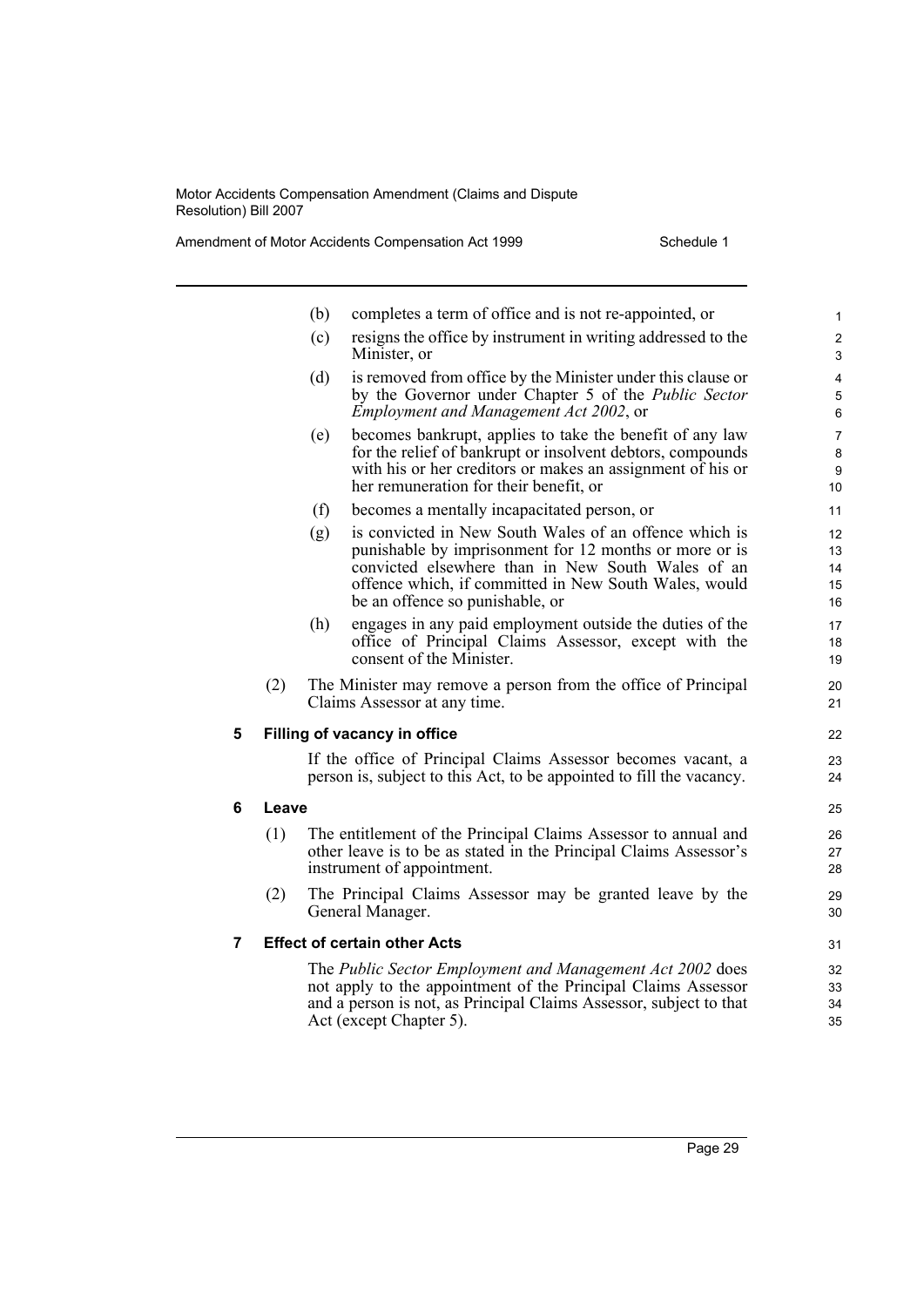| [86] |        | Schedule 5 Savings, transitional and other provisions                                                                                                                                                                                          | 1                    |
|------|--------|------------------------------------------------------------------------------------------------------------------------------------------------------------------------------------------------------------------------------------------------|----------------------|
|      |        | Insert at the end of clause $2(1)$ :                                                                                                                                                                                                           | $\overline{2}$       |
|      |        | Motor Accidents Compensation Amendment (Claims and Dispute<br>Resolution) Act 2007                                                                                                                                                             | 3<br>$\overline{4}$  |
| [87] |        | Schedule 5, Part 6                                                                                                                                                                                                                             | 5                    |
|      |        | Insert after Part $5^{\circ}$                                                                                                                                                                                                                  | 6                    |
|      | Part 6 | <b>Provisions arising from the Motor</b><br><b>Accidents Compensation Amendment</b><br>(Claims and Dispute Resolution) Act 2007                                                                                                                | 7<br>8<br>9          |
|      | 24     | <b>Definition</b>                                                                                                                                                                                                                              | 10                   |
|      |        | In this Part:<br>2007 amending Act means the Motor Accidents Compensation<br>Amendment (Claims and Dispute Resolution) Act 2007.                                                                                                               | 11<br>12<br>13       |
|      | 25     | <b>General operation of amendments</b>                                                                                                                                                                                                         | 14                   |
|      |        | Except as otherwise provided by this Part or by regulations under<br>this Schedule, an amendment made by the 2007 amending Act<br>does not apply in respect of a motor accident that occurs before<br>the commencement of the amendment.       | 15<br>16<br>17<br>18 |
|      | 26     | <b>Settlement conferences</b>                                                                                                                                                                                                                  | 19                   |
|      |        | Division 1A (Document exchange and settlement conference<br>before claims assessment) of Part 4.4 extends to a claim made<br>after the commencement of the Division even if the motor<br>accident concerned occurred before that commencement. | 20<br>21<br>22<br>23 |
|      | 27     | Duty of insurers to make hospital, medical and other payments                                                                                                                                                                                  | 24                   |
|      |        | An amendment made by the 2007 amending Act to section 83<br>extends to a claim made after the commencement of the<br>amendment even if the motor accident concerned occurred before<br>that commencement.                                      | 25<br>26<br>27<br>28 |
|      | 28     | Provision of relevant particulars of claim                                                                                                                                                                                                     | 29                   |
|      |        | Sections 85A and 85B extend to a claim made after the<br>commencement of those sections even if the motor accident<br>concerned occurred before that commencement.                                                                             | 30<br>31<br>32       |
|      |        |                                                                                                                                                                                                                                                |                      |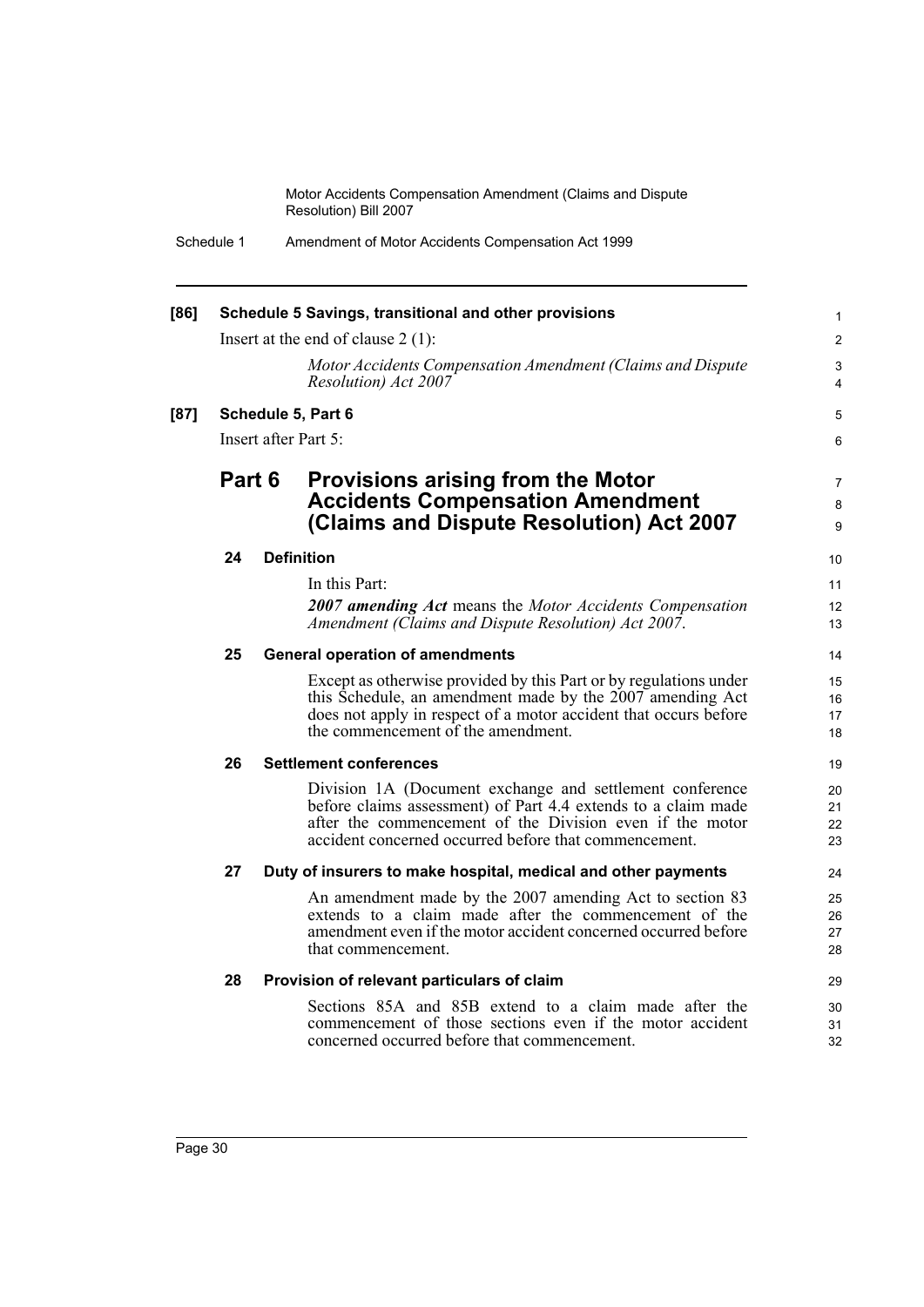Amendment of Motor Accidents Compensation Act 1999 Schedule 1

#### **29 Medical assessment**

An amendment made by the 2007 amending Act to Chapter 3 (Motor accident injuries) extends to a matter referred for assessment under Part 3.4 after the commencement of the amendment even if the motor accident concerned occurred before that commencement.

#### **30 Duty of insurer to make offer of settlement**

An amendment made by the 2007 amending Act to section 82 extends to a claim made after the commencement of the amendment even if the motor accident concerned occurred before that commencement.

#### **31 Claims and assessment procedures**

The following amendments and provisions extend to a claim made after the commencement of the amendment or provision even if the motor accident concerned occurred before that commencement:

- (a) an amendment made by the 2007 amending Act to Part 2.4 (Uninsured or unidentified motor vehicles), Part 4.2 (Claims and other preliminary matters) or Division 2 (Assessment of claims) of Part 4.4,
- (b) sections 85A (Duty of claimant to provide relevant particulars of claim) and 85B (Consequences of failure to provide relevant particulars of claim).

#### **32 General regulation of court awards**

An amendment made by the 2007 amending Act to section 123 extends to a claim made after the commencement of the amendment even if the motor accident concerned occurred before that commencement.

#### **33 Standard of care of inexperienced driver**

Section 141 (as inserted by the 2007 amending Act) extends to a claim made after the commencement of the section even if the motor accident concerned occurred before that commencement.